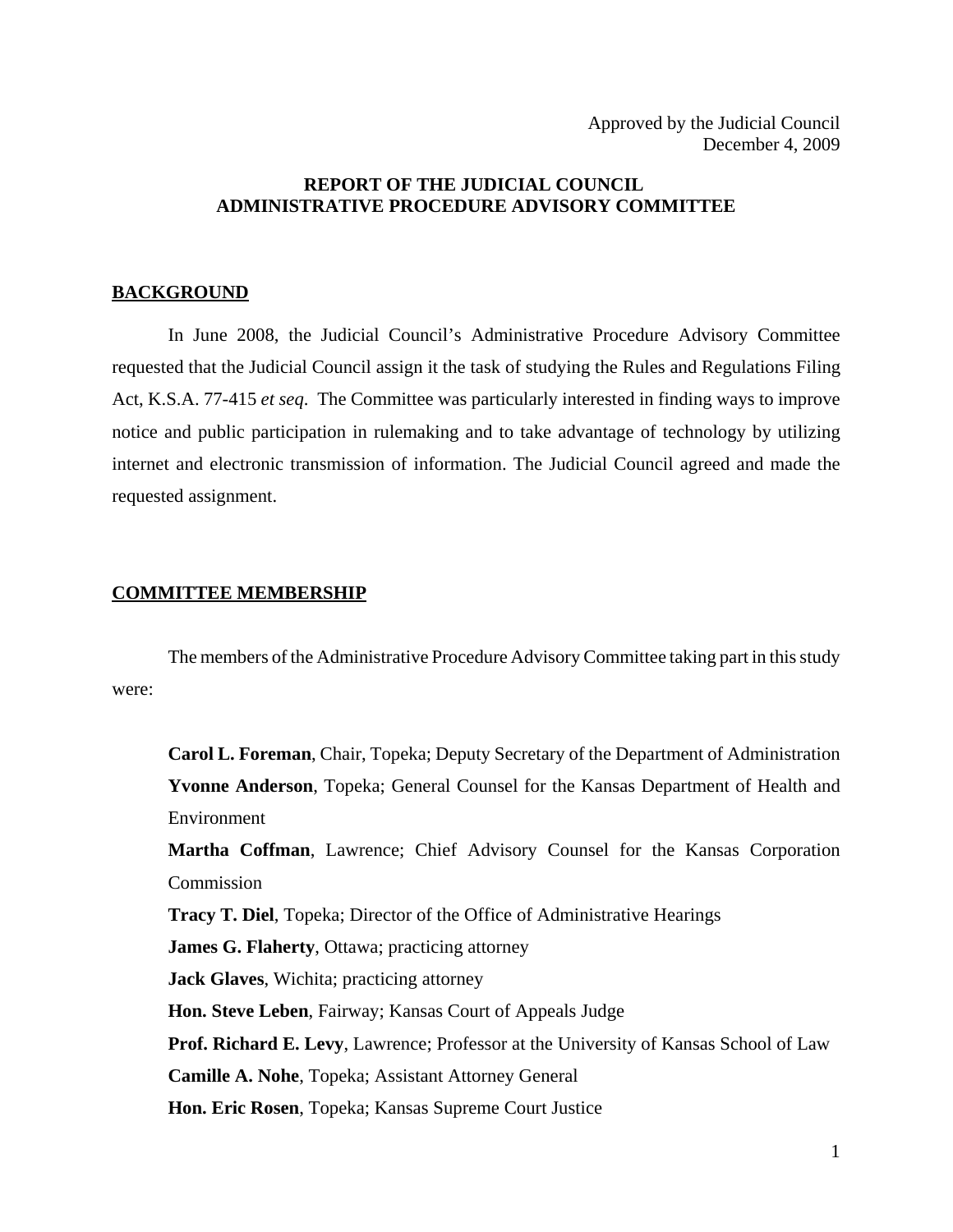**Steve A. Schwarm**, Topeka; practicing attorney **John S. Seeber**, Wichita; practicing attorney **Mark W. Stafford**, Topeka; practicing attorney

The Committee invited two additional persons with rulemaking expertise to serve on a temporary basis during the study of rulemaking statutes:

**Rep. Janice Pauls**, Hutchinson; State Representative from the 102<sup>nd</sup> District and ranking Democrat on the Joint Committee on Rules and Regulations **Diane Minear**, Tonganoxie; Legal Counsel for the Secretary of State

### **METHOD OF STUDY**

In conducting its study of the rules and regulations filing act, the Administrative Procedure Advisory Committee held 8 meetings during 2009. The Committee solicited input from a variety of sources, including legal counsel for state agencies and other attorneys practicing in the area of administrative law.

### **COMMITTEE RECOMMENDATIONS**

The Committee proposes the adoption of a number of amendments to the Rules and Regulations Filing Act, K.S.A. 77-415 *et seq*., which are reflected in the "redline" version of those statutes appended to this report. The redline version includes comments explaining the reasons for each of the individual amendments, many of which are technical or intended for purposes of clarification. Most of the Committee's proposed changes to the Rules and Regulations Filing Act fall into two main categories: (1) amendments to improve public access to and notice of the rulemaking process and (2) amendments to give the Secretary of State's office more flexibility in the filing and publication of rules and regulations.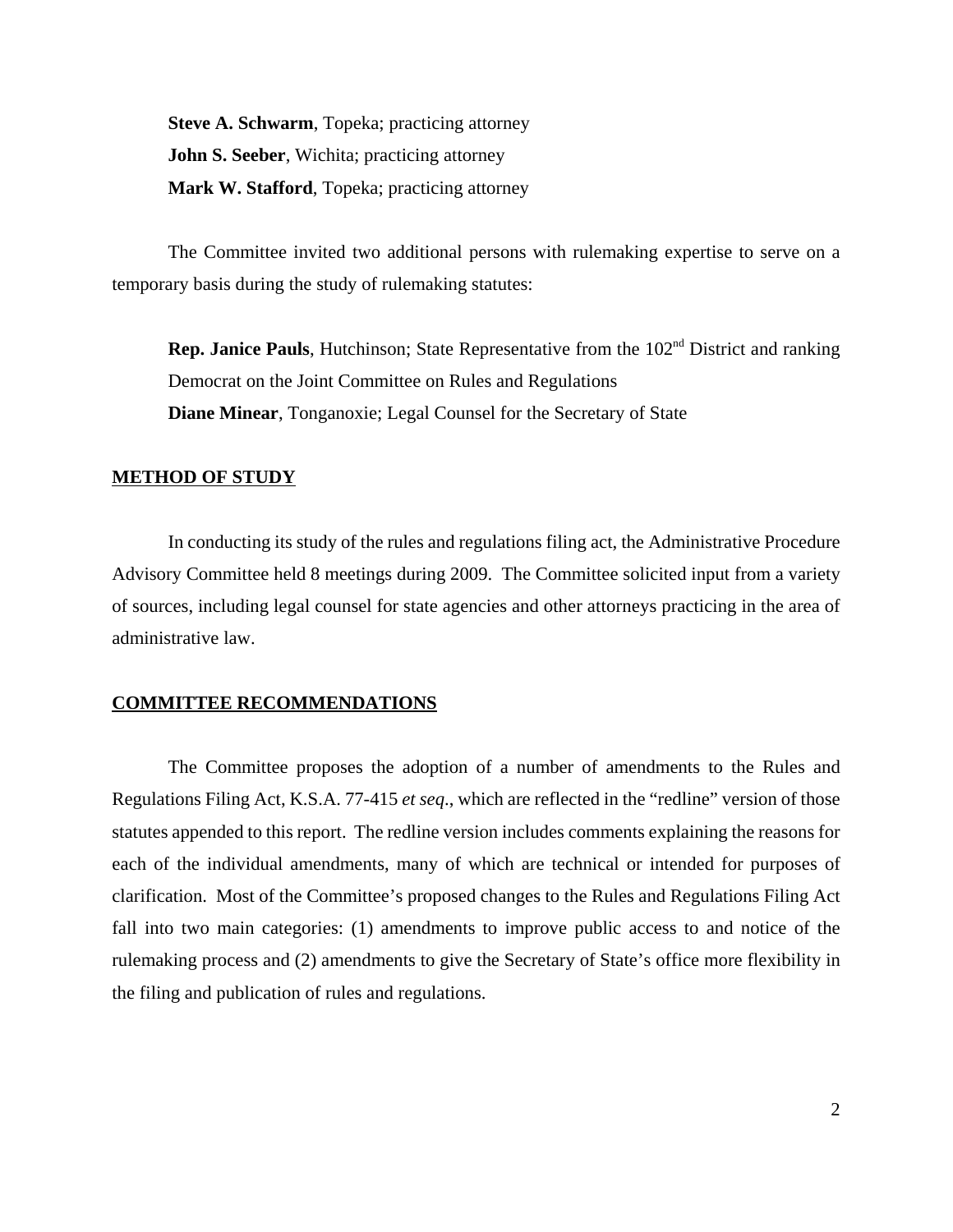Improving transparency of agency action was an important overarching goal of the Committee. This includes both making the agency's views of the law and the public's obligations under the law as broadly available as possible. It also includes promoting public access to and participation in the rulemaking process, which the Committee believes is an important means of improving the content of rules and regulations as well as holding agencies accountable. Amendments that improve public access to and notice of the rulemaking process include:

- New Section 1, which allows agencies to publish non-binding "guidance documents" to provide helpful information to both the public and agency staff.
- Amendments to K.S.A. 77-421(b), which require an agency to prepare a concise statement of its principal reasons for adopting or amending a rule, including the agency's reasons for not accepting substantial arguments made in testimony and reasons for any substantial change between the text of the proposed rule and the version finally adopted.
- New subsection (c) of K.S.A. 77-421, which provides guidance on when an agency is required to reinitiate the rulemaking process, including providing notice and another public comment period, because of changes to a proposed rule.

Current provisions impose strict publication requirements on the Secretary of State's office and prescribe the precise form for various filings. These requirements are increasingly inappropriate as information technology develops, and impose some unnecessary costs on both the Secretary of State and the agencies. Although that office does not plan dramatic changes in the short term, increasing flexibility for the Secretary of State's office concerning the filing and publication of rules and regulations will permit the office to develop alternatives that will produce substantial cost savings in the long run. To ensure that there is some accountability in this process, the Secretary of State is to adopt rules and regulations specifying filing and publication requirements. Amendments that give the Secretary of State's office more flexibility in the filing and publication of rules and regulations include:

Amendment to K.S.A. 77-415a, which gives the Secretary of State authority to adopt its own rules and regulations necessary for the execution of its functions under the act.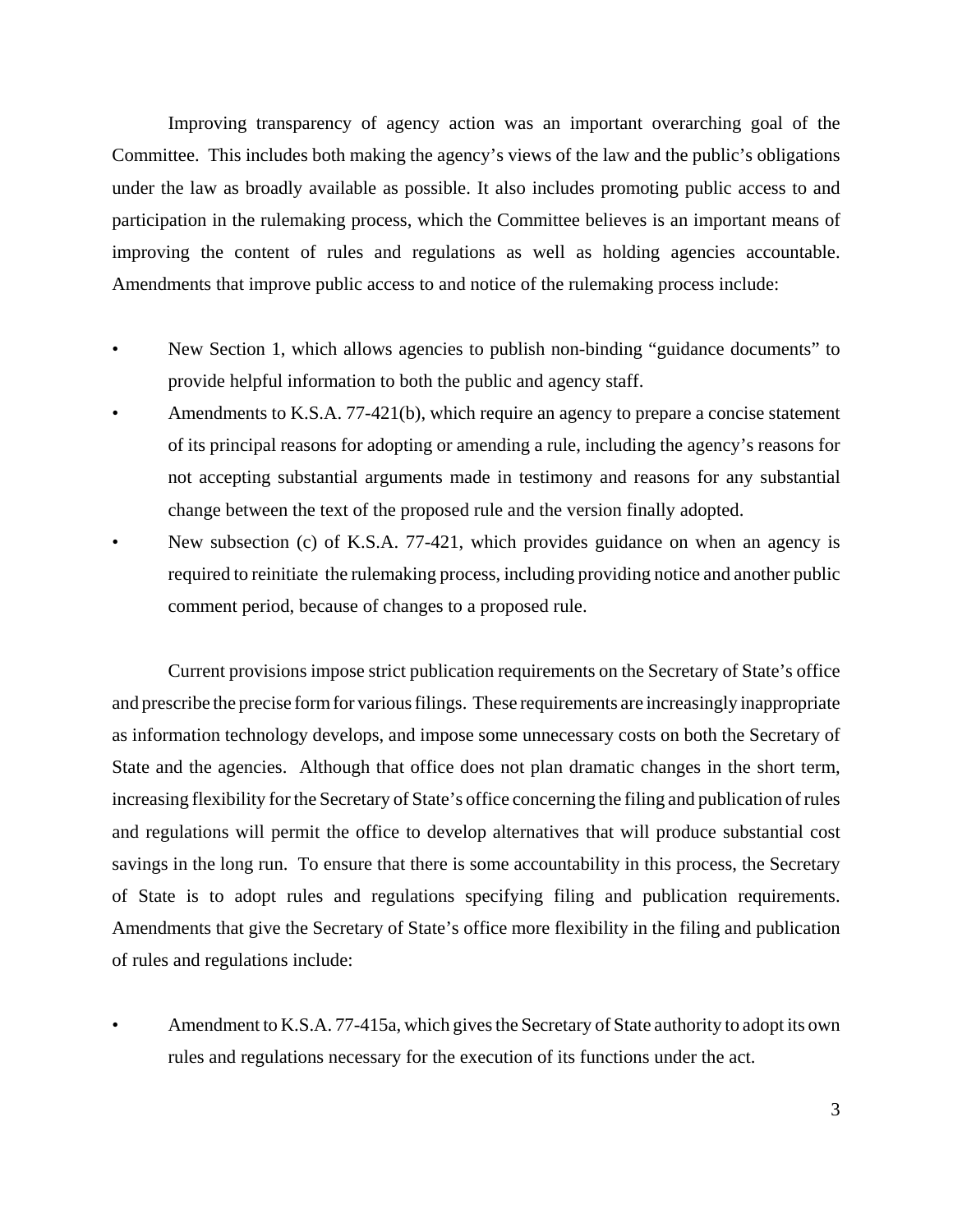- Amendments to K.S.A. 77-416(a) and 77-418, which remove specific technical requirements about how proposed rules are to be filed with the Secretary of State's office. Instead the Secretary of State's office may set those technical requirements itself.
- Amendments to K.S.A. 77-419, 77-428, 77-429, 77-430a, and 77-431 which delete requirements that rules and regulations must be published in written form. Although the Secretary of State does not intend to completely discontinue print publication in the near future, the amendments give the Secretary of State the option to move toward electronic publication, which will reduce costs.
- Amendments to K.S.A. 77-430, which allow the Secretary of State to distribute copies of the Kansas administrative regulations to certain entities in an electronic or paper medium and only upon request.

## **Issues raised by state agency counsel**

The Committee received several responses to its request for input from state agency counsel regarding the Rules and Regulations Filing Act. The Committee considered each of the responses, and either made the requested change or rejected it for the reasons set out below.

Matt Spurgin, Litigation Counsel for the Kansas Corporation Commission, suggested it would be helpful if the Committee drafted amendments to clarify when changes to a proposed regulation rise to the level that the agency must initiate new rulemaking proceedings. The Committee agreed that some guidance in this area was needed and proposes adding a new subsection (c) to K.S.A. 77-421. The amendment provides that if an agency proposes to adopt a final rule or regulation that (1) differs in subject matter or effect in material respects from the rule as originally proposed and (2) is not a logical outgrowth of the rule as originally proposed, then the agency must initiate new rulemaking proceedings including notice and an additional public comment period of not less than 30 days.

Patrick Hurley, Chief Counsel for the Department of Administration, suggested that the two-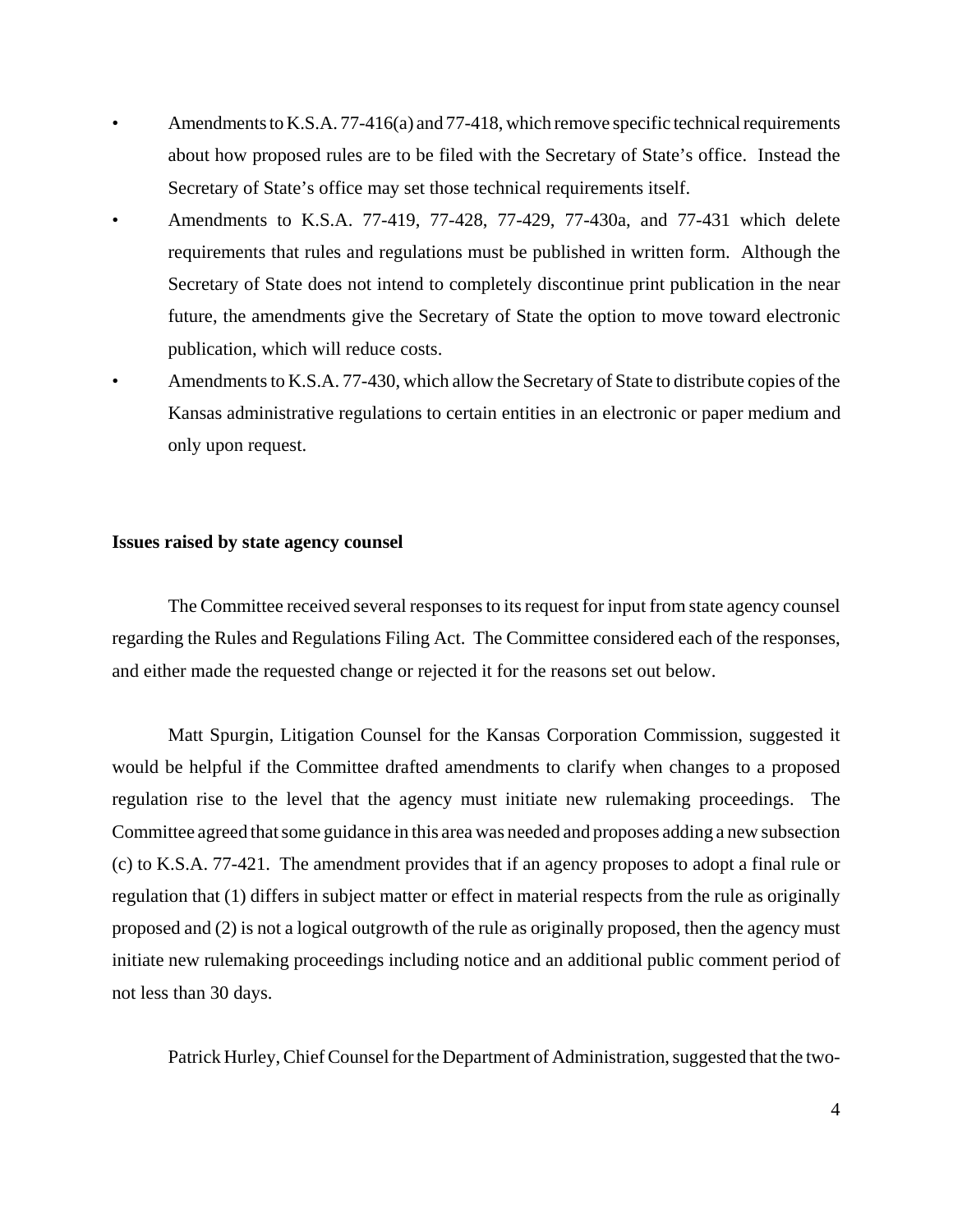step process of submitting proposed rules and regulations to the Secretary of Administration for editing and then to the Attorney General for substantive review might be shortened by moving both roles to the AG's office. However, the Committee also heard from Deputy Attorney General Mary Feighny that transferring the Secretary of Administration's rule review function to the AG's office would pose personnel, budgetary, and logistical problems. The Committee found that both review steps are important. The Committee recommends no substantive change in this area.

Mr. Hurley also suggested that an electronic approval process, rather than the paper approval process articulated in K.S.A. 77-416 and 77-418, would be more efficient and would be more easily managed if set out by regulation rather than by statute. The Committee agreed, and recommends amendments that would allow the Secretary of State's Office to set the technical requirements for the filing of rules and regulations. Under the Committee's recommended amendments, the Secretary of State would have the flexibility to require proposed rules and regulations to be submitted electronically.

John Campbell, General Counsel for the Kansas Insurance Department, suggested that the 60-day notice period seems longer than necessary to obtain public comments and that the comment period should be shortened to 30 days. The Committee found that, if the notice period were shortened, the joint legislative committee might not have enough time to schedule meetings and provide its comments before the public hearing. Also, the Committee did not wish to restrict public participation in the rulemaking process by shortening the period for public comment. Accordingly, the Committee does not recommend shortening the 60-day notice period.

# **Remaining issue for study: exempt rules and regulations**

The issue of "exempt" rules and regulations remains on the Committee's agenda for further study. K.S.A. 77-415(4) defines "rule and regulation" to mean "a standard, statement of policy or general order . . . of general application and having the effect of law, issued or adopted by a state agency to implement or interpret legislation enforced or administered by such state agency or to govern the organization or procedure of such state agency." The statute then provides a laundry list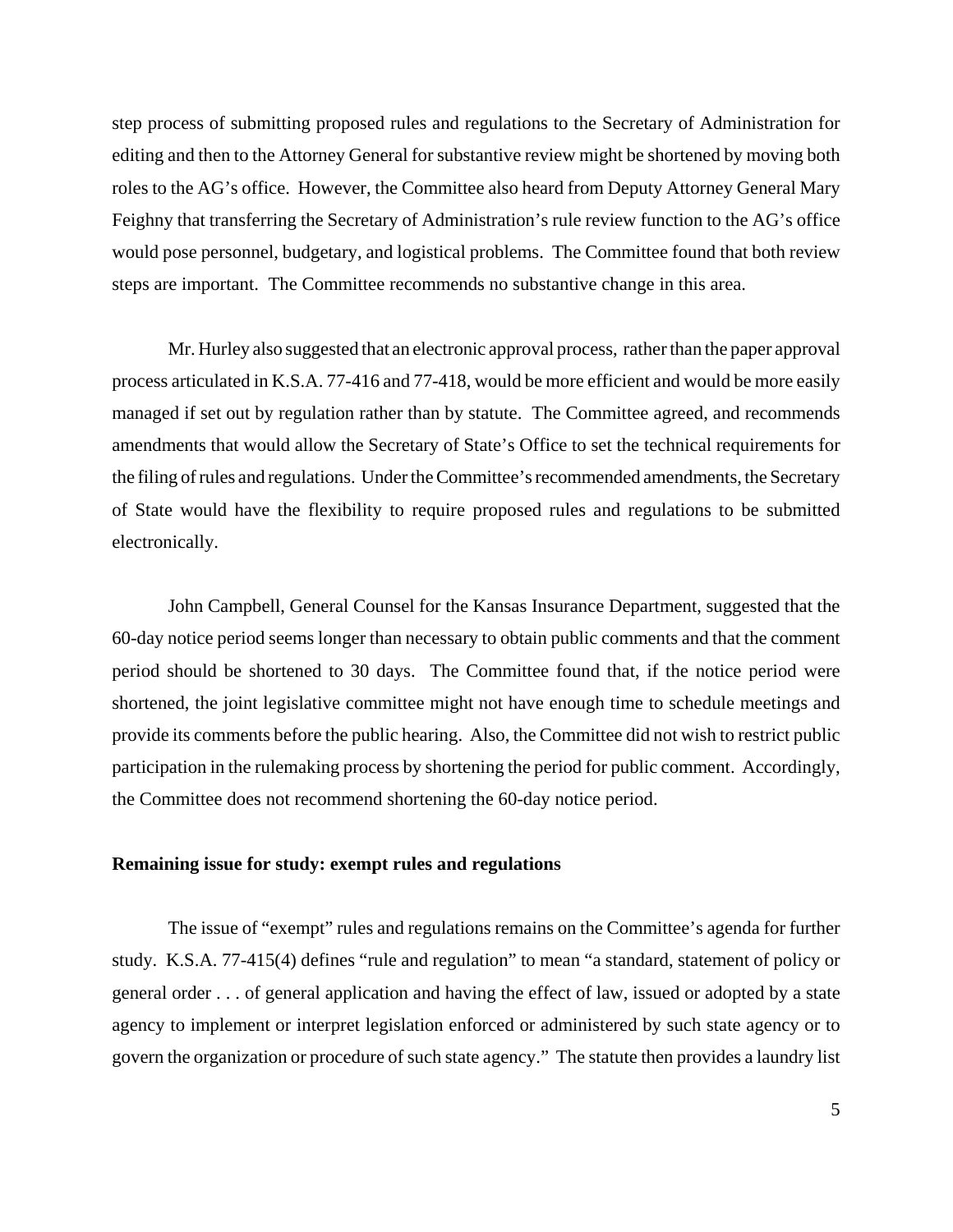of rules and regulations which are not rules and regulations for purposes of the act – in other words, "exempt" rules and regulations.

The Committee found the Rules and Regulations Filing Act to be unclear as to what process is required to adopt an "exempt" rule and regulation. K.S.A. 77-421a provides that "exempt" rules and regulations "shall be adopted in the manner prescribed by K.S.A. 77-421 and amendments thereto after notice has been given and a hearing held in the manner prescribed by K.S.A. 77-421 and amendments thereto." The Committee believes this provision can be interpreted in two different ways. One possible interpretation of the statute is that any exempt rule and regulation listed in K.S.A. 77-415(4) must be adopted using the process set out by K.S.A. 77-421. Another possible interpretation is that K.S.A. 77-421 must be followed only if an agency wants the exempt rule and regulation to be an actual rule and regulation, in other words, to have the force and effect of law.

A related problem is that the list of "exempt" rules and regulations in K.S.A. 77-415(4) actually contains two different categories of rules: 1) policy statements that are not rules and regulations at all, and 2) specific types of rules and regulations that are subject to only a limited rulemaking process. However, the act treats both of these categories in the same manner.

The Committee plans to further study the problems relating to "exempt" rules and regulations and will bring a recommendation to the Judicial Council as soon as possible.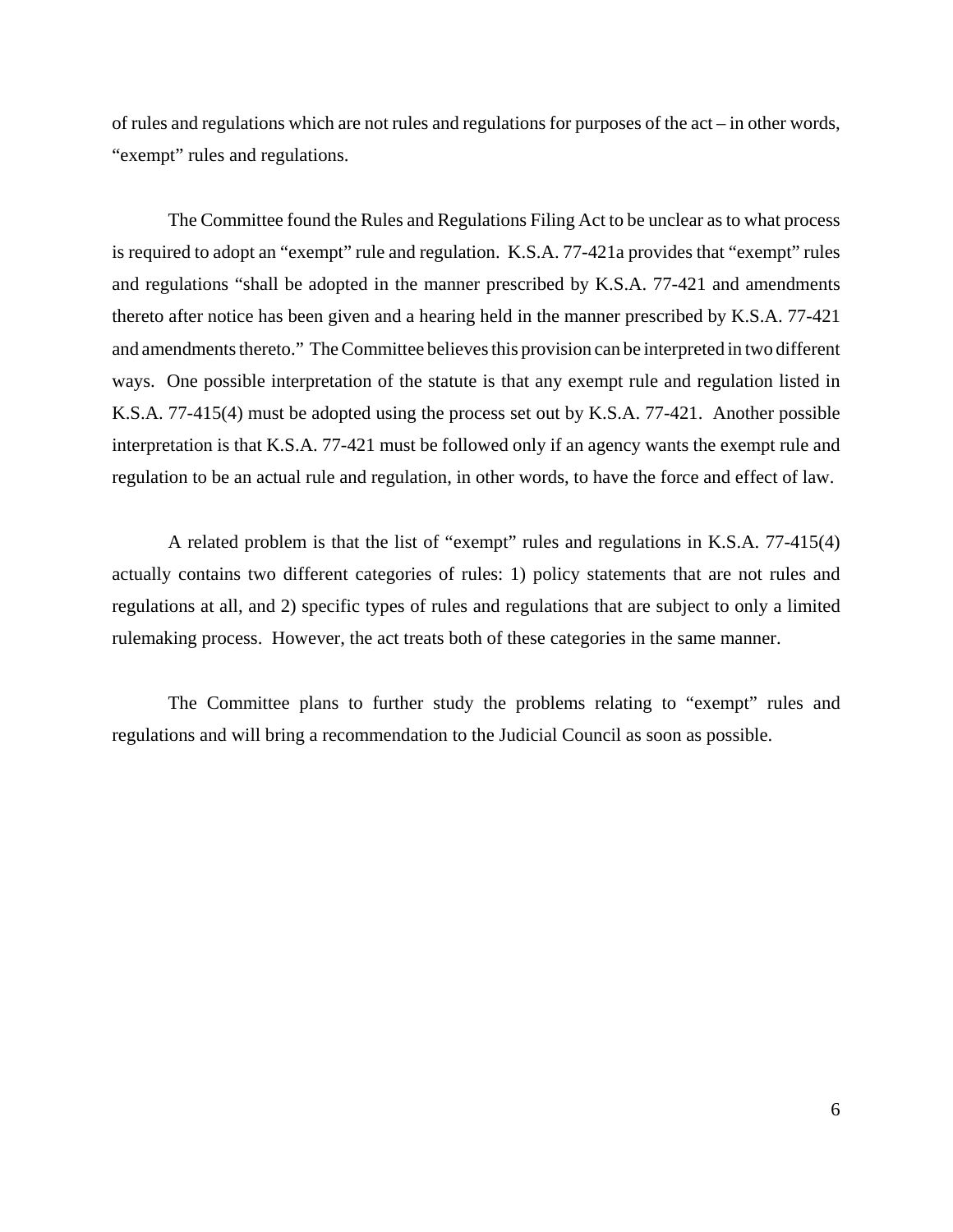# **Chapter 77.--STATUTES; ADMINISTRATIVE RULES AND REGULATIONS AND PROCEDURE**

## **Article 4.--RULES AND REGULATIONS**

### **New Section 1.**

- (a) A state agency may issue a guidance document without following the procedures set forth in this
- act for the adoption of rules and regulations. "Guidance document" means a record of general
- 5 applicability, designated by an agency as a guidance document, that lacks the force of law but states
- the agency's current approach to, or interpretation of, law, or general statements of policy that
- describe how and when the agency will exercise discretionary functions.
- (b) A state agency that proposes to rely on a guidance document to the detriment of a person in any
- 9 administrative proceeding must afford the person a fair opportunity to contest the legality or wisdom
- of positions taken in the document. The agency may not use a guidance document to foreclose
- consideration of issues raised in the document.
- (c) A guidance document may contain binding instructions to state agency staff members if at an
- appropriate stage in the administrative process, the agency's procedures provide affected persons
- 14 an adequate opportunity to contest positions taken in the document.
- (d) If a state agency proposes to act in an adjudication at variance with a position expressed in a
- guidance document, itshall provide a reasonable explanation for the variance. If an affected person
- in an adjudicationmay have reasonably relied on the agency's position, the explanation must include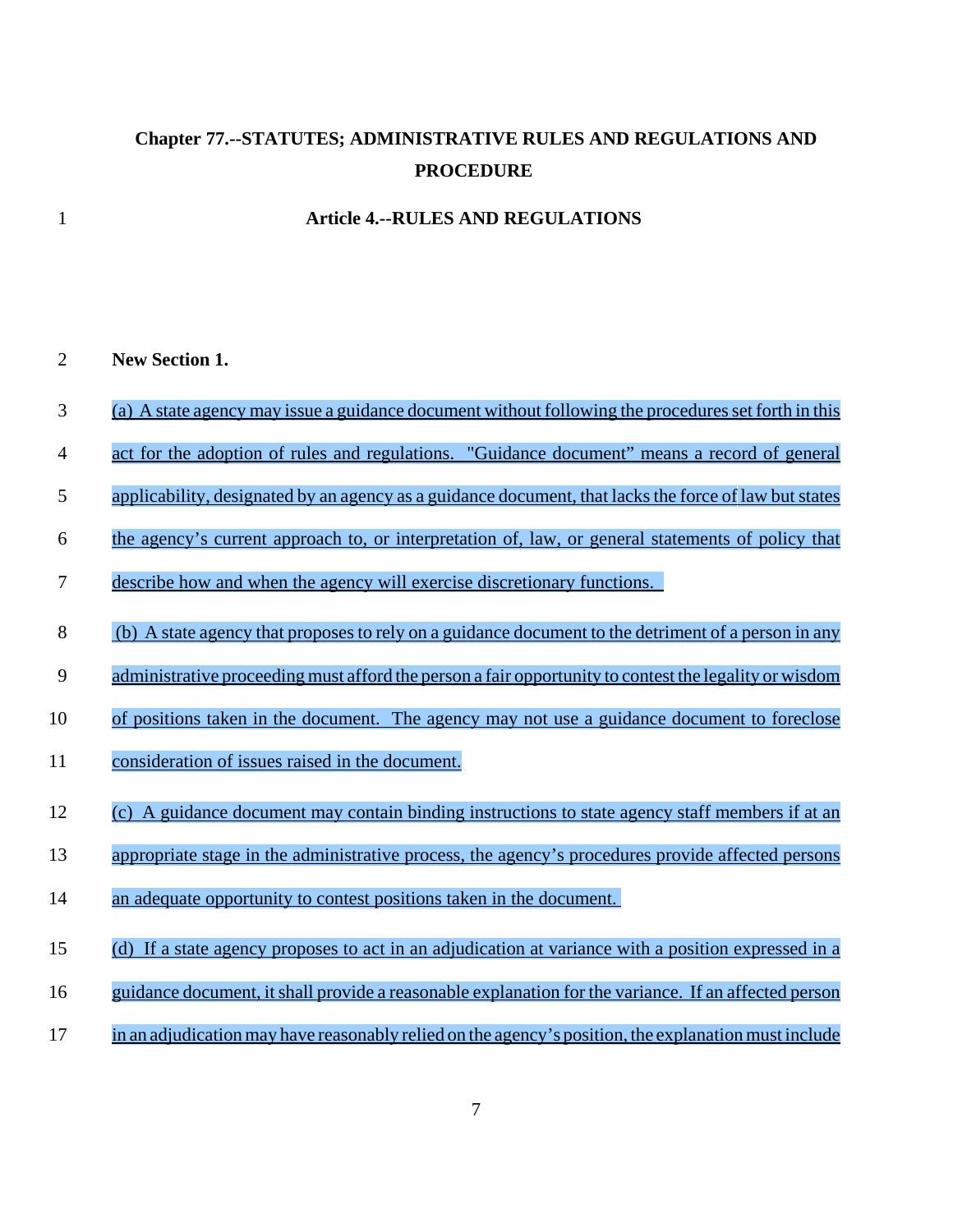|                | casonaoic fastification for the agency is concrasion that the neca for the variance outwergins the     |
|----------------|--------------------------------------------------------------------------------------------------------|
| $\overline{2}$ | affected person's reliance interests.                                                                  |
| 3              | Each state agency shall maintain an index of all of its currently effective guidance documents,<br>(e) |
| $\overline{4}$ | publish the index on its website, make all guidance documents available to the public, and file the    |
| 5              | index in the manner prescribed by the secretary of state. The agency may not rely on a guidance        |
| 6              | document or cite it as precedent against any party to a proceeding unless the guidance document is     |
| 7              | published on the agency website.                                                                       |
| 8              | A guidance document may be considered by a presiding officer or agency head in an agency<br>(f)        |
| 9              | adjudication but it does not bind the presiding officer or the agency head in the exercise of          |
| 10             | discretion.                                                                                            |
| 11             | <b>Comment</b>                                                                                         |

a reasonable justification for the agency's conclusion that the need for the variance outweighs the

 This section is designed to encourage agencies to advise the public of its current opinions and approaches by using guidance documents (also often called interpretive rules or policy statements). A guidance document, in contrast to a rule, lacks the force of law. The section recognizes the agencies' need to use such documents to guide both agency employees and the public. Agency law often needs interpretation, and agency discretion needs some channeling. The public has an interest in knowing the agency's position on these matters, and increasing public knowledge reduces unintentional violations and lowers transaction costs. For example, a company may find that an agency has a guidance document and that the company can reasonably comply with the document's interpretation of a statute or regulation. In that case, the company may proceed based on the guidance document rather than engaging in extensive legal consultations, regulatory proceedings, or even litigation.

 This section strengthens agencies' abilities to fulfill these legitimate objectives by explicitly excusing them from having to comply with formal rulemaking procedures before issuing nonbinding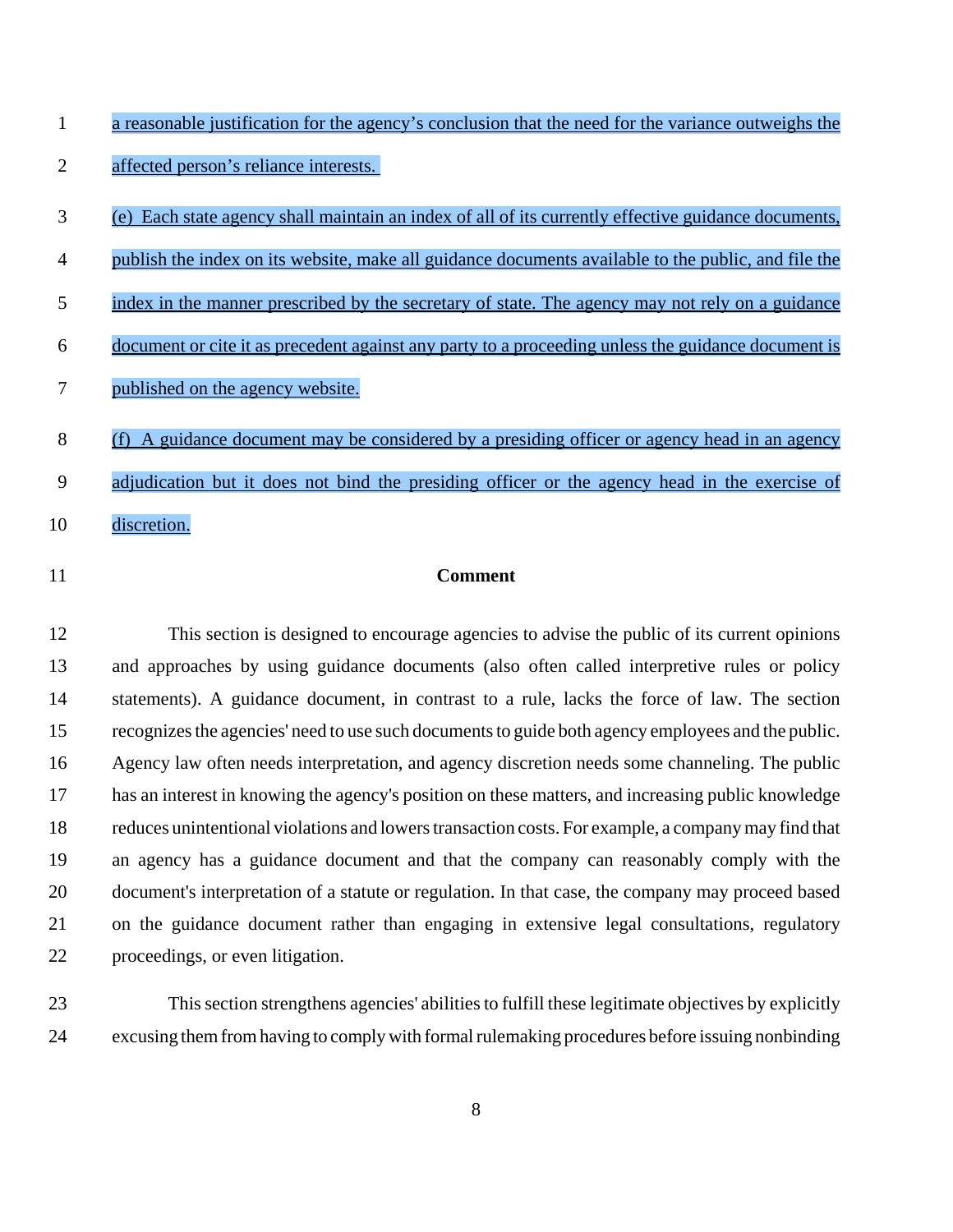statements. Meanwhile, the section incorporates safeguards to ensure that agencies will not use guidance documents in a manner that would undermine the public's interest in administrative openness and accountability. The section also encourages broad public accessibility to guidance documents through agency websites.

 This section is based upon section 310 of the Revised Model State Administrative Procedure Act (Draft of September 30, 2009). These comments are based upon the comments to section 310 in the draft Model Act.

 The Committee recommends that this new section be placed in the Kansas Statutes at K.S.A. 77-421c.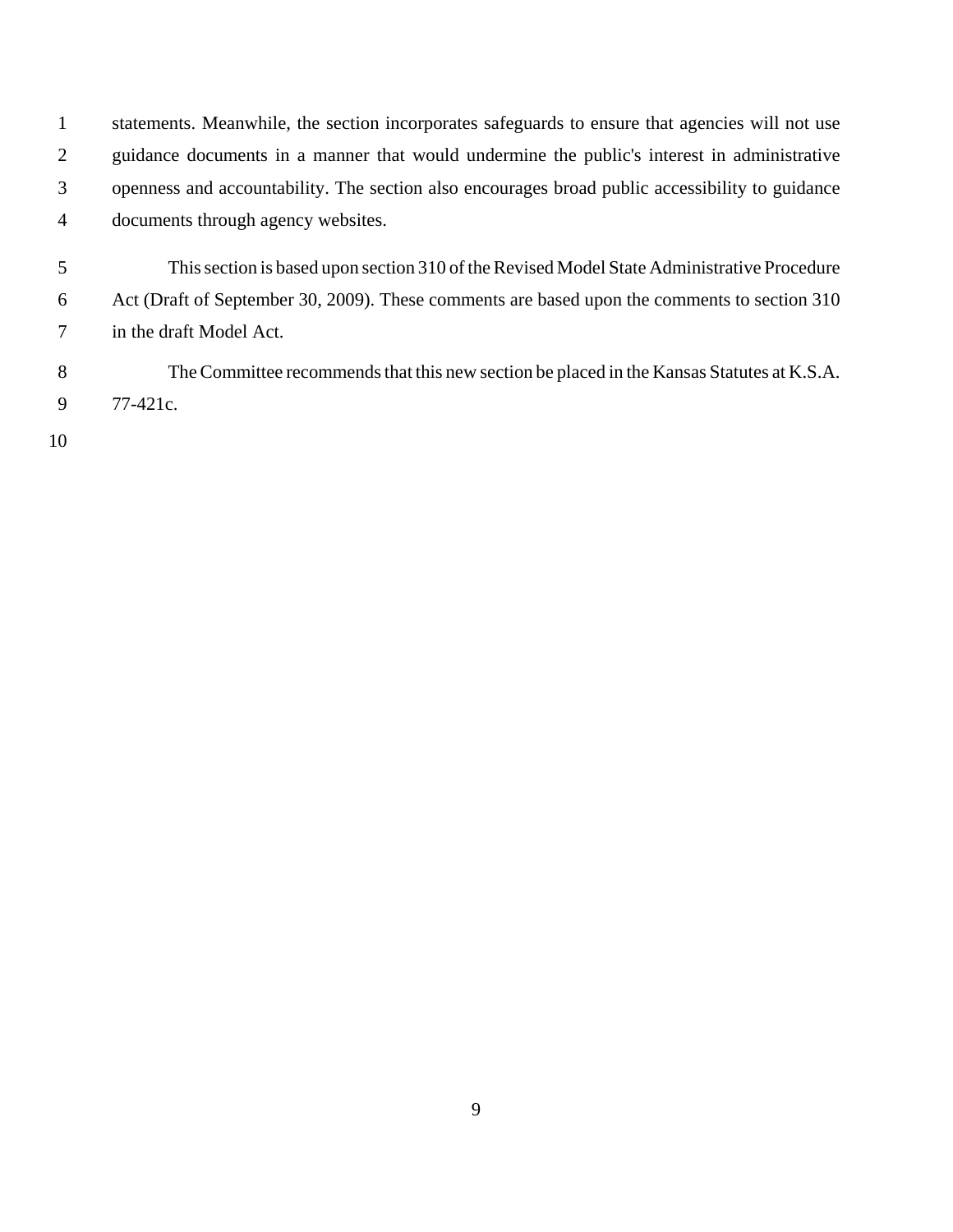**77-415a. Secretary of state to file and publish rules and regulations.** The secretary of state shall file and publish all rules and regulations as provided by article 4 of chapter 77 of the Kansas Statutes Annotated. The secretary of state may adopt rules and regulations necessary for the execution of its functions under this act.

**History:** L. 1988, ch. 366, § 1; June 1.

## **Comment**

 The amendment to this section is part of a series of amendments intended to provide more flexibility for the Secretary of State's office regarding the filing and publication of rules and regulations. Other amendments remove specific requirements from the statutes about the exact number of copies of proposed rules and regulations required to be filed with the Secretary of State's 11 Office. Instead, the Secretary of State may set those technical requirements by rules and regulations. The amendment to K.S.A. 77-415a gives the Secretary of State authority to adopt such rules and regulations.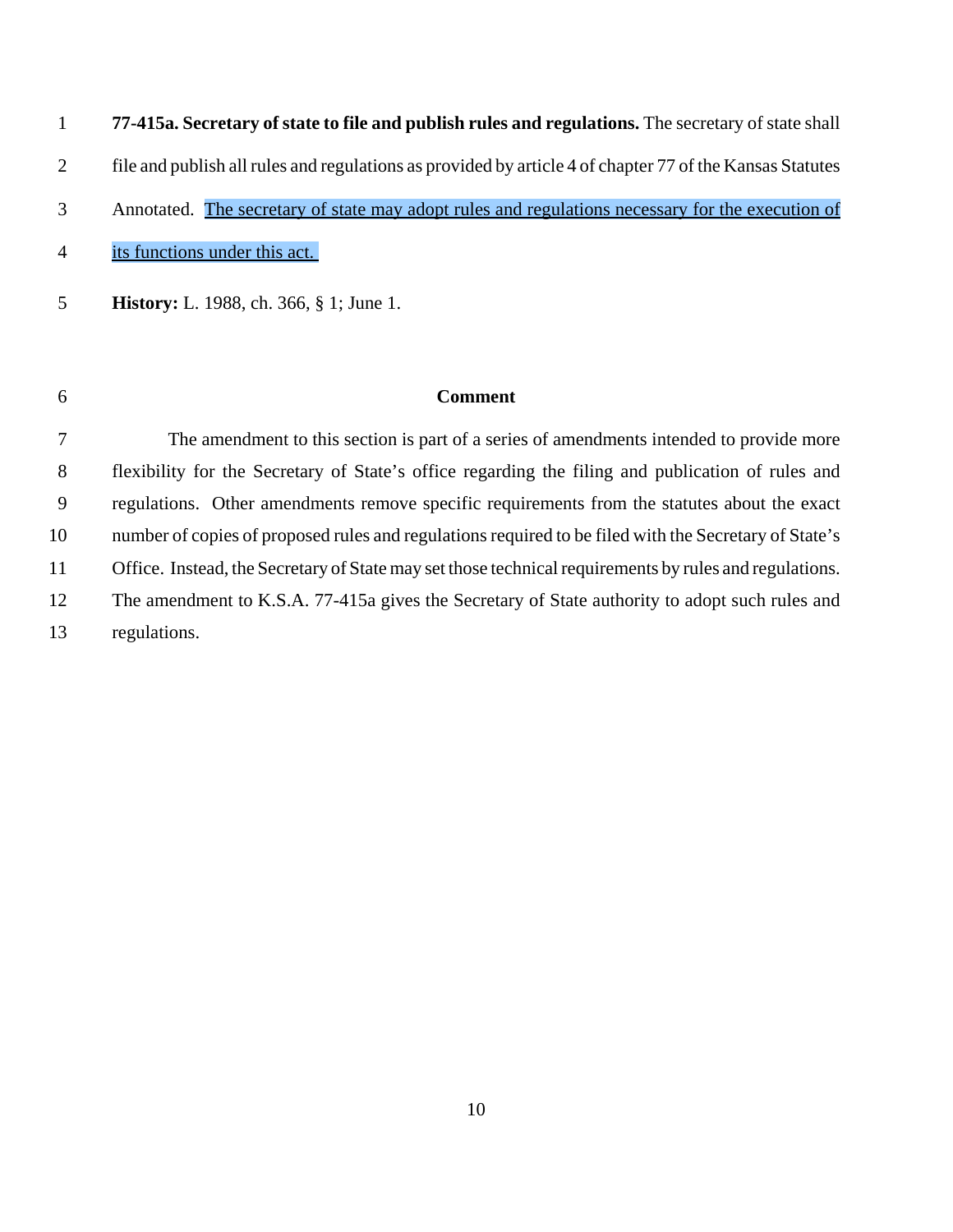| $\mathbf{1}$ | 77-415b. Rules and regulations transferred from office of revisor of statutes to office of                   |
|--------------|--------------------------------------------------------------------------------------------------------------|
| 2            | secretary of state; rules and regulations continued in effect; expiration of existing temporary              |
| 3            | rules and regulations. $(a)$ All rules and regulations of state agencies which are in force and effect       |
| 4            | at the time this act takes effect shall continue to be effective and shall be deemed to be duly filed        |
| 5            | with the secretary of state as provided for by this act until revised, amended, revoked or nullified         |
| 6            | pursuant to law.                                                                                             |
| 7            | (b) All temporary rules and regulations filed prior to the effective date of this act and which are in       |
| 8            | effect on the effective date of this act shall expire on October 1, 1988.                                    |
| 9            | (e) On the effective date of this act, all rules and regulations of state agencies lawfully filed with the   |
| 10           | office of the revisor of statutes prior to the effective date of this act and all records pertaining to such |
| 11           | rules and regulations shall be transferred to the office of the secretary of state.                          |
| 12           | <b>History:</b> L. 1988, ch. 366, § 2; June 1.                                                               |

 **Comment** Subsections (b) and (c) are deleted because their provisions are no longer necessary.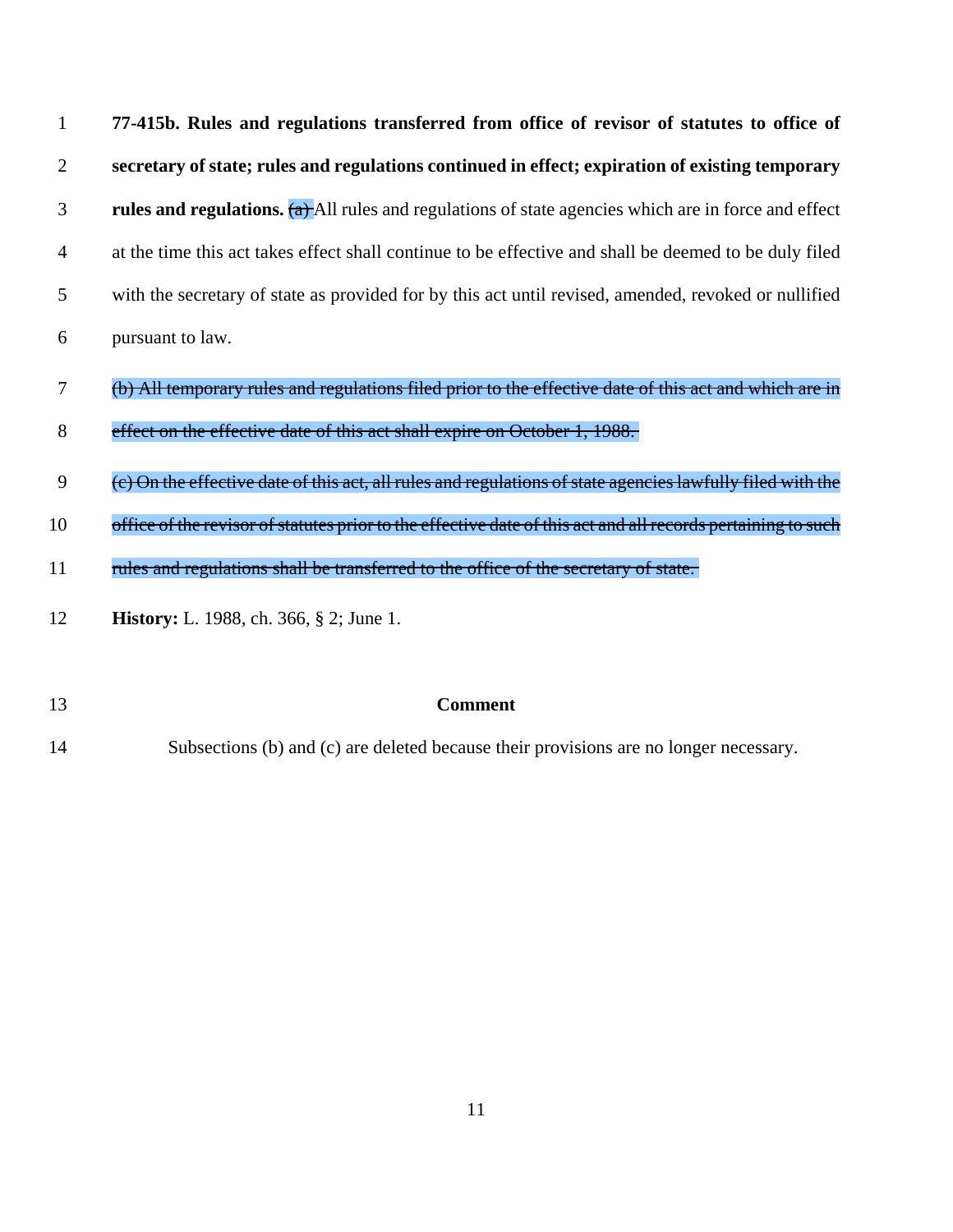**77-416. Filing rules and regulations; numbering; citation of statutory authority; economic impact statement; documents adopted by reference; review of economic impact statement by director of the budget; environmental benefit and economic impact statement; authority of secretary of state.** (a) Every state agency shall file with the secretary of state every rule and regulation adopted by it and every amendment and revocation thereof in the manner prescribed by 6 the secretary of state. Every rule and regulation, other than a temporary rule and regulation, filed in 7 the office of the secretary of state shall be filed in triplicate, and nine copies of every temporary rule 8 and regulation shall be filed in the office of the secretary of state, and Each section rule and regulation shall include a citation to the statutory section or sections being implemented or interpreted and a citation of the authority pursuant to which it, or any part thereof, was adopted. Every rule and regulation filed in the office of the secretary of state shall be accompanied by a copy 12 of the economic impact statement required by subsection (b), and a copy of the environmental 13 benefit statement if required by subsection (d). A copy of any document adopted by reference in a rule and regulation shall be available from the state agency which adopted the rule and regulation upon request by any person interested therein. The state agency, under the direction of the secretary of state, shall number each section with a distinguishing number and, in making a compilation of the rules and regulations, the sections shall be arranged in numerical order. A decimal system of numbering shall be prohibited.

 (b) At the time of drafting a proposed rule and regulation or amendment to an existing rule and 20 regulation, the state agency shall **prepare a statement of consider the economic impact of such**  proposed rule and regulation or amendment upon all governmental agencies or units and all persons 22 which will be subject thereto and upon the general public. Prior to giving notice of hearing on a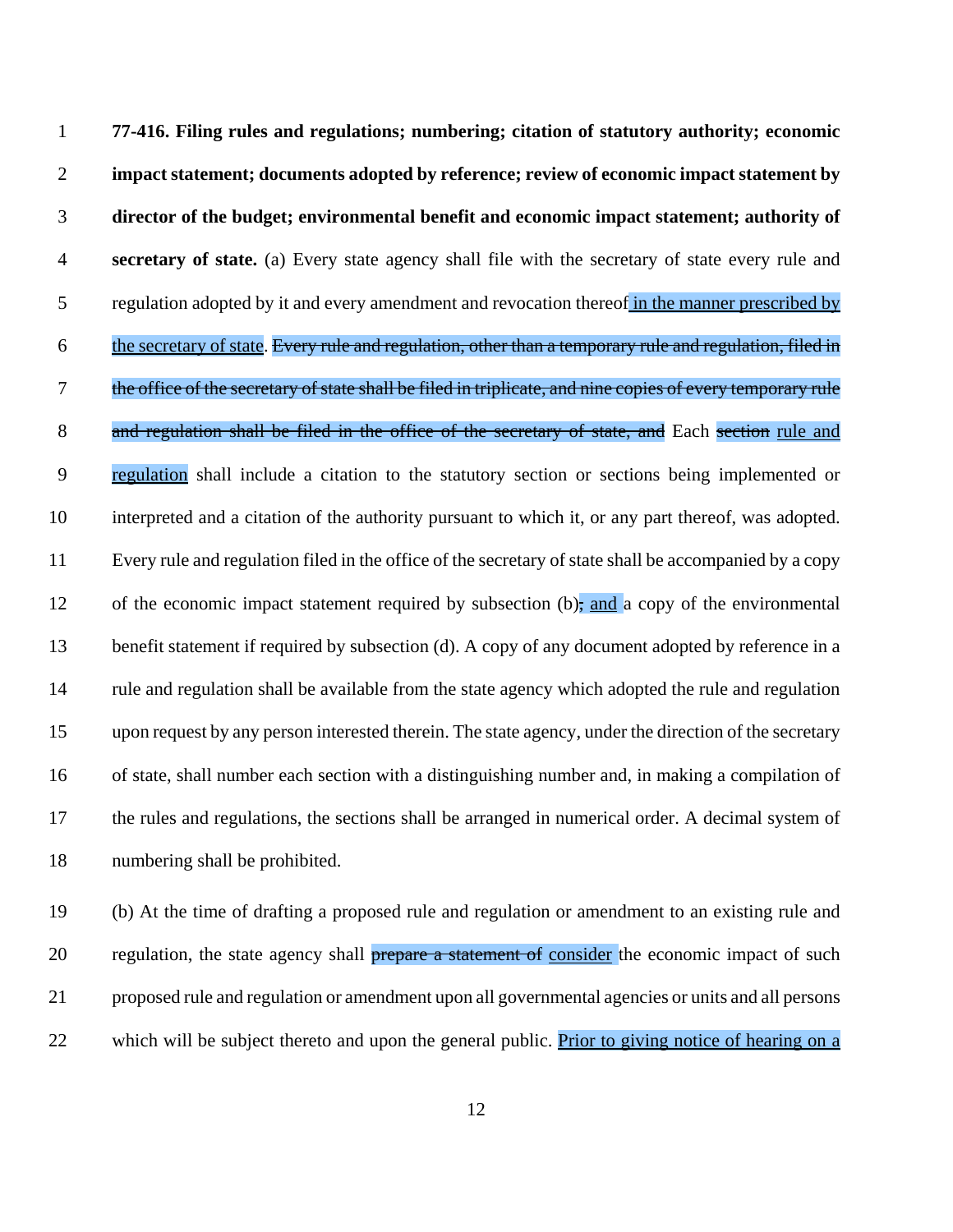1 proposed rule and regulation, the state agency shall prepare an The economic impact statement 2 which shall include: (1) A brief description of the proposed rules and regulations and what is intended to be accomplished by their adoption; (2) whether the proposed rule and regulation is mandated by federal law as a requirement for participating in or implementing a federally subsidized or assisted program and whether the proposed rules and regulations exceed the requirements of applicable federal law; (3) a description of the cost, the persons who will bear the costs and those who will be affected by the proposed rules and regulations, including the agency proposing the rules and regulations, other governmental agencies or units, private citizens and consumers of the products or services which are the subject of the rules and regulations or the enforcement thereof; and (4) a description of any less costly or less intrusive methods that were considered by the state agency for achieving the stated purpose of the rules and regulations and why such methods were rejected in favor of the proposed rules and regulations. The state agency may consult with other state agencies when preparing the economic impact statement. The state agency shall consult with the League of Kansas municipalities, Kansas association of counties and the Kansas association of school boards, as appropriate, when preparing the economic impact statement of a proposed rule and regulation which increases or decreases revenues of cities, counties or school districts or imposes functions or responsibilities on cities, counties or school districts which will increase their expenditures or fiscal liability. The state agency shall reevaluate and, when necessary, update the 19 statement at the time of giving notice of hearing on a proposed rule and regulation and at the time of filing a rule and regulation with the secretary of state. If a public hearing was held prior to the adoption of the rule and regulation, a state agency at the time of filing a rule and regulation with the secretary of state shall include as a part of the economic impact statement a statement specifying the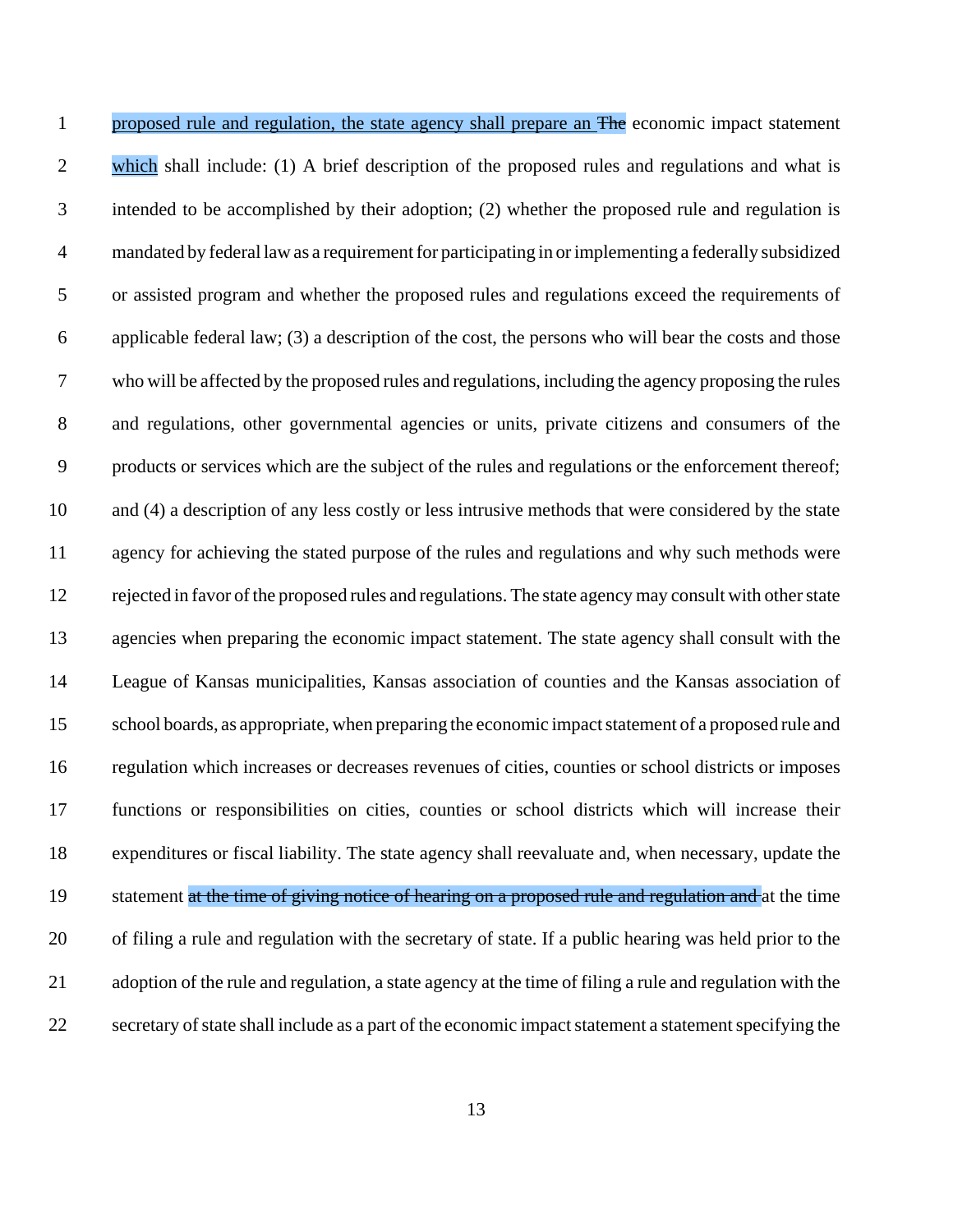time and place at which the hearing was held and the attendance at the hearing. A copy of the current economic impact statement shall be available from the state agency upon request by any party interested therein.

 (c) Upon request of the state rules and regulations board, the joint committee on administrative rules and regulations or the chairperson of either committee or board, the director of the budget shall review the economic impact statement prepared by any state agency and shall prepare a supplemental or revised statement. If possible, the supplemental or revised statement shall include a reliable estimate in dollars of the anticipated change in revenues and expenditures of the state. It also shall include a statement, if determinable or reasonably foreseeable, of the immediate and long- range economic impact of the rule and regulation upon persons subject thereto, small employers and the general public. If, after careful investigation, it is determined that no dollar estimate is possible, the statement shall set forth the reasons why no dollar estimate can be given. Every state agency is directed to cooperate with the division of the budget in the preparation of any statement pursuant to this subsection when, and to the extent, requested by the director of the budget.

 (d) At the time of drafting a proposed environmental rule and regulation or amendment to an 16 existing environmental rule and regulation, the state agency shall prepare a statement of consider the environmental benefit of such proposed rule and regulation or amendment. Priorto giving notice 18 of hearing on a proposed rule and regulation, the state agency shall prepare an The environmental benefit statement which shall include a description of the need for and the environmental benefits which will likely accrue as the result of the proposed rule and regulation or amendment. The description shall summarize, when applicable, research indicating the level of risk to the public health or the environment being removed or controlled by the proposed rule and regulation or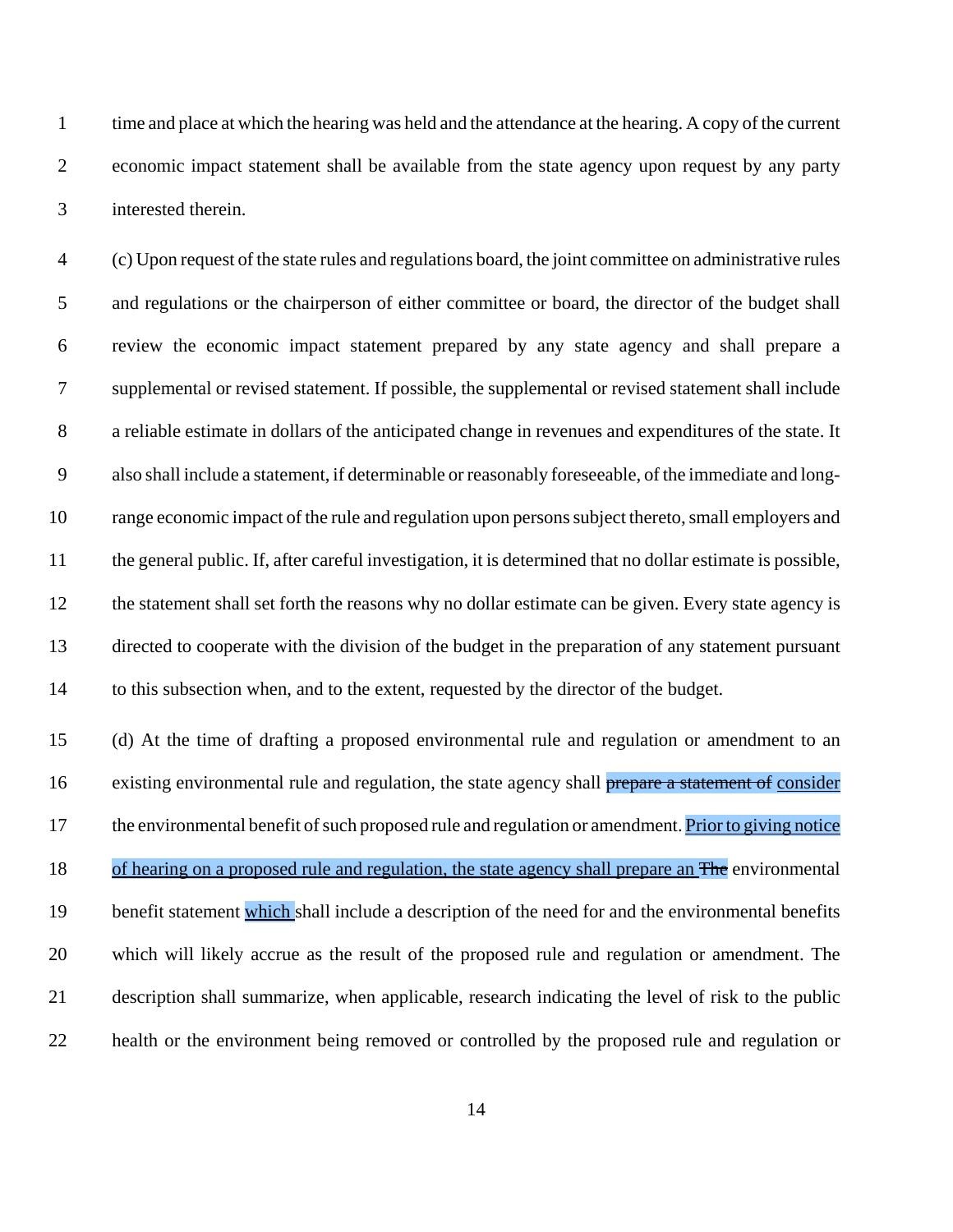| $\mathbf{1}$   | amendment. When specific contaminants are to be controlled by the proposed rule and regulation        |
|----------------|-------------------------------------------------------------------------------------------------------|
| 2              | or amendment, the description shall indicate the level at which the contaminants are considered       |
| 3              | harmful according to currently available research. The state agency may consult with other state      |
| $\overline{4}$ | agencies when preparing the environmental benefit statement. The state agency shall reevaluate and,   |
| 5              | when necessary, update the statement at the time of giving notice of hearing on a proposed rule and   |
| 6              | regulation and at the time of filing a rule and regulation with the secretary of state. A copy of the |
| $\tau$         | current environmental benefit statement shall be available from the state agency upon request by any  |
| 8              | party interested therein.                                                                             |

 (e) In addition to the requirements of subsection (b), the economic impact statement for all environmental rules and regulations shall include: (1) A description of the capital and annual costs of compliance with the proposed rules and regulations, and the persons who will bear those costs; (2) a description of the initial and annual costs of implementing and enforcing the proposed rules and regulations, including the estimated amount of paperwork, and the state agencies, other governmental agencies or other persons or entities who will bear the costs; (3) a description of the costs which would likely accrue if the proposed rules and regulations are not adopted, the persons who will bear the costs and those who will be affected by the failure to adopt the rules and regulations; and (4) a detailed statement of the data and methodology used in estimating the costs used in the statement.

# 19 (f) On and after the effective date of this act, the secretary of state shall have the discretion to return 20 to the appropriate state agency or otherwise dispose of any document or other material which has

- 21 been adopted previously by reference and filed with the secretary of state.
- **History:** L. 1965, ch. 506, § 2; L. 1976, ch. 415, § 1; L. 1977, ch. 321, § 2; L. 1979, ch. 304, § 1;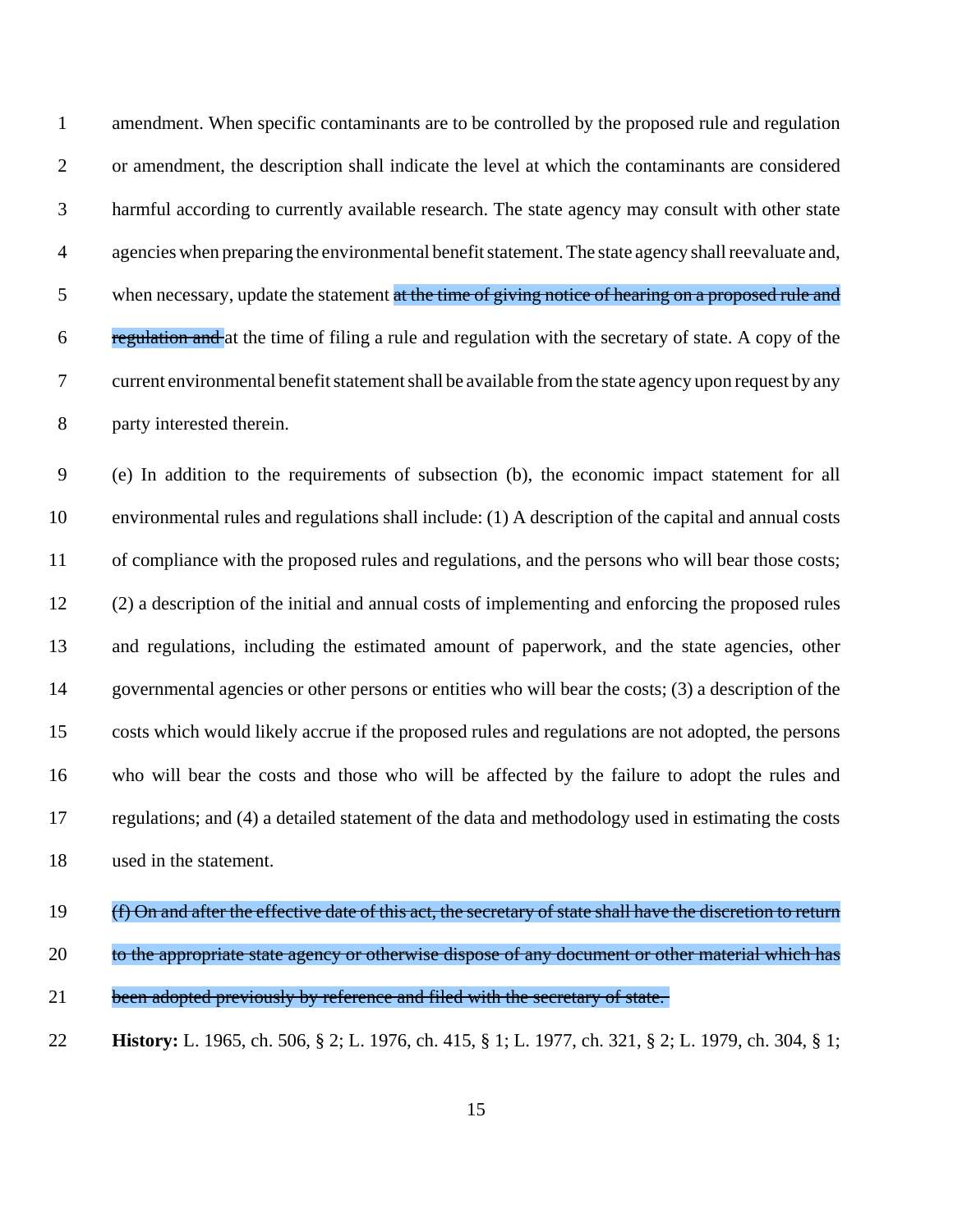| $\mathbf{1}$ | L. 1980, ch. 304, § 1; L. 1981, ch. 366, § 1; L. 1982, ch. 386, § 2; L. 1983, ch. 307, § 2; L. 1984, ch. |
|--------------|----------------------------------------------------------------------------------------------------------|
|              | 346, § 1; L. 1988, ch. 366, § 29; L. 1994, ch. 232, § 4; L. 1995, ch. 171, § 2; L. 2001, ch. 11, § 1;    |
| $\mathbf{a}$ | L. 2008, ch. 25, § 2; July 1.                                                                            |

### **Comment**

 The amendments to subsection (a) are part of a series of amendments intended to build in more flexibility for the Secretary of State's office by allowing the Secretary of State to decide how many copies of each rule and regulation to require. The amendments remove specific requirements from the statutes about the exact number of copies of proposed rules and regulations required to be filed with the Secretary of State's Office. Instead, the Secretary of State may set those technical requirements by adopting rules and regulations.

 The amendments to subsection (b) affect the timing of when an economic impact statement is prepared and when it is updated. The statute currently requires an economic impact statement to be prepared at the time of drafting of a proposed rule and updated, if necessary, at the time of giving notice of hearing and again when the final rule is adopted. The Committee found that actual agency practice in this area does not conform to the requirements of the statute.

 Under the amendments, the agency must consider the economic impact at the time of drafting a proposed rule or regulation; the agency must prepare the economic impact statement prior to giving notice of hearing on the proposed rule or regulation; and the agency must reevaluate and, if necessary, update the economic impact statement at the time of filing the rule or regulation with the Secretary of State.

 The amendments to subsection (d) affect the timing of when an environmental impact 22 statement is prepared and when it is updated. They parallel the amendments to subsection (b) relating to the economic impact statement.

 Subsection (f) deals with a different subject matter than the rest of K.S.A. 77-416a. The Committee felt the substance of subsection (f) should be moved to new subsection (b) in K.S.A. 77- 417.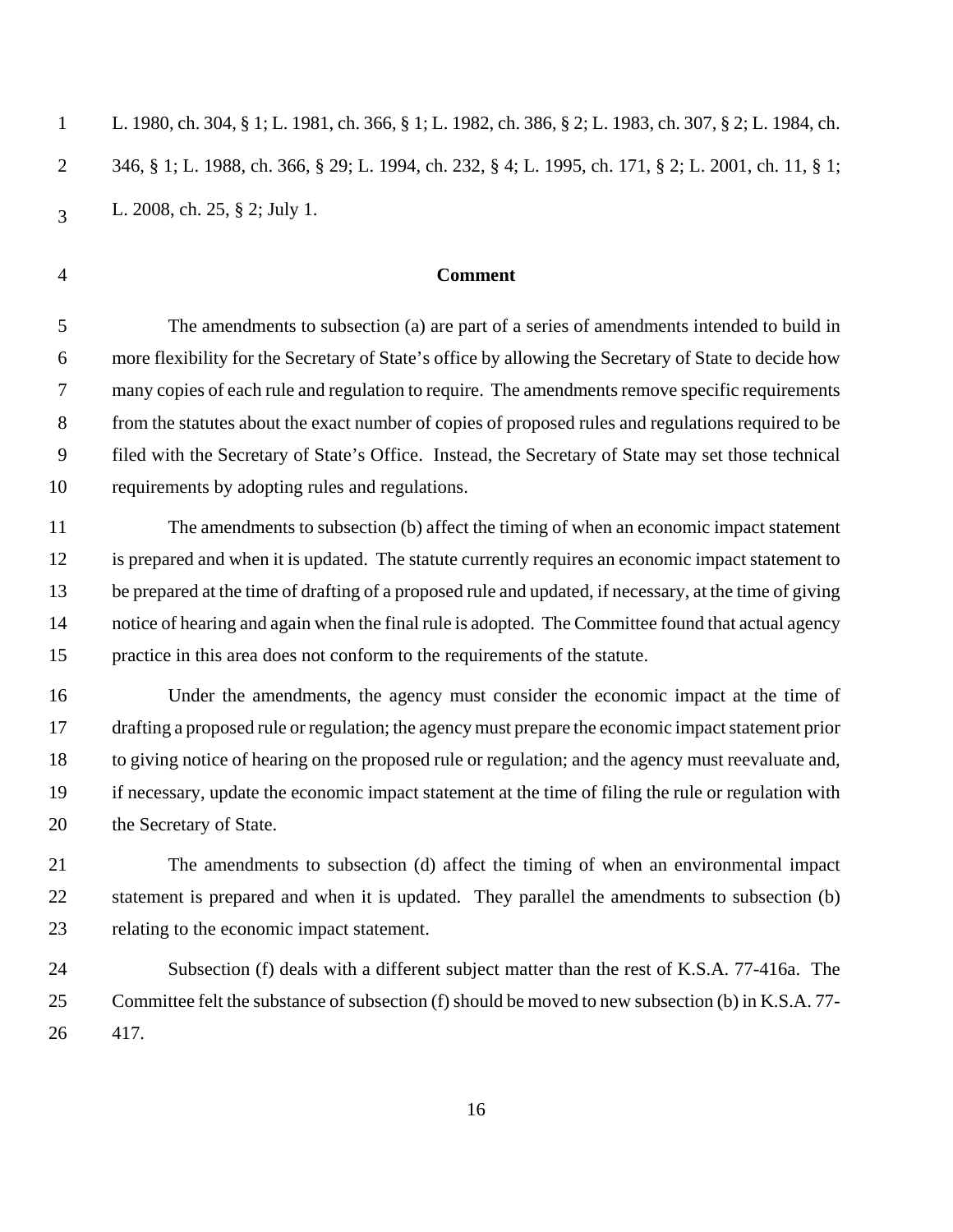**77-417. Duties of secretary of state.** (a) The secretary of state shall: (1) Endorse on each rule and regulation filed, the time and date of the filing thereof; (2) maintain a file of such rules and regulations for public inspection; (3) keep a complete record of all amendments and revocations of rules and regulations; (4) index the rules and regulations so filed; and (5) publish the rules and regulations as hereinafter provided.

- (b) The secretary of state shall have the discretion to return to the appropriate state agency or
- otherwise dispose of any document or other material which has been adopted previously by
- reference and filed with the secretary of state.
- **History:** L. 1965, ch. 506, § 3; L. 1977, ch. 321, § 3; L. 1988, ch. 366, § 30; June 1.

# **Comment**

 New subsection (b) was moved from existing K.S.A. 77-416a(f). Because the provision addresses a power of the secretary of state's office, the Committee believed the provision belongs in this section rather than the preceding one.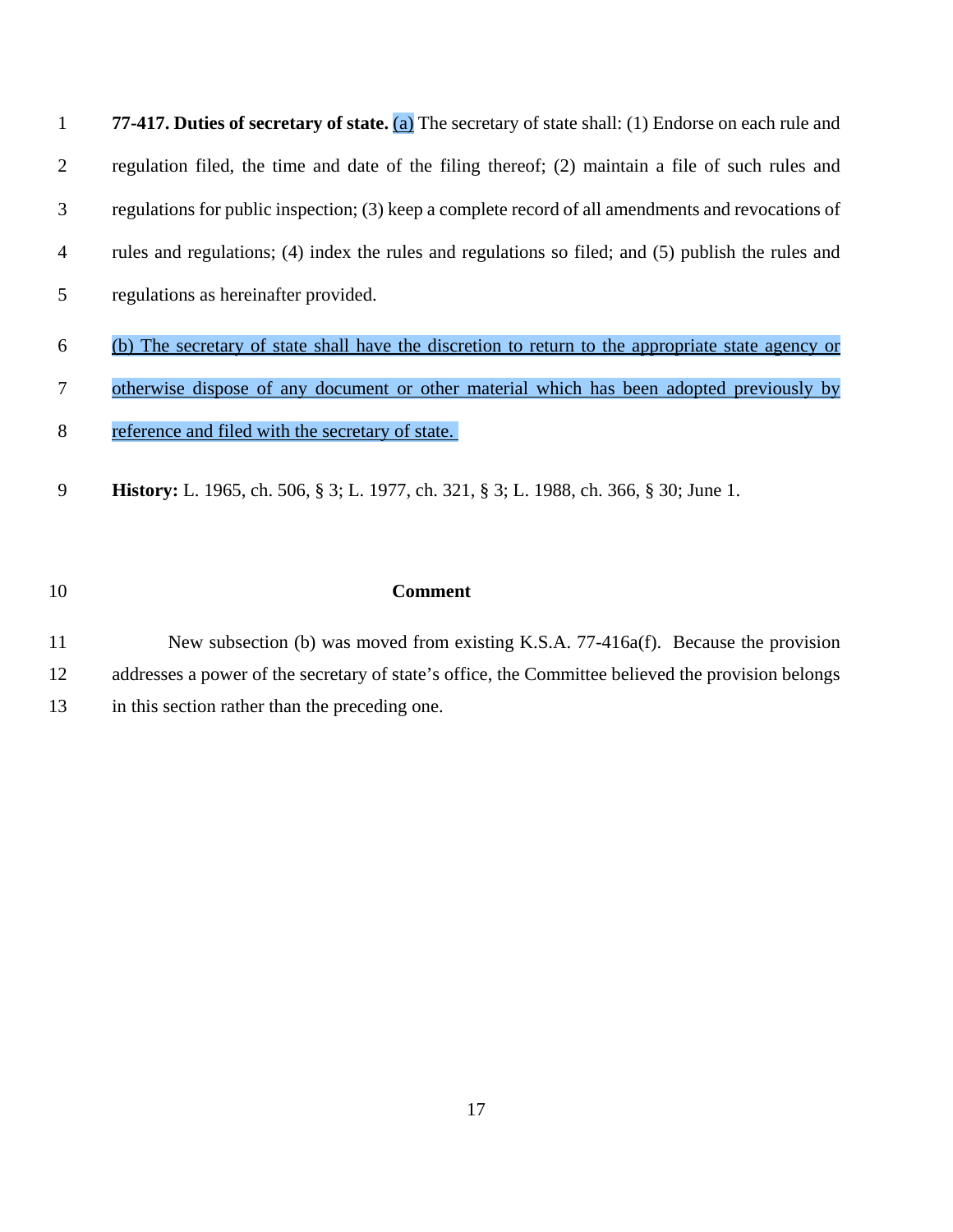| $\mathbf{1}$   | 77-418. Filing rules and regulations, form; revocation of consecutively numbered regulations.           |
|----------------|---------------------------------------------------------------------------------------------------------|
| $\overline{2}$ | All rules and regulations adopted and filed by every state agency shall be typewritten,                 |
| 3              | mimeographed, multilithed, or printed on standard letter size (8 1/2 by 11 inches) paper, the kind,     |
| $\overline{4}$ | grade, and durability thereof to be subject to the approval of filed with the secretary of state in a   |
| 5              | form and manner approved by the secretary of state. If any rule and regulation is amended or            |
| 6              | revoked after the same has been adopted and filed, each rule and regulation amended or revoked          |
| $\overline{7}$ | shall be filed on a separate sheet or sheets of paper, except this filing requirement may be complied   |
| 8              | with for consecutively numbered rules and regulations which are being revoked by filing with the        |
| 9              | secretary of state a statement clearly identifying the consecutively numbered rules and regulations.    |
| 10             | Such statement shall clearly express that the consecutively numbered rules and regulations are being    |
| 11             | revoked and shall specify the effective date of the revocation of such rules and regulations. If a rule |
| 12             | and regulation is filed with the secretary of state on more than one page, each page of such rule and   |
| 13             | regulation, subsequent to the first page, shall be consecutively numbered at the top of each page, and  |
| 14             | the number of the rule and regulation shall be placed in the upper right hand corner of each page.      |
| 15             | History: L. 1965, ch. 506, § 4; L. 1977, ch. 321, § 4; L. 1979, ch. 304, § 2; L. 1980, ch. 304, § 2;    |
| 16             | L. 1988, ch. 366, § 31; June 1.                                                                         |
| 17             | <b>Comment</b>                                                                                          |
|                |                                                                                                         |

 The amendment deletes unnecessary technical detail on how rules and regulations are to be filed, and leaves those details to the Secretary of State's office.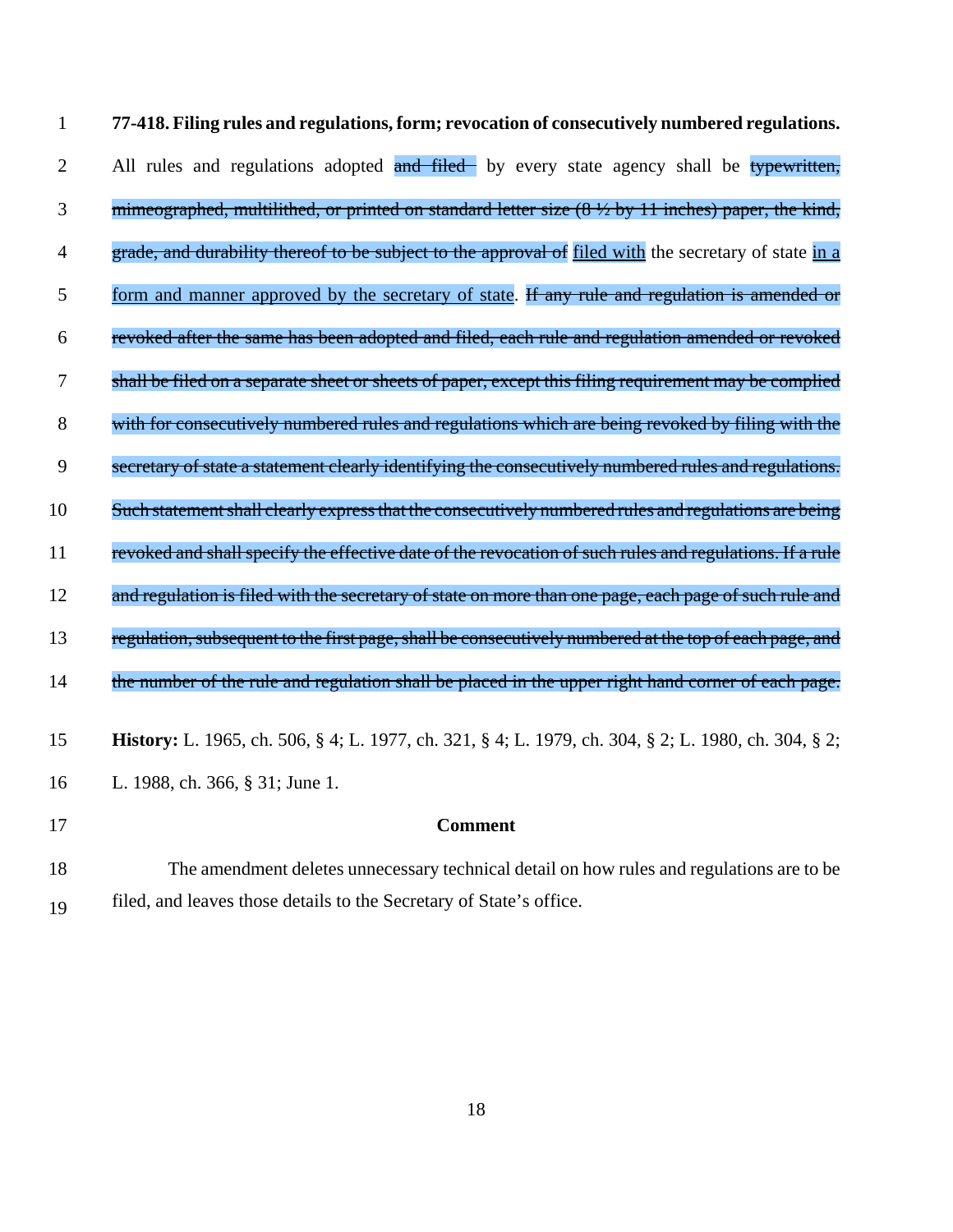**77-419. Revival or amendment of regulations; filing and publication.** No section of any To 2 revive or amend a rule and regulation shall be revived or amended unless, the new rule and 3 regulation contains must contain the entire section revived or amended, and any section so amended 4 shall be revoked. For the purpose of filing in the office of the secretary of state and for submission 5 to the joint committee on administrative rules and regulations and to the legislature as provided in K.S.A. 77-426, and amendments thereto, a rule and regulation amending an existing regulation shall indicate the new matter contained therein by underlining or printing in italics the new matter, and 8 material to be deleted from such rule and regulation shall be shown in cancelled strike-through type. The secretary of state in preparing such rules and regulations for publication in the Kansas 10 administrative regulations shall omit all material shown in cancelled strike-through type and such 11 rules and regulations shall be printed in Roman style type. The secretary of state shall not file any regulation which amends or revives a regulation unless the regulation so amending or reviving conforms to the provisions of this section. **History:** L. 1965, ch. 506, § 5; L. 1974, ch. 421, § 5; L. 1975, ch. 484, § 1; L. 1975, ch. 485, § 1; L. 1975, ch. 486, § 1; L. 1977, ch. 321, § 5; L. 1988, ch. 366, § 32; June 1. **Comment** The amendments in lines 1-4 are intended to clarify the meaning of the statute.

- The amendment in line 5 strikes the phrase, "and to the legislature" because the cross-reference, K.S.A. 77-426, does not require rules to be submitted to the legislature.
- In lines 9 and 11, the term "strike-through" type is preferred over the term "cancelled" type. The last amendment on line 11 deletes unnecessary technical detail about how rules and regulations are to be printed.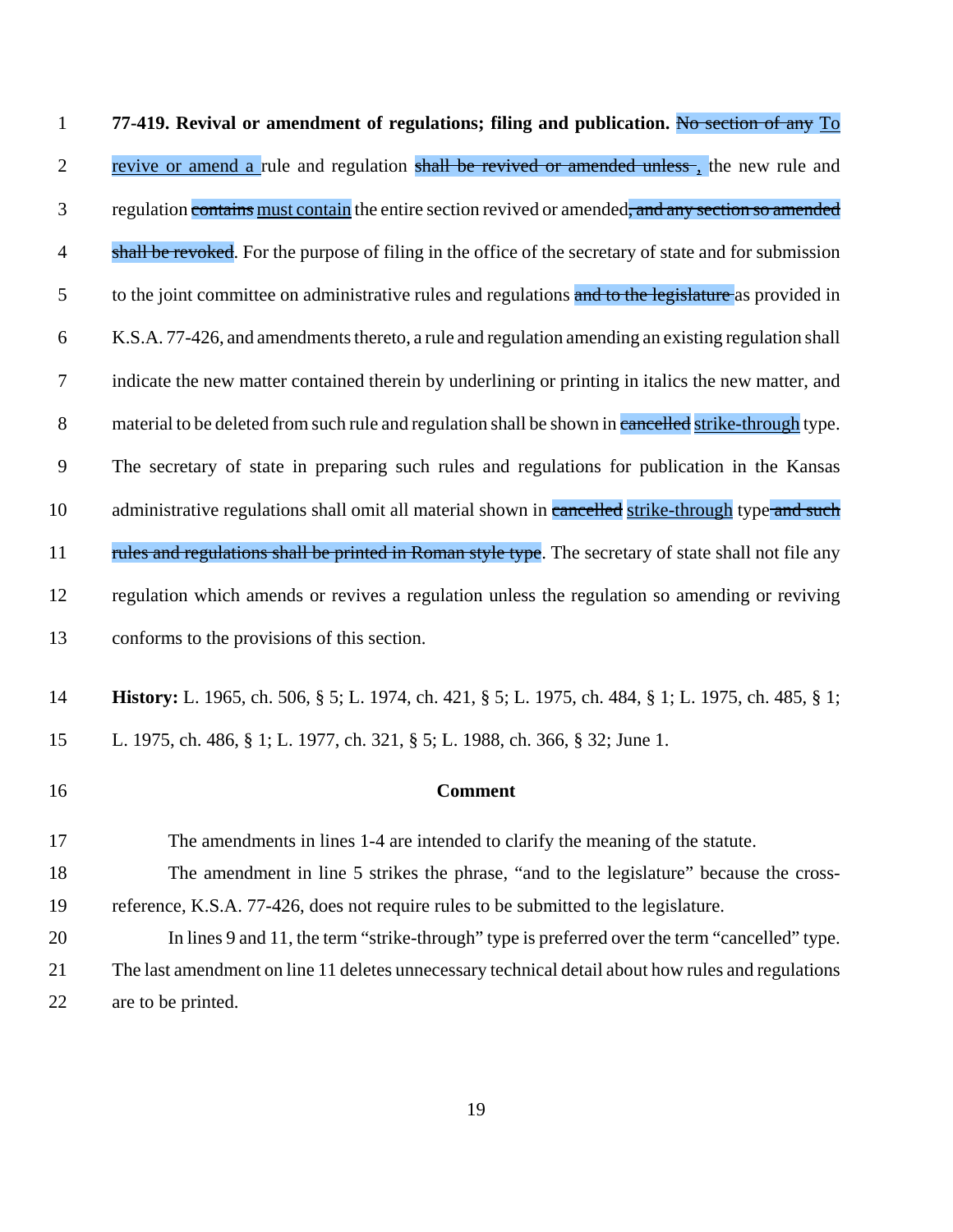**77-420. Approval of rules and regulations by secretary of administration and attorney general; requirements for filing with secretary of state.** (a) Every rule and regulation proposed to be adopted by any state agency, before being submitted to the attorney general under this section, shall be submitted to the secretary of administration for approval of its organization, style, orthography and grammar subject to such requirements as to organization, style, orthography and grammar as the secretary may adopt. Every rule and regulation submitted to the secretary of administration under this subsection (a) shall be accompanied by a copy of any document which is adopted by reference 8 by the rule and regulation. Every rule and regulation approved by the secretary of administration under this subsection (a) shall be stamped as approved and the date of such approval shall be indicated therein.

 (b) Every rule and regulation proposed by any state agency which has been approved by the secretary of administration as provided in subsection (a) before being adopted or filed shall be submitted to the attorney general for an opinion as to the legality of the same, including whether the 14 making of such rule and regulation is within the authority conferred by law on the state agency. The attorney general shall promptly furnish an opinion as to the legality of the proposed rule and regulation so submitted. Every rule and regulation submitted to the attorney general under this subsection (b) shall be accompanied by a copy of any document which is adopted by reference by the rule and regulation. Every rule and regulation approved by the attorney general under this subsection (b) shall be stamped as approved and the date of such approval shall be indicated therein.

(c) No rule and regulation shall be filed by the secretary of state unless: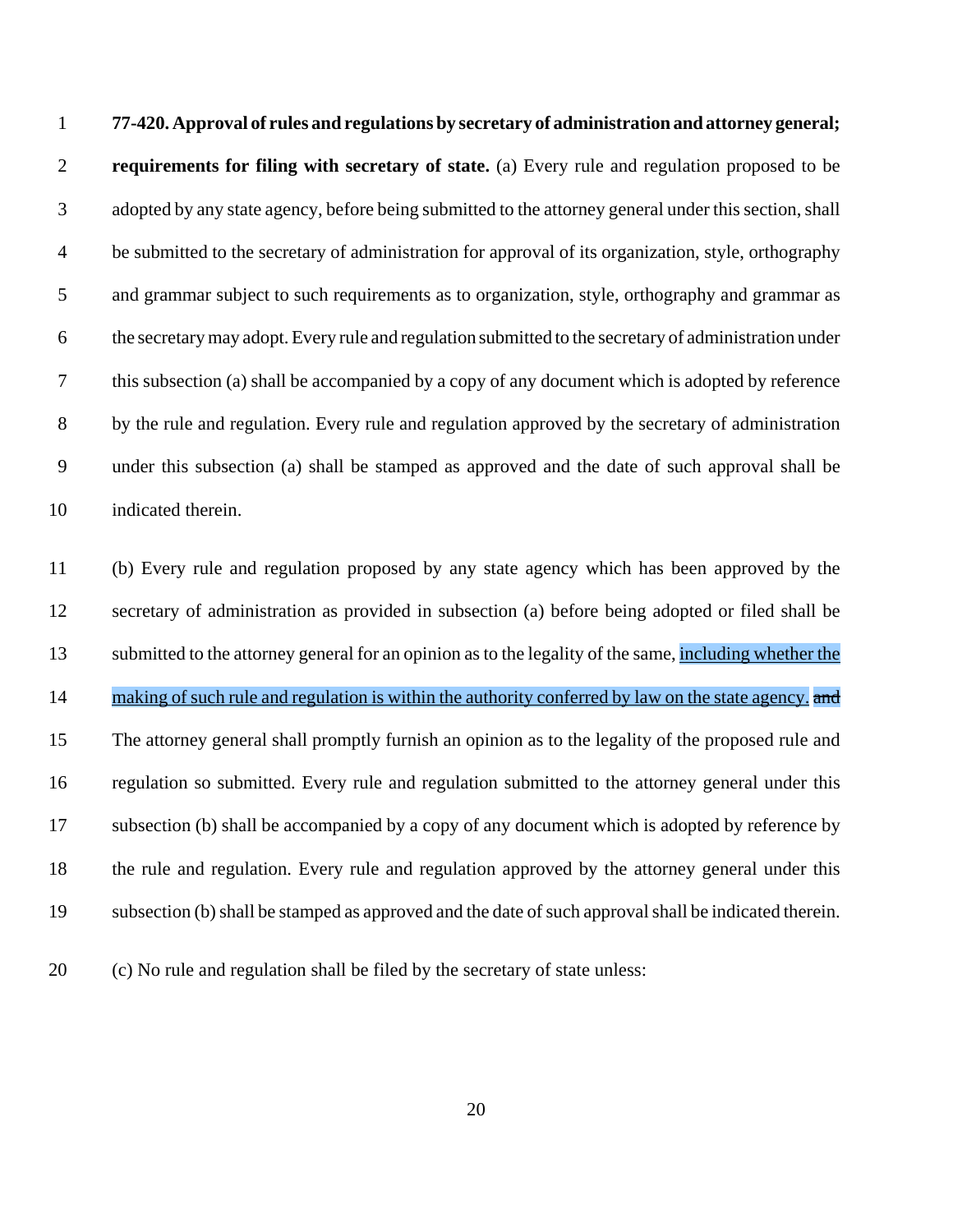(1) The organization, style, orthography and grammar have been approved by the secretary of administration;

(2) the rule and regulation has been approved in writing by the attorney general as to legality;

- (3) the attorney general finds that the making of such rule and regulation is within the authority conferred by law on the state agency submitting the same;
- $6 \times (4 \cdot 3)$  the rule and regulation has been formally adopted by the state agency after it has been approved by the secretary of administration and the attorney general and is accompanied by a certified or other formal statement of adoption when adoption is by an executive officer of a state agency, or by a certified copy of the roll call vote required for its adoption by K.S.A. 77-421, and 10 amendments thereto, when adoption is by a board, commission, authority or other similar body; (5.4) the rule and regulation to be filed is accompanied by a copy of the economic impact statement
- 12 as provided by K.S.A. 77-416, and amendments thereto; and
- 13 ( $\frac{6}{5}$ ) the rule and regulation to be filed is accompanied by a copy of the environmental benefit
- 14 statement required by K.S.A. 77-416 and amendments thereto, if applicable; and
- (7) the rule and regulation is accompanied by a copy of any document which is adopted by reference
- by such rule and regulation unless specifically exempt by the state rules and regulations board
- 17 pursuant to subsection (a) of K.S.A. 77-416, and amendments thereto.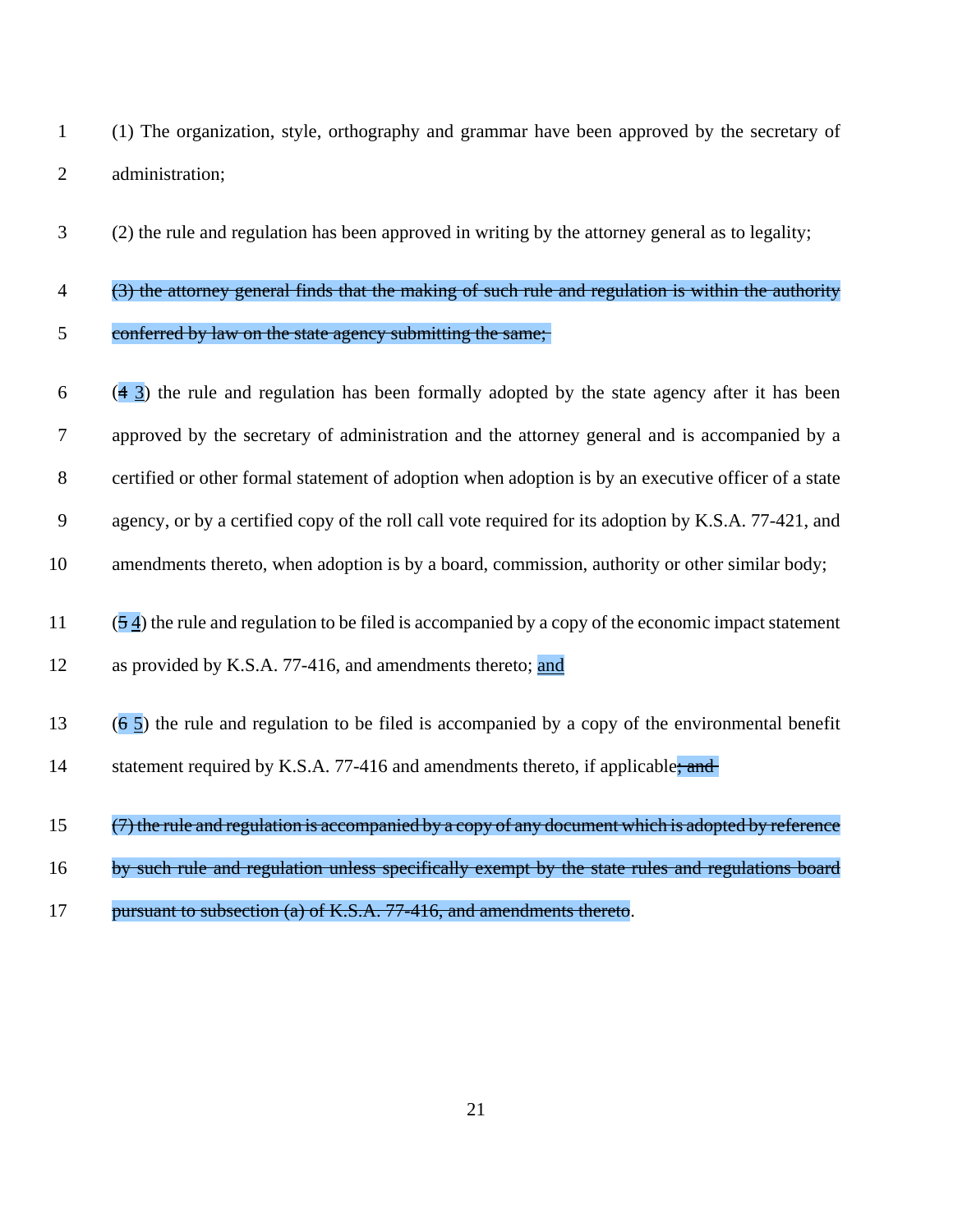| <b>History:</b> L. 1965, ch. 506, § 6; L. 1972, ch. 354, § 1; L. 1977, ch. 321, § 6; L. 1979, ch. 304, § 3; |
|-------------------------------------------------------------------------------------------------------------|
| L. 1980, ch. 304, § 3; L. 1982, ch. 386, § 3; L. 1983, ch. 307, § 3; L. 1985, ch. 307, § 1; L. 1988, ch.    |
| 366, § 33; L. 1995, ch. 171, § 3; July 1.                                                                   |
| <b>Comment</b>                                                                                              |
|                                                                                                             |
| The amendments to subsections (b) and (c) clarify that, when the attorney general reviews                   |
| the legality of a proposed rule or regulation, that review includes a determination of whether the          |
| making of the rule and regulation is within the authority conferred by law on the state agency.             |
| Subsection $(c)(7)$ is stricken because the Secretary of State's office no longer accepts for               |
|                                                                                                             |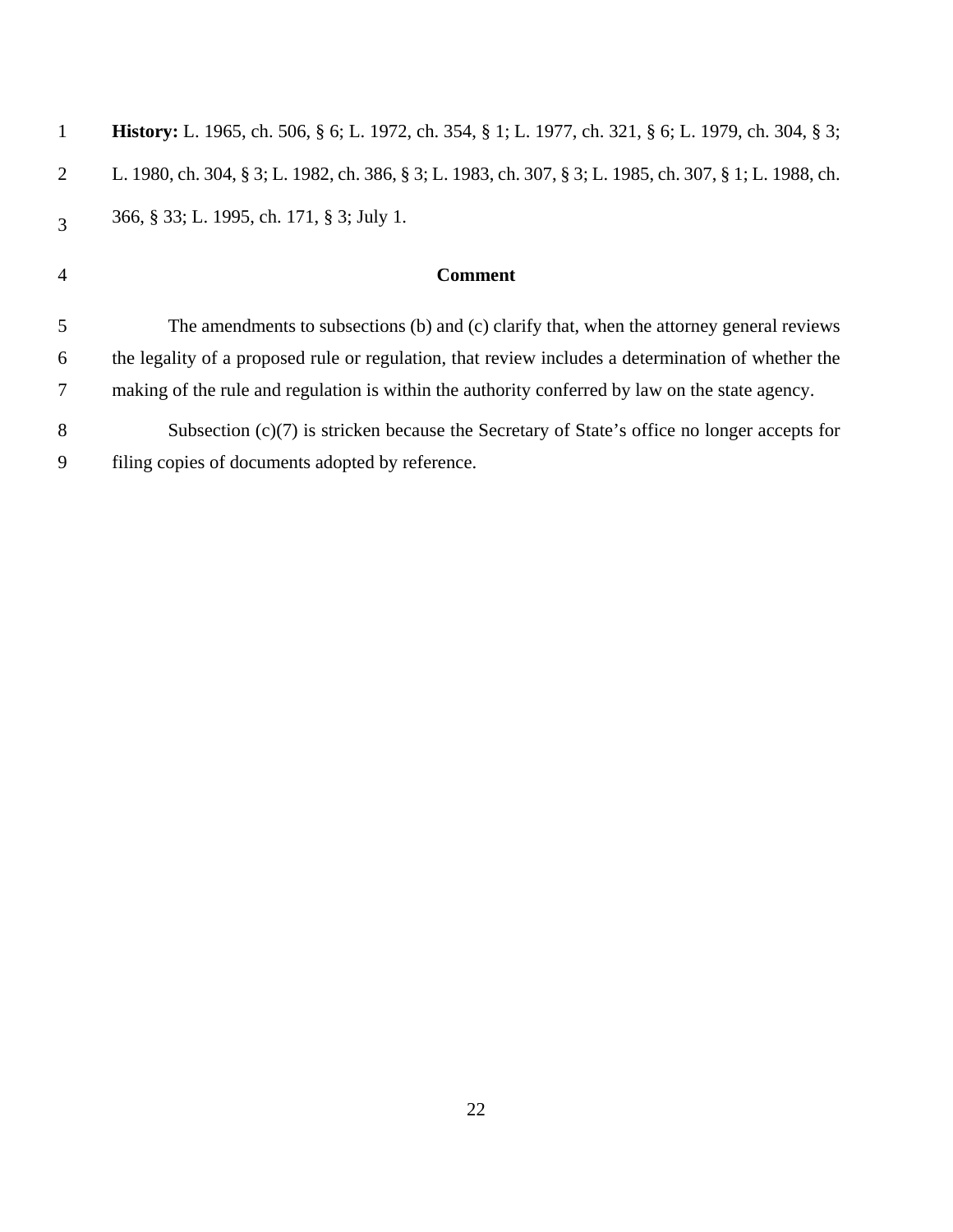**77-421. Notice and hearing; adoption procedure.** (a) (1) Except as provided by subsection (a)(2) 2 or subsection (a)(3), prior to the adoption of any permanent rule and regulation or any temporary rule and regulation which is required to be adopted as a temporary rule and regulation in order to comply with the requirements of the statute authorizing the same and after any such rule and regulation has been approved by the secretary of administration and the attorney general, the adopting state agency shall give at least 60 days' notice of its intended action in the Kansas register and to the secretary of state and to the joint committee on administrative rules and regulations 8 established by K.S.A. 77-436, and amendments thereto. The notice shall be mailed provided to the secretary of state and to the chairperson of the joint committee and shall be published in the Kansas register. A complete copy of all proposed rules and regulations and the complete economic impact 11 statement required by K.S.A. 77-416, and amendments thereto, shall accompany the notice sent to the secretary of state. The notice shall contain: (A) A summary of the substance of the proposed rules and regulations; (B) a summary of the economic impact statement indicating the estimated economic impact on governmental agencies or units, persons subject to the proposed rules and regulations and the general public; (C) a summary of the environmental benefit statement, if applicable, indicating the need for the proposed rules and regulations; (D) the address where a complete copy of the proposed rules and regulations, the complete economic impact statement, the environmental benefit statement, if applicable, required by K.S.A. 77-416, and amendments thereto, may be obtained; (E) the time and place of the public hearing to be held; the manner in which interested parties may present their views; and (F) a specific statement that the period of 60 days' notice constitutes a public comment period for the purpose of receiving written public comments on the proposed rules and regulations and the address where such comments may be submitted to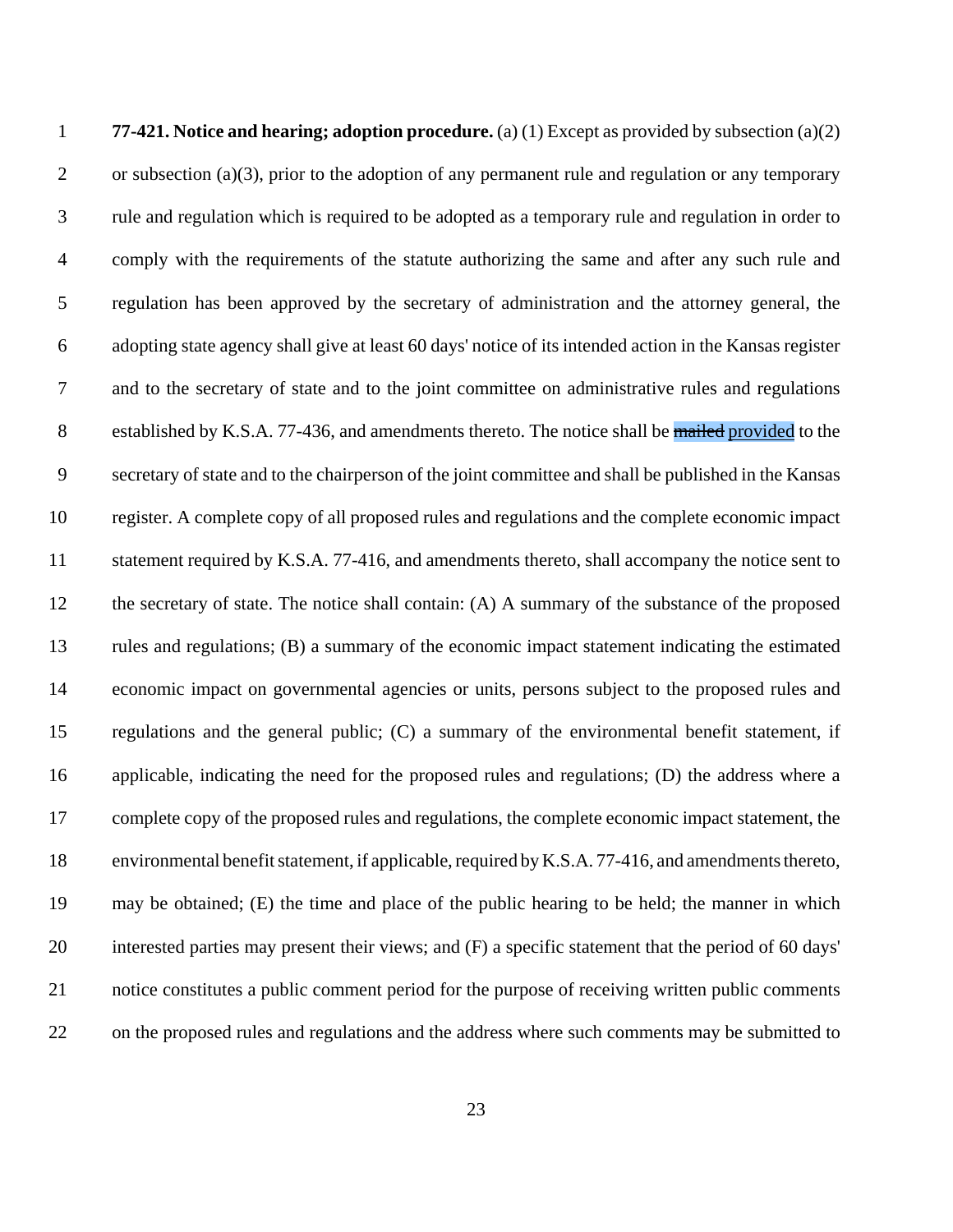the state agency. Publication of such notice in the Kansas register shall constitute notice to all parties affected by the rules and regulations.

 (2) Prior to adopting any rule and regulation which establishes seasons and fixes bag, creel, possession, size or length limits for the taking or possession of wildlife and after such rule and regulation has been approved by the secretary of administration and the attorney general, the secretary of the department of wildlife and parks shall give at least 30 days' notice of its intended action in the Kansas register and to the secretary of state and to the joint committee on administrative rules and regulations created pursuant to K.S.A. 77-436, and amendments thereto. All other provisions of subsection (a)(1) shall apply to such rules and regulations, except that the statement required by subsection (a)(1)(E) shall state that the period of 30 days' notice constitutes a public comment period on such rules and regulations.

 (3) Prior to adopting any rule and regulation which establishes any permanent prior authorization on a prescription-only drug pursuant to K.S.A. 39-7,120, and amendments thereto, or which concerns coverage or reimbursement for pharmaceuticals under the pharmacy program of the state medicaid plan, and after such rule and regulation has been approved by the secretary of administration and the attorney general, the secretary of social and rehabilitation services shall give at least 30 days' notice of such secretary's intended action in the Kansas register and to the secretary of state and to the joint committee on administrative rules and regulations created pursuant to K.S.A. 77-436, and amendments thereto. All other provisions of subsection (a)(1) shall apply to such rules 20 and regulations, except that the statement required by subsection  $(a)(1)(E)$  shall state that the period of 30 days' notice constitutes a public comment period on such rules and regulations.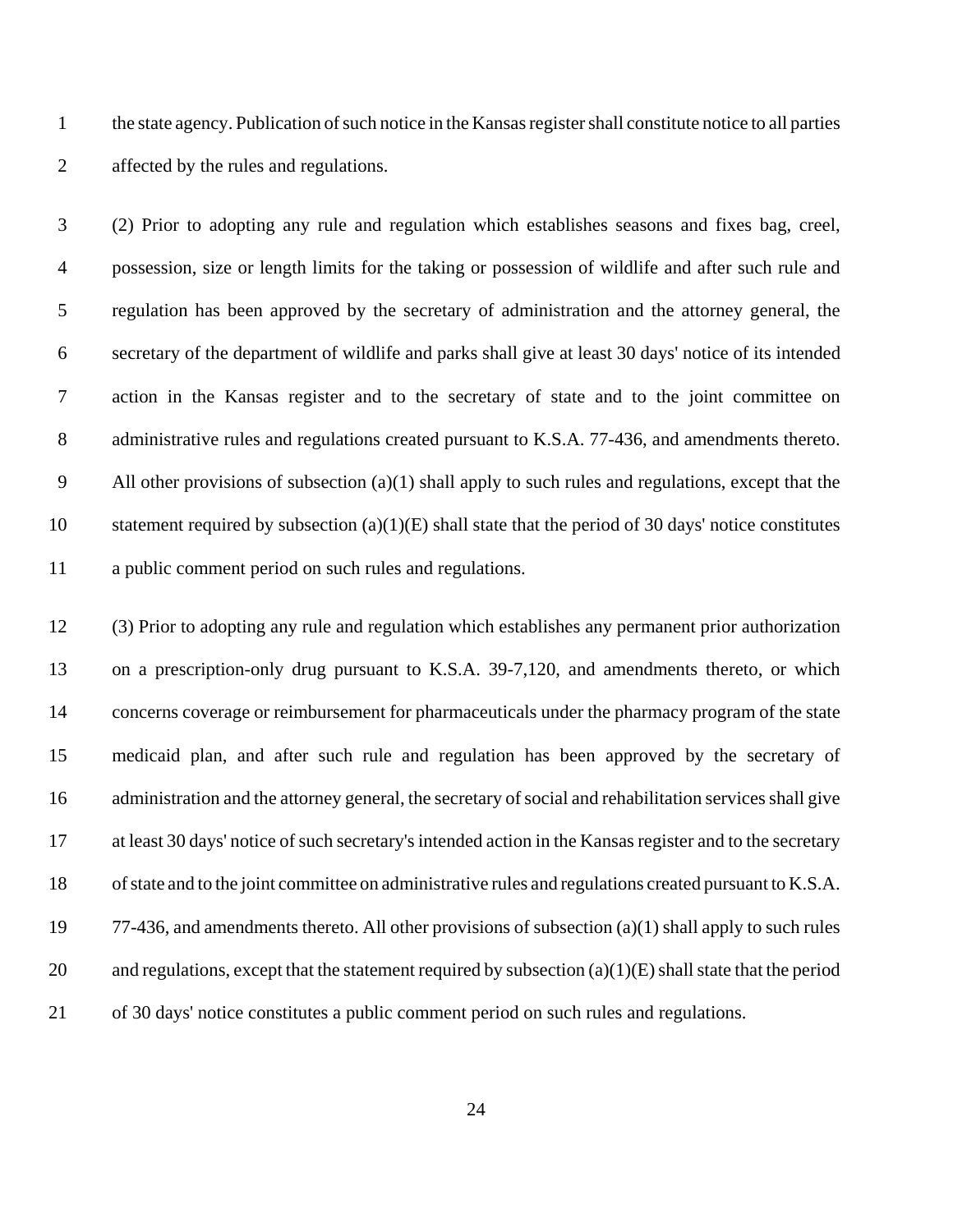(b) On the date of the hearing, all interested parties shall be given reasonable opportunity to present 2 their views or arguments on adoption of the rule and regulation, either orally or in writing. When 3 requested to do so, At the time it adopts or amends a rule or regulation, the state agency shall prepare a concise statement of the principal reasons for adopting the rule and regulation or 5 amendment thereto, including (1) the agency's reasons for not accepting substantial arguments made in testimony and comments; and (2) the reasons for any substantial change between the text of the proposed adopted or amended rule or regulation contained in the published notice of the proposed 8 adoption or amendment of the rule or regulation and the text of the rule or regulation as finally adopted.. Whenever a state agency is required by any other statute to give notice and hold a hearing before adopting, amending, reviving or revoking a rule and regulation, the state agency, in lieu of following the requirements or statutory procedure set out in such other law, may give notice and hold hearings on proposed rules and regulations in the manner prescribed by this section. Notwithstanding the other provisions of this section, the Kansas parole board and the secretary of corrections, may give notice or an opportunity to be heard to any inmate in the custody of the secretary of corrections with regard to the adoption of any rule and regulation, but the secretary shall not be required to give such notice or opportunity.

(c) If a state agency proposes to adopt a final rule or regulation that (1) differs in subject matter or

effect in material respects from the rule or regulation as originally proposed and (2) is not a logical

- 19 outgrowth of the original, the agency shall initiate new rulemaking proceedings under this act except
- that the period for public comment may be shortened to no less than 30 days. For purposes of this
- provision, a rule or regulation is not the logical outgrowth of the original rule or regulation if a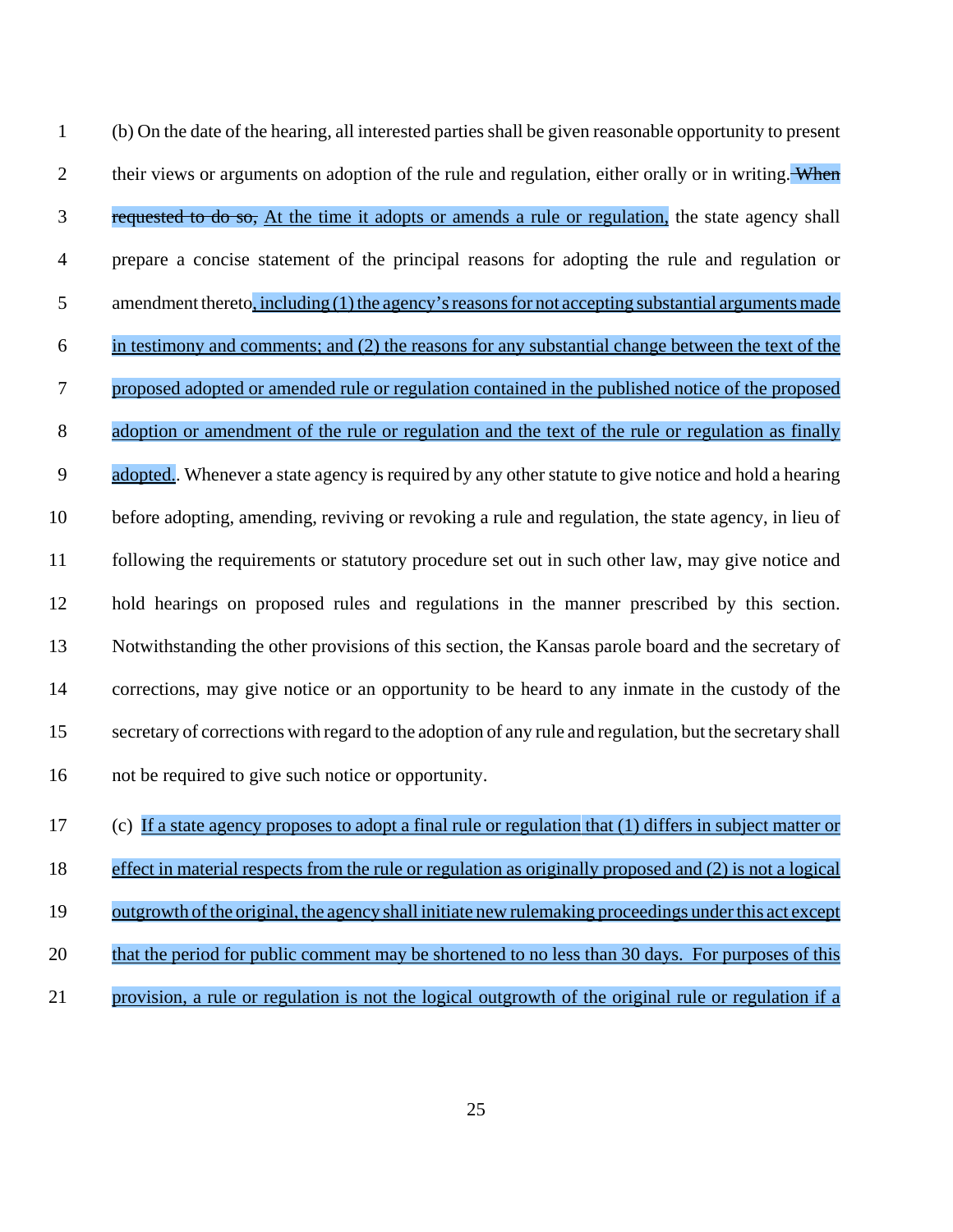# person affected by the final rule or regulation was not put on notice that his or her interests were affected in the rulemaking.

 (d) When, pursuant to this or any other statute, a state agency holds a hearing on the adoption of a proposed rule and regulation, the agency shall cause written minutes or other records, including a record maintained on sound recording tape or on any electronically accessed media or any combination of written or electronically accessed media records of the hearing to be made. If the proposed rule and regulation is adopted and becomes effective, the state agency shall maintain, for 8 not less than three years after its effective date, such minutes or other records, together with any recording or transcript made of the hearing and a list of all persons who appeared at the hearing and who they represented, any written testimony presented at the hearing and any written comments submitted during the public comment period.

 (d) (e) No rule and regulation shall be adopted by a board, commission, authority or other similar body except at a meeting which is open to the public and notwithstanding any other provision of law to the contrary, no rule and regulation shall be adopted by a board, commission, authority or other similar body unless it receives approval by roll call vote of a majority of the total membership thereof.

 **History:** L. 1965, ch. 506, § 7; L. 1967, ch. 485, § 1; L. 1972, ch. 354, § 2; L. 1976, ch. 415, § 2; L. 1977, ch. 321, § 7; L. 1978, ch. 120, § 25; L. 1980, ch. 304, § 4; L. 1981, ch. 324, § 33; L. 1982, ch. 386, § 4; L. 1983, ch. 307, § 4; L. 1987, ch. 362, § 1; L. 1988, ch. 366, § 34; L. 1995, ch. 171, § 4; L. 1998, ch. 82, § 1; L. 2002, ch. 180, § 9; June 6.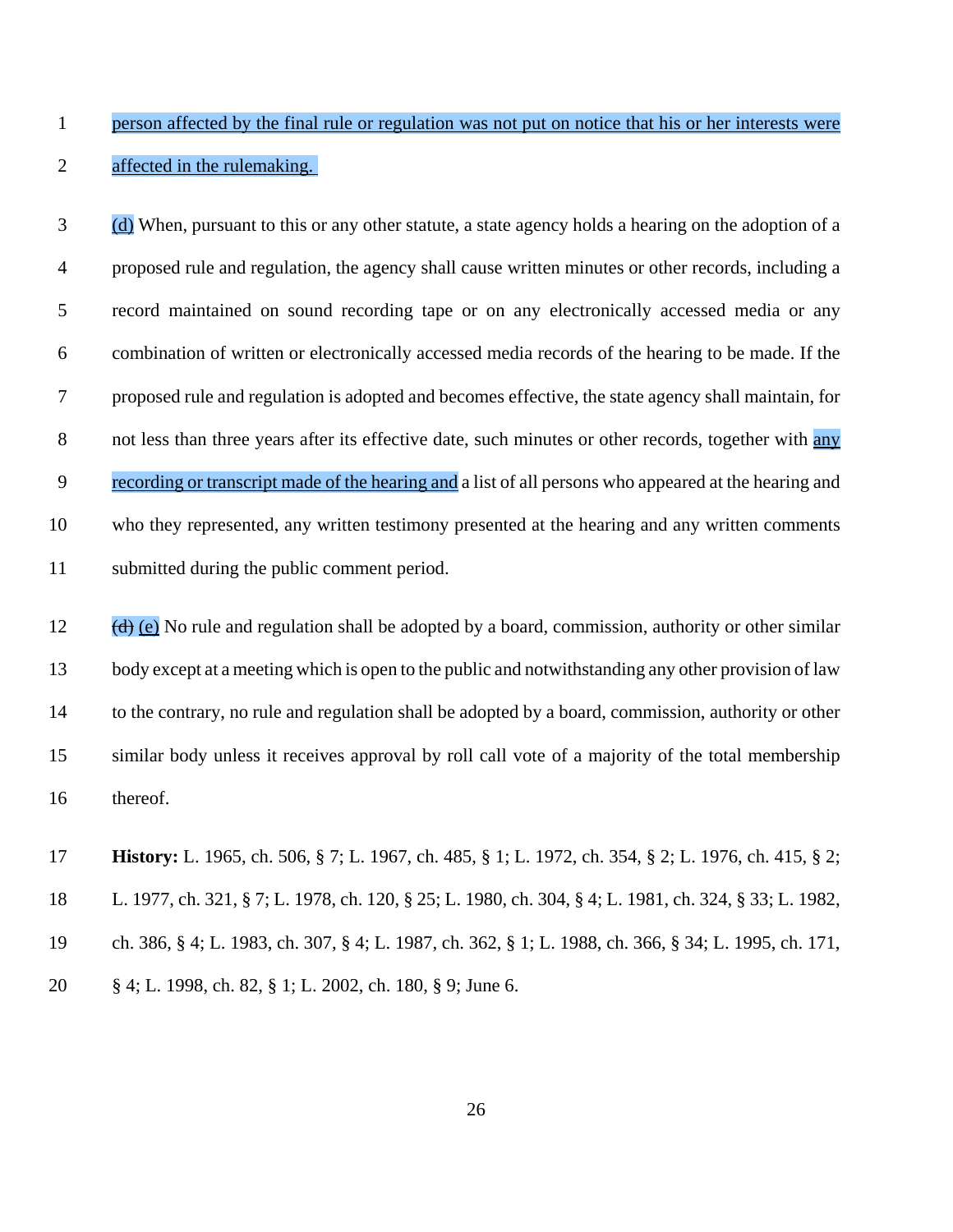### **Comment**

 This section has been amended in several respects. Two amendments are minor and require little discussion. The amendment to subsection (a) gives more flexibility to agencies by allowing notice of hearing to be provided to the secretary of state and to the chairperson of the joint committee by means other than mailing. For instance, notice might be provided by e-mail. The amendment to subsection (d)—subsection (c) under current law—clarifies that, if a recording or transcript of a hearing on the adoption of a proposed rule or regulation is made, the agency must maintain that recording or transcript for three years from the effective date of the rule or regulation. The amendment to subsection (b) and the addition of proposed new subsection (c) warrant more extended explanation.

**Subsection (b)**—The amendment to subsection (b) requires that, whenever an agency adopts or amends a rule or regulation, the agency must provide an explanation of the reasons for adopting the rule or regulation, the reasons for rejecting any substantial arguments, and the reasons for any substantial change from the version of the rule or regulation originally proposed. The language of the amendment is adapted from section 312 of the Revised Model State Administrative Procedure Act. The language changes current law in two ways. First, K.S.A. 77-421(b) currently requires the agency to provide an explanation on request, and this language would make it mandatory. Challenges to a rule or its application may arise after the rulemaking is complete and may be raised by persons who do not participate in the rulemaking process. In such cases, there may be no request and the benefits of an agency explanation are lost. Second, the current language does not address the extent to which the agency must address arguments made during the course of the proceeding or changes in the substance from the rule as originally proposed. The proposed language concerning those issues comes from the model act, but the Committee did not include a third component of the explanation required by the model act—that the explanation must include "[t]he summary of any regulatory analysis," such as the economic impact statement prepared under K.S.A. 77-416. This requirement was omitted from proposed K.S.A. 77-421(b) because K.S.A. 77-416 already addresses the preparation and handling of the economic impact statement, and preparation of a separate summary as part of the explanation seemed unnecessary and unduly burdensome.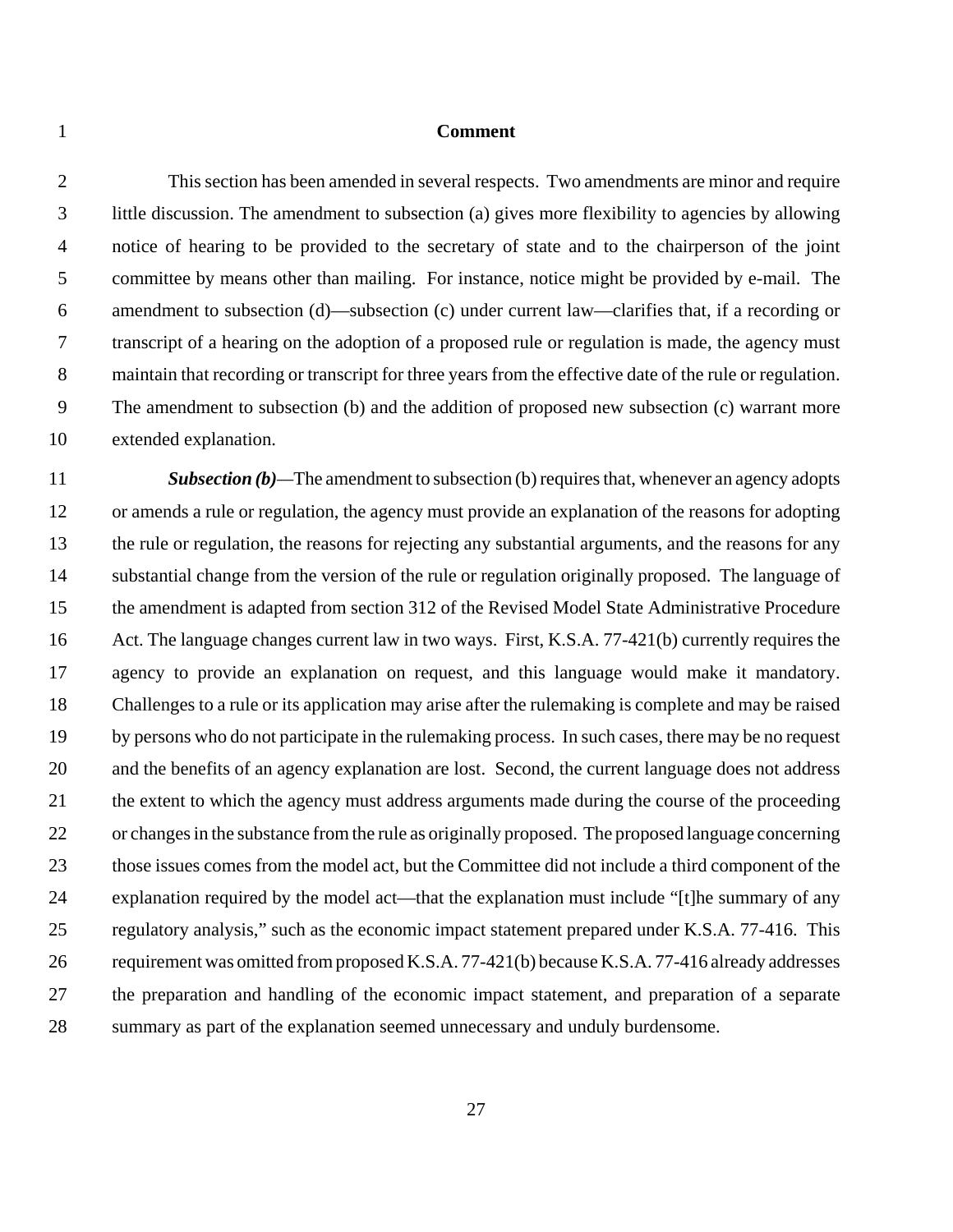The proposed changes to subsection (b) represent a compromise between two competing sets of concerns. On the one hand, it is arguably incumbent upon all agencies to explain why they adopt rules (or amendments to rules). Because an agency's statutory authority often affords it substantial policy making discretion, verifying that an agency has acted within its statutory authority does not ensure that the agency has exercised its authority in a reasonable manner. Requiring an agency to provide reasons for adopting a rule will help to hold agencies accountable by ensuring there is reasonable basis in the record for determining that the adoption of the rule or regulation furthers the underlying statutory policy. In addition, the inclusion of an explanation facilitates review of the regulation by the Joint Committee on Rules and Regulations and by courts, who must determine whether the rule is arbitrary and capricious or unreasonable under K.S.A. 77-621(c)(8).

 On the other hand, requiring agencies to prepare an explanation for their rules and regulations in every case may impose unnecessary and undesirable burdens on agencies. Many rules 13 and regulations (or amendments) are not controversial or are expressly required by statute. For such regulations, the preparation of an explanation is arguably not needed and will consume limited agency resources that might be used more effectively to further other aspects of the agency's mission. In addition, there is concern that the requirement will fuel litigation, and make the rulemaking process longer and more costly. A similar requirement at the federal level has arguably contributed to this problem for federal rulemaking. Insofar as most agencies are struggling to fulfill their statutory missions with limited resources, additional procedural requirements that consume agency resources must be approached with caution.

 The proposed changes are intended to provide the benefits of having agencies give the reasons for their rules, while minimizing the burdens on agencies to the extent possible. Thus, if a regulation directly follows from statutory requirements, the explanation would ordinarily be very limited. But when the agency regulation involves policy judgments based upon uncertain data and information, the agency would have to explain why it resolved contested issues in the manner in which it did. In particular, the agency would have to explain why it rejected substantial arguments, and why it made substantial changes from the rule, regulation, or amendment as originally proposed. It is to be emphasized that this requirement applies only to substantial arguments or objections, and does not require the agency to respond to objections that lack a plausible basis in fact or policy or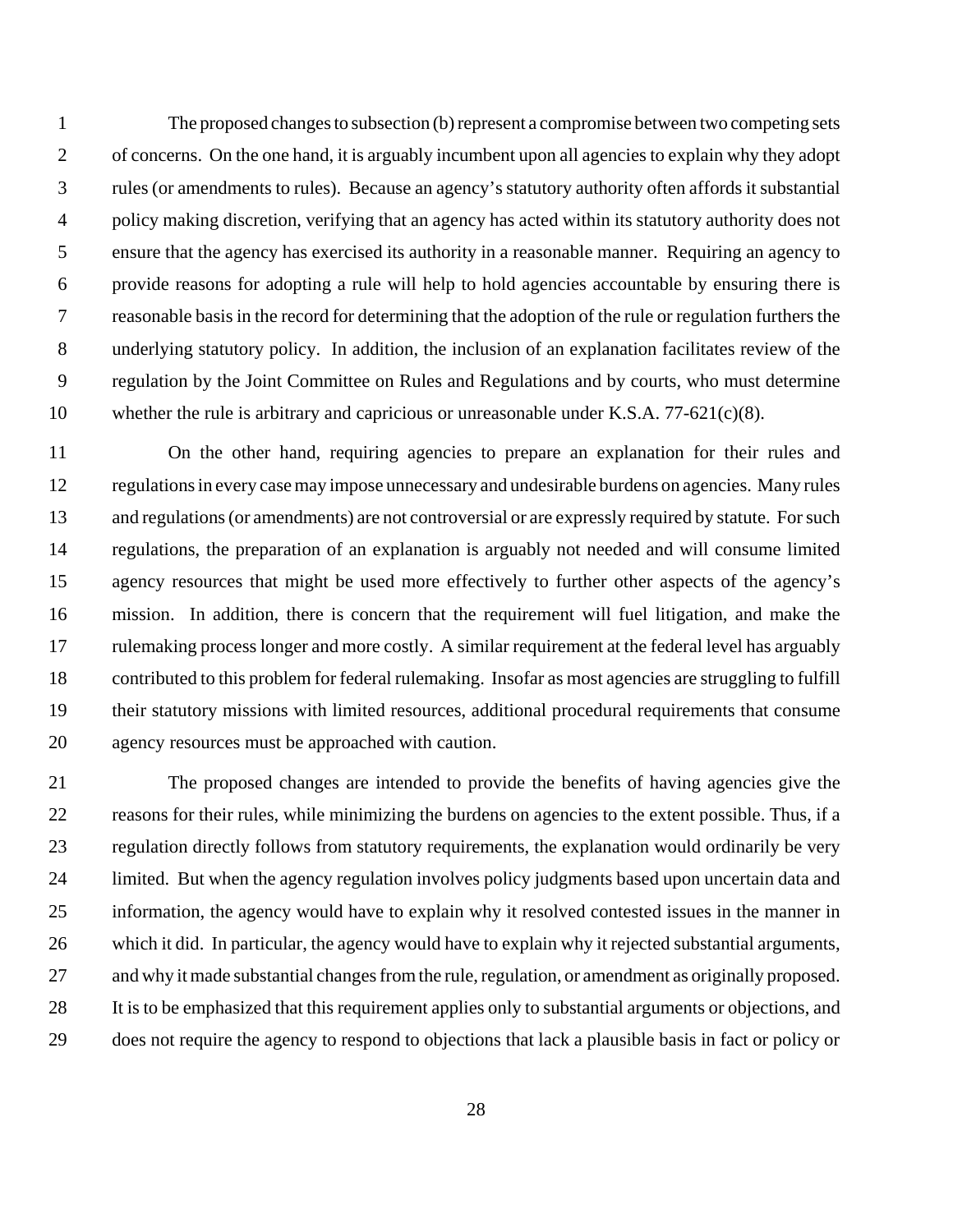that do not go to the substance of the rule, and that the agency need not respond separately to 2 multiple comments that raise substantially similar arguments or concerns. Likewise, the agency is not required to explain technical or stylistic changes or other minor amendments to the rule as originally proposed that do not significantly affect the substance of the rule.

 The issue is one that divided the members of the committee. All the members of the committee agree, however, that the issue represents an important policy choice that ultimately rests with the Legislature.

 *Subsection (c)--*New subsection (c), as proposed, is intended to address an area of uncertainty under current law—whether and when agencies that wish to adopt rules that differ significantly from the rules originally proposed must have the revised rule approved under K.S.A. 77-420 and provide additional notice and hearing under K.S.A. 77-421. There is a large body of case law in other jurisdictions, including the federal courts, holding that when a final rule differs so significantly from the original rule that it is not the "logical outgrowth" of the original rule, a new notice and additional public comment or hearing must be provided. The underlying rationale for this rule is to ensure that those affected by the final rule were "on notice" that their interests were at stake in the rulemaking so that they could protect their interests by participating in the rulemaking proceeding. At the same time, it is natural and appropriate for agencies to change their proposed rules in response to input from the rulemaking process, and changes in response to public input should not be discouraged. In addition, affected persons should be expected to participate in the original rulemaking proceeding when the content of the rule and related notice are sufficient to apprise them that an issue will be addressed in the rulemaking.

 At present, there is considerable uncertainty in Kansas regarding whether and under what circumstances agencies are required to provide a new notice and rulemaking hearing as a result of changes in a rule. The committee therefore considered it desirable to provide further guidance, and proposes new subsection (c) to accomplish this objective. Under new subsection (c), an agency must begin new rulemaking proceedings if it proposes to adopt a final rule or regulation that (1) differs in subject matter or effect in material respects from the rule originally proposed and (2) is not a logical outgrowth of the original. However, the period for public comment may be shortened to no less than 30 days. Notice is the key to determining when a final rule is the "logical outgrowth" of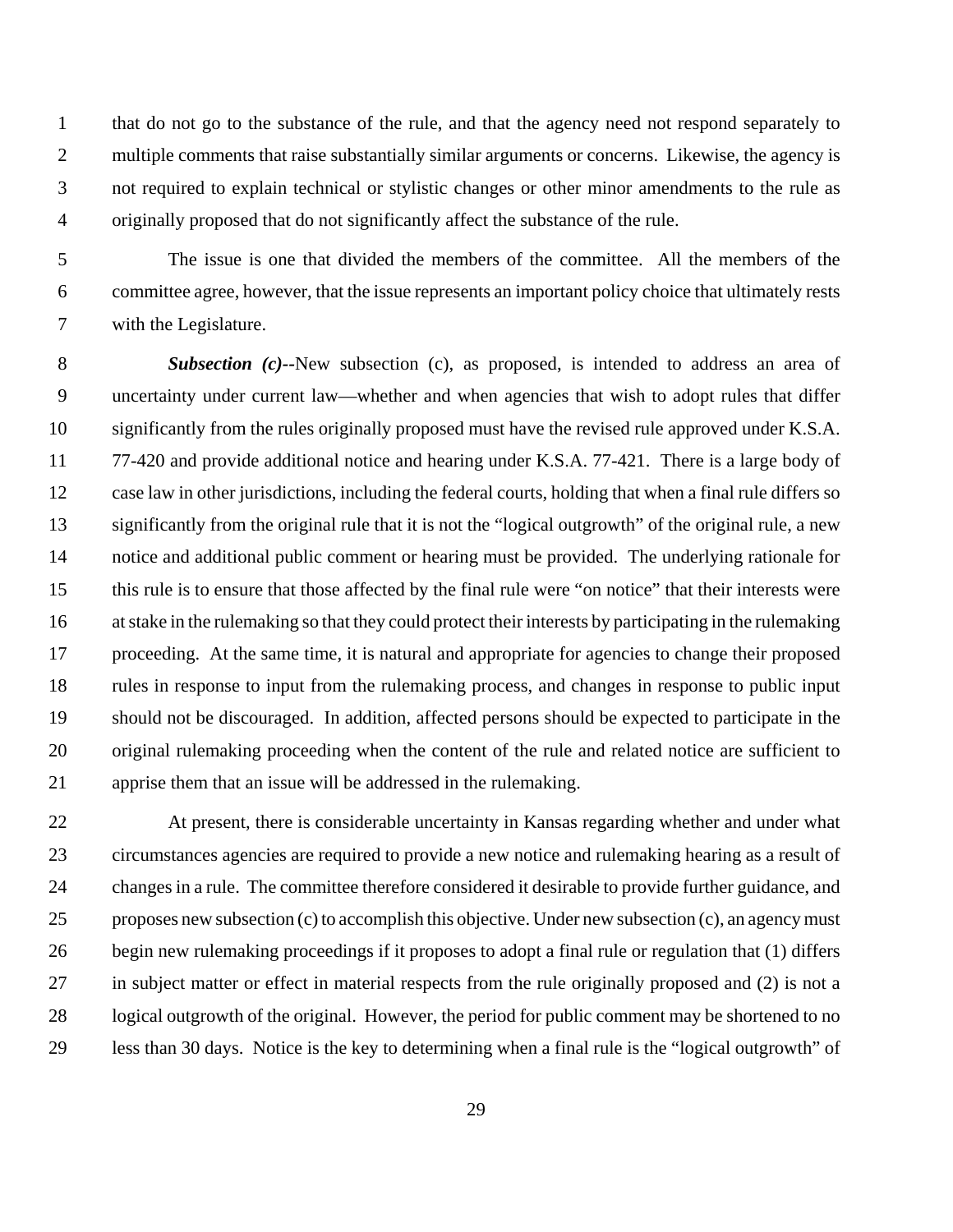the original proposed rule. A final rule is not considered to be the logical outgrowth of the original if a person affected by the final rule was not put on notice that his or her interests were affected in the original rulemaking proceeding. This provision reflects the Committee's view that not every substantial change in a rule should require the agency to initiate a new rulemaking proceeding because many substantial changes are the natural product of the rulemaking process and resolve issues that were raised by the original rule and notice, so that affected persons had ample opportunity to participate in the rulemaking process.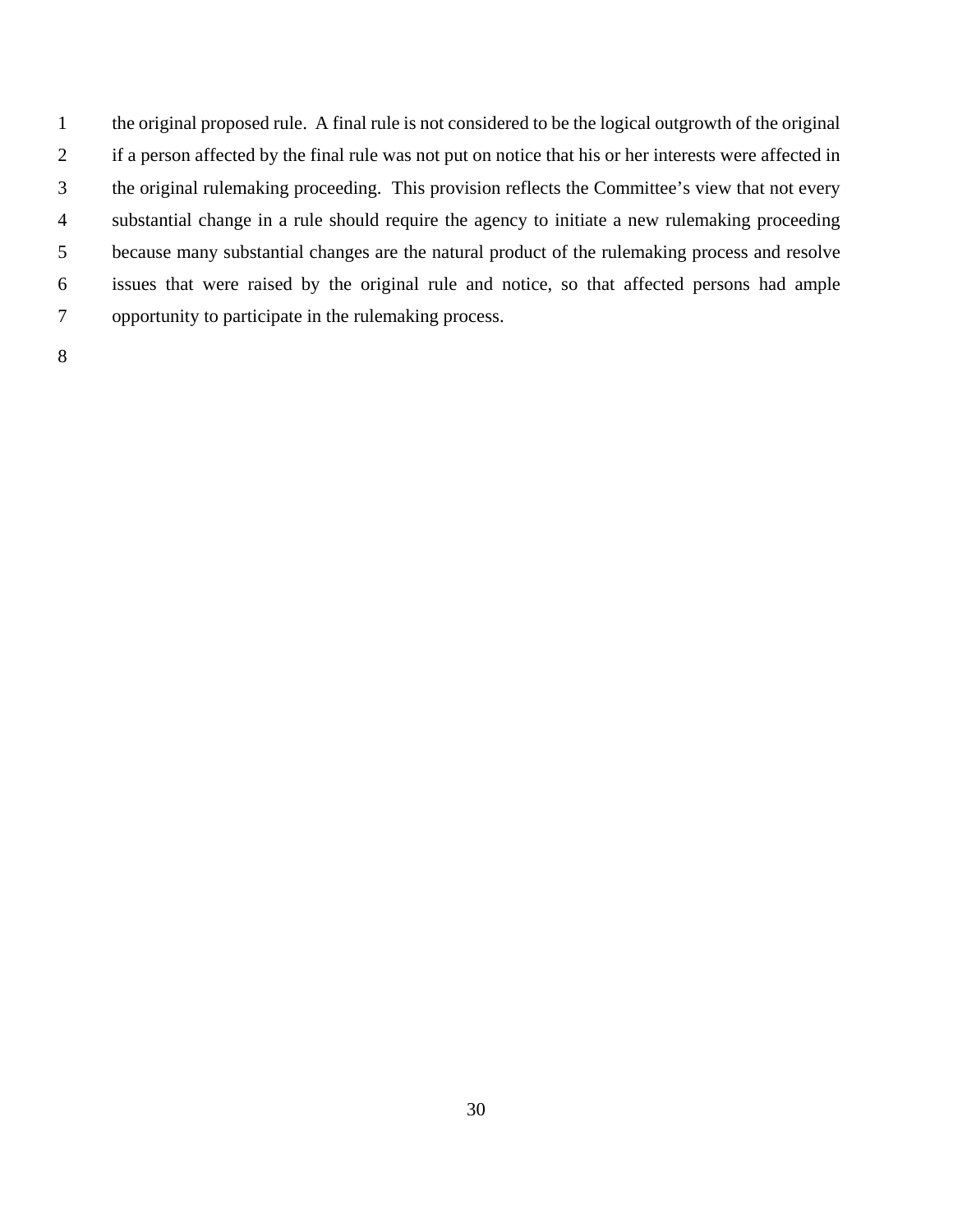**77-422. Temporary rules and regulations; requirements and grounds for adoption; numbering; effective date; expiration.** (a) A rule and regulation may be adopted by a state agency as a temporary rule and regulation if the state agency and the state rules and regulations board finds that the preservation of the public peace, health, safety or welfare necessitates or makes desirable putting such rule and regulation into effect prior to the time it could be put into effect if the agency were to comply with the notice, hearing and publication requirements of this act or prior to the effective date prescribed by K.S.A. 77-426, and amendments thereto.

 (b) Temporary rules and regulations may be adopted without the giving of notice and the holding of a hearing thereon.

 (c) A temporary rule and regulation shall take effect: (1) After approval by the secretary of 11 administration and the attorney general as provided by K.S.A. 77-420, and amendments thereto; (2) after approval by the state rules and regulations board as provided by K.S.A. 77-423, and amendments thereto; and (3) upon filing with the secretary of state. The effective date of all or specific parts of a temporary rule and regulation may be delayed to a date later than its filing date if the delayed effective date of such rule and regulation, or specific parts thereof, is clearly expressed 16 in the body of such rule and regulation. A temporary rule and regulation shall be effective for  $\alpha$ 17 period not to exceed 120 not longer than 180 days renewable once up to an additional 180 days.

 (d) A temporary rule and regulation which amends an existing rule and regulation shall have the effect of suspending the force and effect of the existing rule and regulation until such time as the temporary rule and regulation is no longer effective. In such case, at the time the temporary rule and regulation ceases to be effective, the existing permanent rule and regulation which was amended by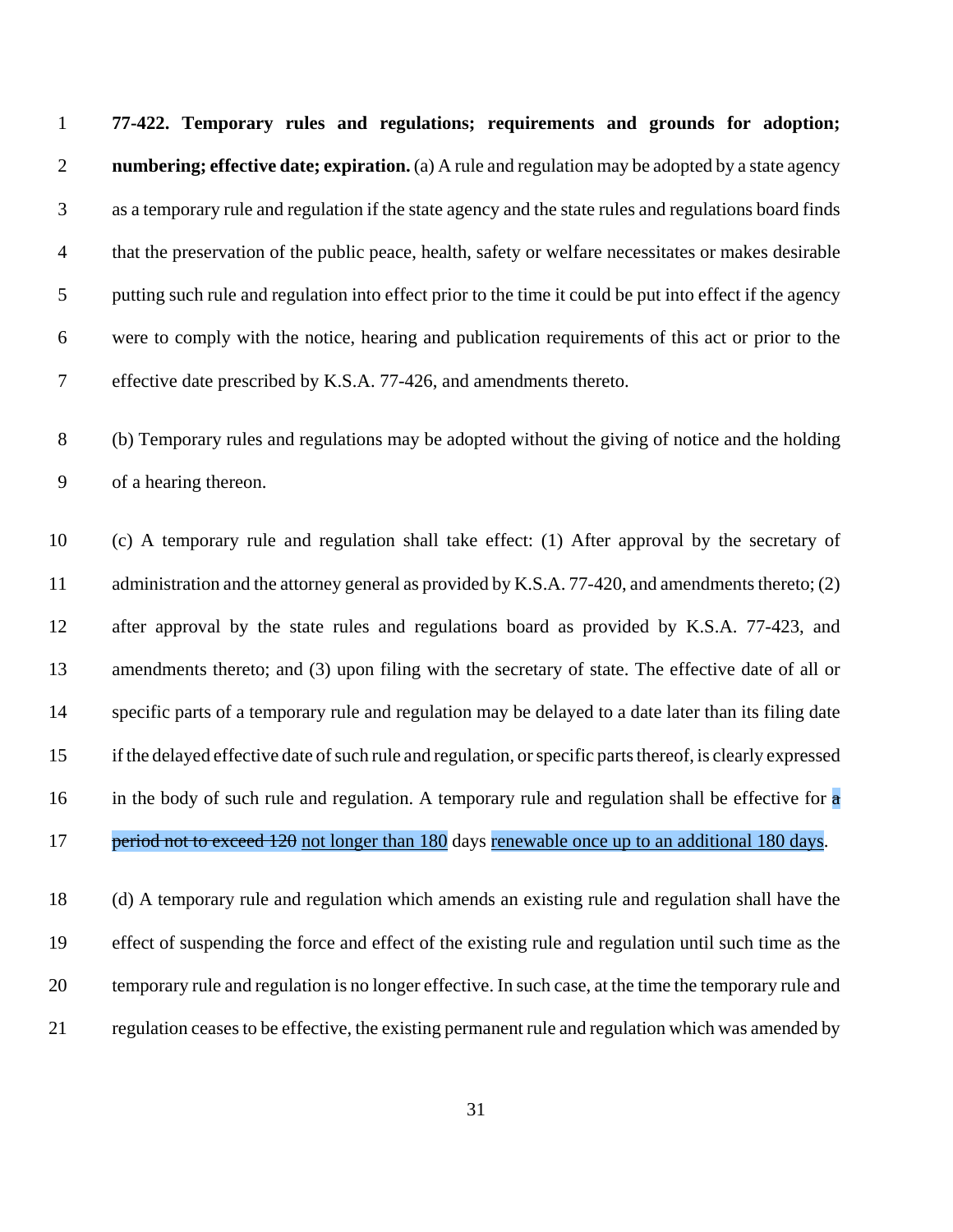| the temporary rule and regulation shall be in full force and effect unless such existing rule and           |
|-------------------------------------------------------------------------------------------------------------|
| regulation is otherwise amended, revoked or suspended as provided by law.                                   |
| (e) Temporary rules and regulations shall be numbered in accordance with the numbering                      |
| arrangement approved by the secretary of state and otherwise shall conform to the approval,                 |
| adoption and filing requirements of this act, insofar as the same can be made applicable.                   |
| <b>History:</b> L. 1965, ch. 506, § 8; L. 1974, ch. 421, § 1; L. 1975, ch. 484, § 2; L. 1975, ch. 485, § 2; |
| L. 1975, ch. 486, § 2; L. 1976, ch. 415, § 3; L. 1977, ch. 321, § 8; L. 1980, ch. 304, § 5; L. 1981, ch.    |
| 366, § 2; L. 1981, ch. 324, § 34; L. 1985, ch. 307, § 2; L. 1986, ch. 361, § 1; L. 1988, ch. 366, § 35;     |
| L. 1998, ch. 82, § 2; July 1.                                                                               |
| <b>Comment</b>                                                                                              |
| The amendments to subsection (c) extend the time that temporary rule or regulation is                       |
| effective from 120 to 180 days and allow a temporary rule or regulation to be renewed once for up           |
| to an additional 180 days. The Committee believes the amendments are necessary in order to give             |
| agencies sufficient time to complete the permanent rulemaking process while still carefully                 |
| considering public input. Also, the amendments clarify that an agency cannot rely indefinitely on           |
|                                                                                                             |

a temporary rule or regulation.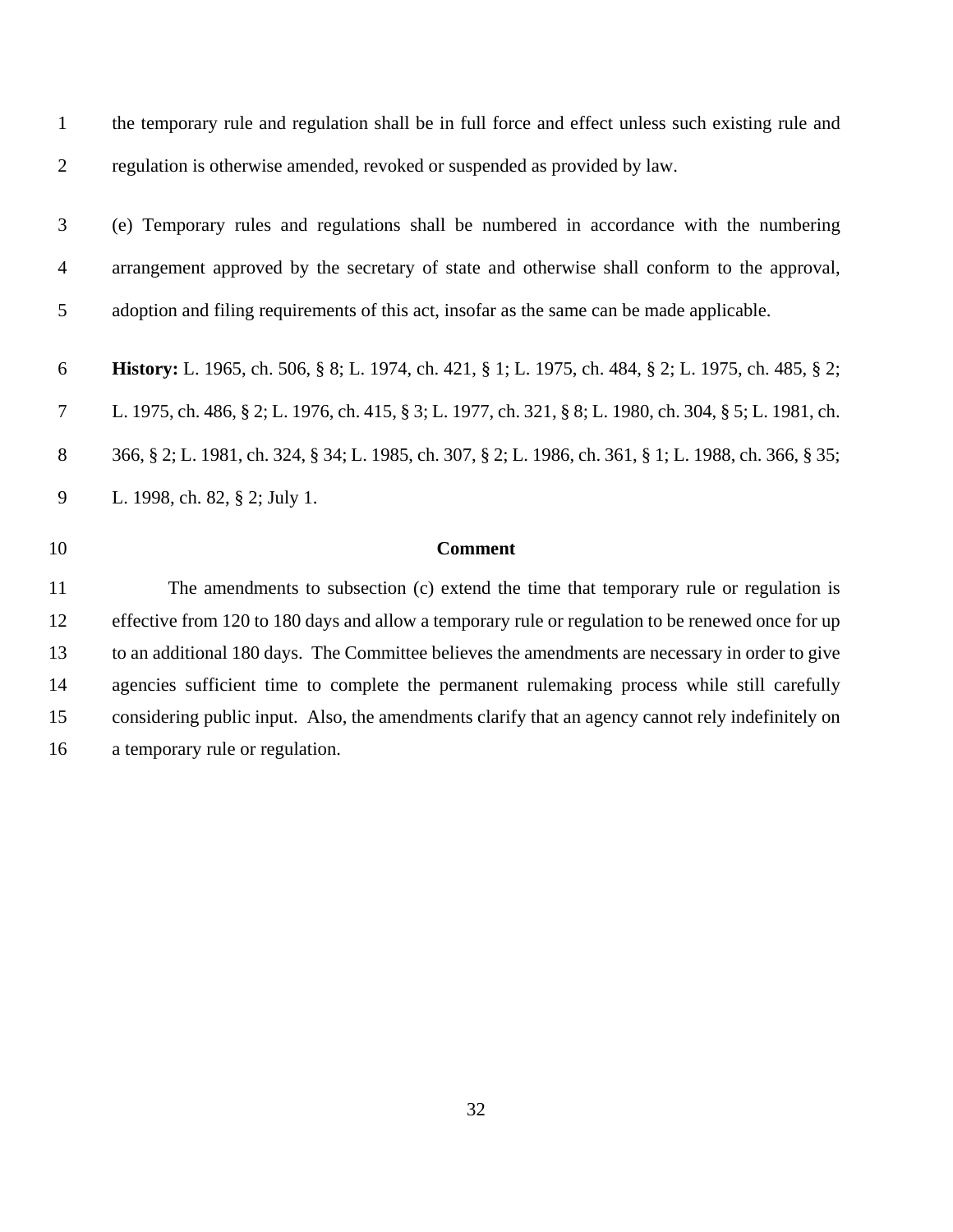**77-423. State board; creation; membership; powers and duties.** There is hereby created a state 2 rules and regulations board consisting of the attorney general or the attorney general's designee, the 3 secretary of state or the secretary of state's designee, the secretary of administration or the secretary of administration's designee, the chairperson of the joint committee on administrative rules and regulations or a member of the joint committee designated by the chairperson from the same house of the legislature as the chairperson and the vice-chairperson of the joint committee on administrative rules and regulations or a member of the joint committee designated by the vice- chairperson from the same house of the legislature as the vice-chairperson. If a member is designated to serve on the board by the chairperson or vice-chairperson of the joint committee, the designated member shall serve in lieu of the designating officer on a temporary or permanent basis as specified by the designating officer. The attorney general shall be the chairperson of the board. The secretary of state shall serve as the secretary to the board. The state rules and regulations board shall determine whether a rule and regulation should be adopted as a temporary rule and regulation, shall determine the rules and regulations to be published in the Kansas administrative regulations and in the annual supplement to such regulations as provided for in this act and shall perform such other duties as may be required by this act.

 **History:** L. 1965, ch. 506, § 9; L. 1975, ch. 484, § 3; L. 1975, ch. 485, § 3; L. 1975, ch. 486, § 3; L. 1977, ch. 321, § 9; L. 1979, ch. 304, § 4; L. 1981, ch. 366, § 3; L. 1988, ch. 366, § 36; June 1.

### **Comment**

 The amendments clarify that the attorney general, secretary of state, and secretary of administration may name designees to serve on the state rules and regulations board. Naming of designees is already occurring in practice.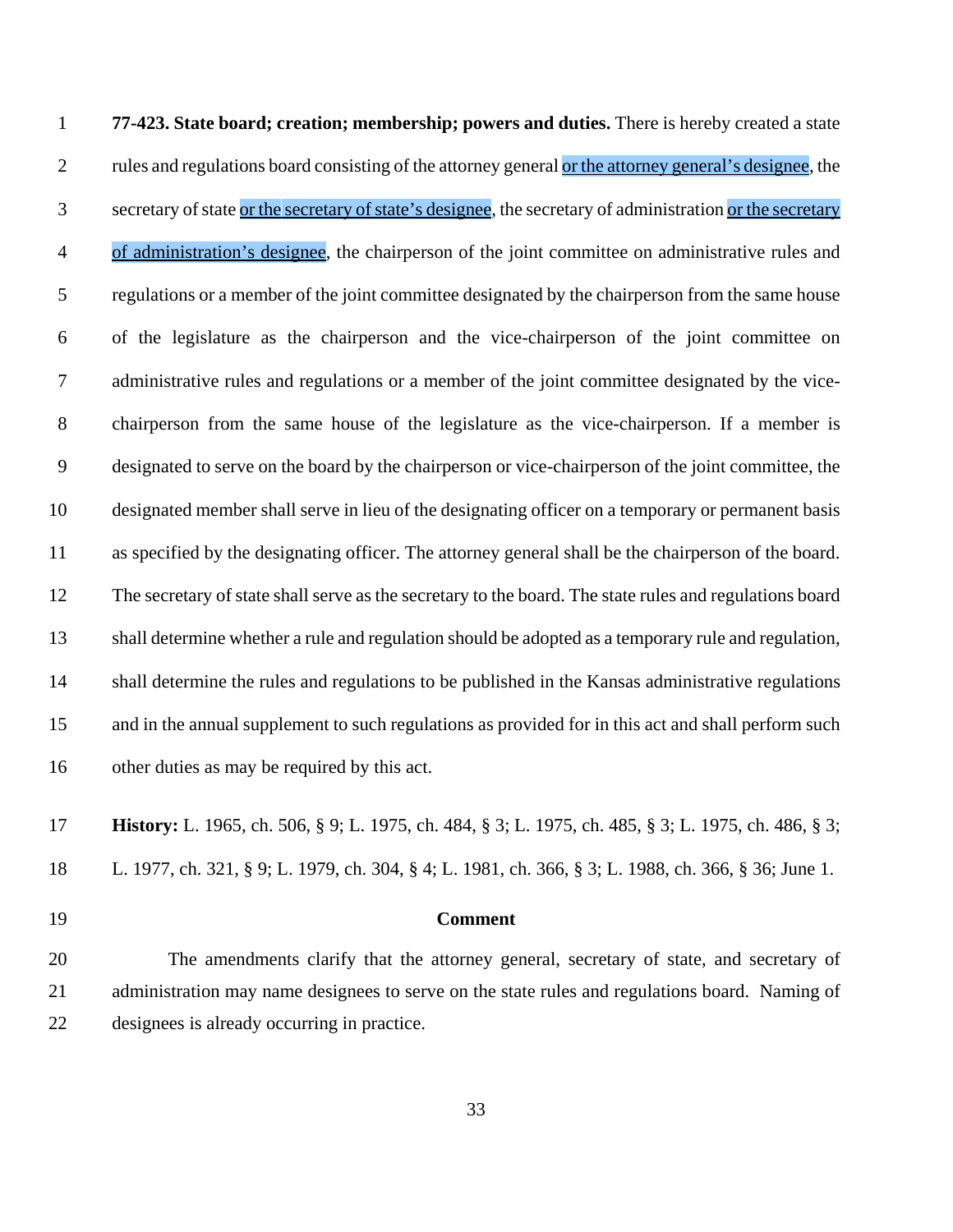**77-424. State rules and regulations board to determine which rules and regulations published in Kansas administrative regulations or annual supplement; reference to rules and regulations not published; publication of jointly adopted rules and regulations.** The state rules and regulations board shall meet as soon as possible after January 1 each year to determine which rules and regulations filed during the preceding calendar year are to be published in the Kansas administrative regulations or annual supplement thereto. For the purpose of avoiding unwarranted expense, the board may authorize and direct the secretary of state to withhold publication of any technical rule and regulation of any state agency where such rules and regulations are of limited public interest and are or will be available in published form. In every such case where the rules and regulations are not published in the Kansas administrative regulations or annual supplement, reference shall be made by the secretary of state to the rules 12 and regulations omitted therefrom, and shall state how such rules and regulations may be obtained and that the rules and regulations so omitted are on file in the office of the secretary of 14 state. Rules and regulations adopted jointly by two or more agencies shall not be published in 15 more than one place in the compilation or supplement thereto. **History:** L. 1965, ch. 506, § 10; L. 1975, ch. 484, § 5; L. 1975, ch. 485, § 5; L. 1975, ch. 486, § 5; L. 1976, ch. 415, § 4; L. 1977, ch. 321, § 10; L. 1982, ch. 386, § 6; L. 1983, ch. 307, § 6; L. 18 1988, ch. 366, § 37; L. 2006, ch. 55, § 1; July 1.

### **Comment**

 The last sentence of this section prohibits publication of rules and regulations adopted jointly by two or more agencies in more than one place in the Kansas administrative regulations. The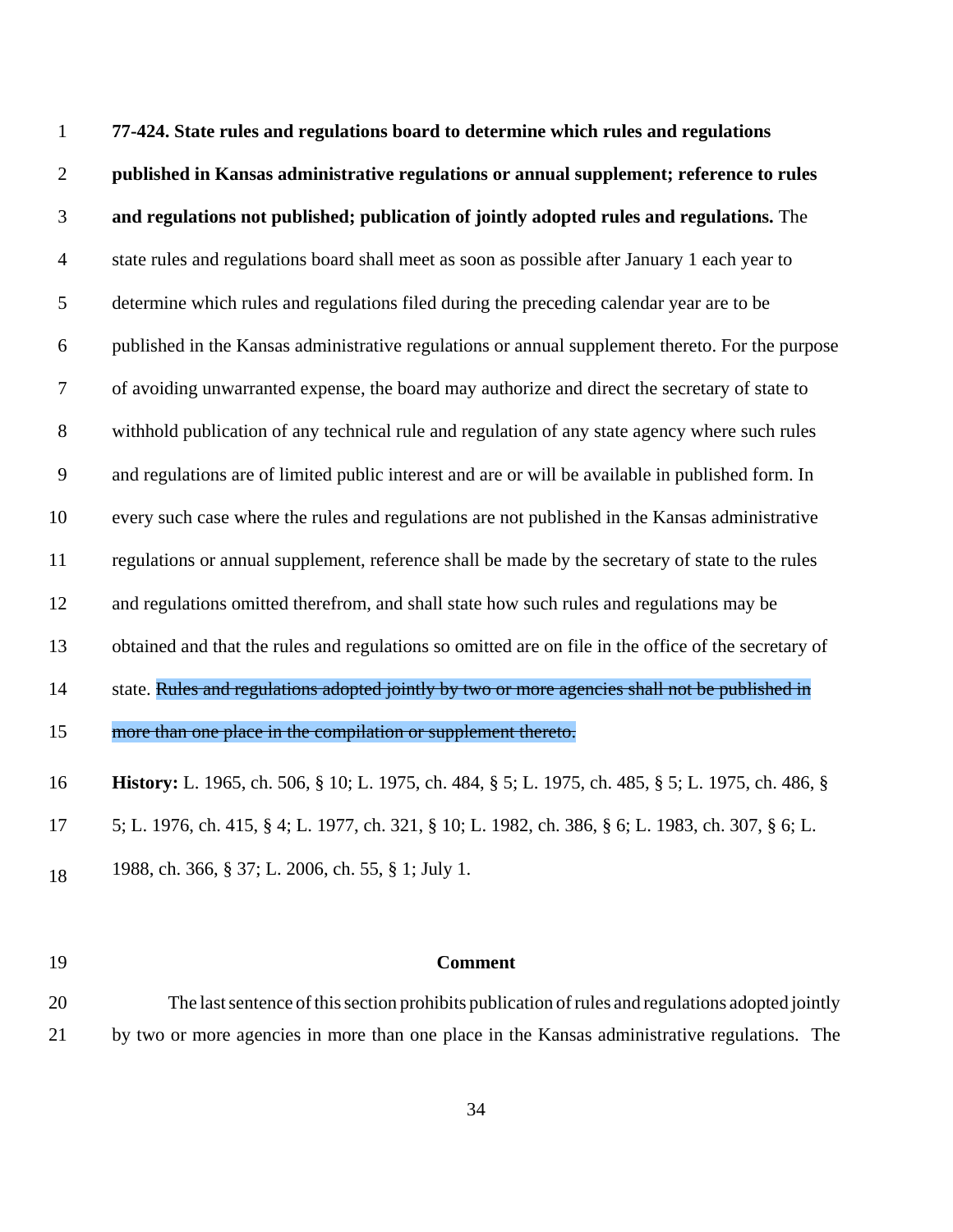Committee believes this prohibition is unnecessary and recommends striking the sentence. The amendment would allow, but not require, a rule adopted jointly by two or more agencies to be published in more than one place in the Kansas administrative regulations. Publication in more than one place would still require approval by the state rules and regulations board.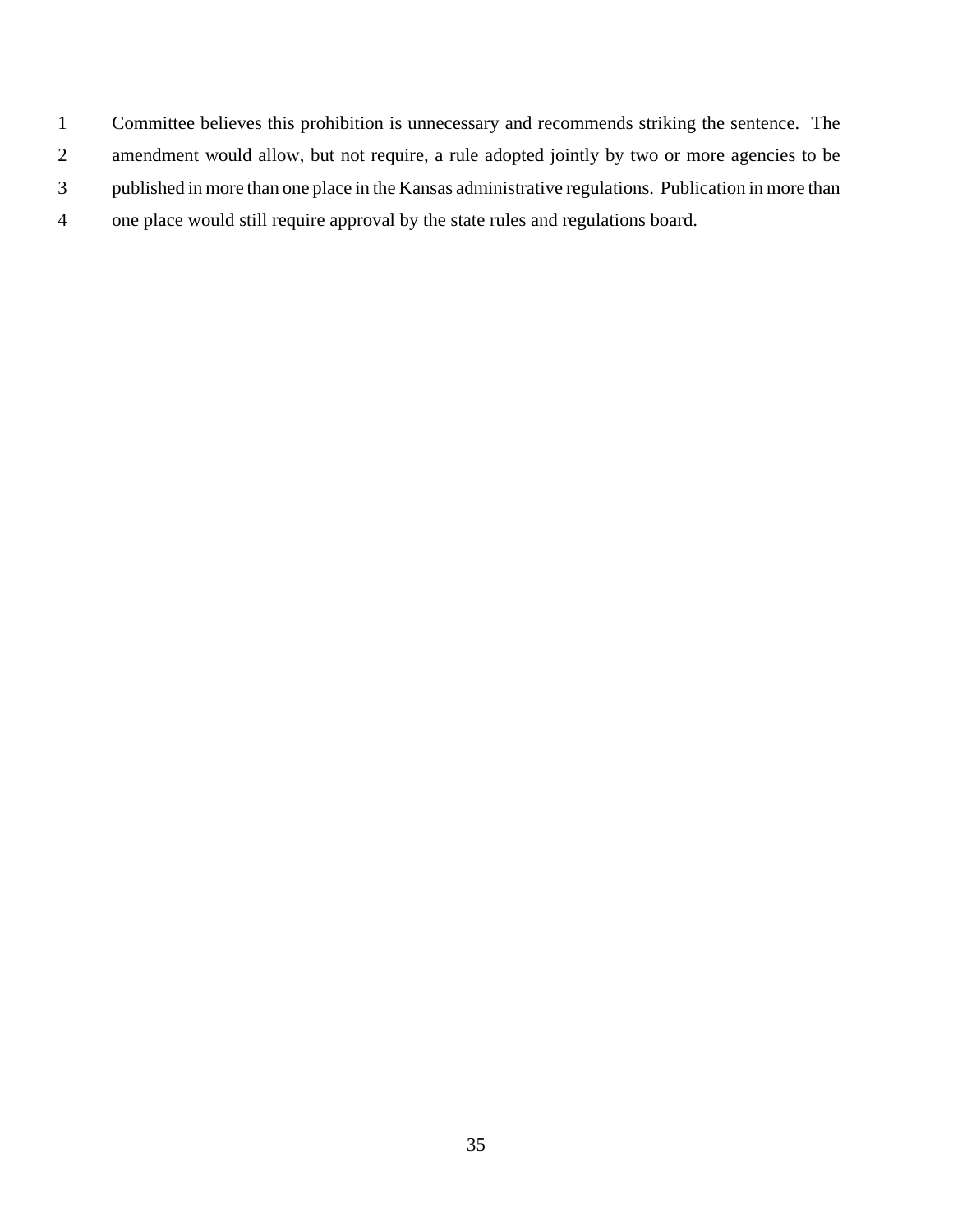**77-428. Annual supplements; publication; contents; authentication.** (a) At the beginning of each calendar year the secretary of state, as soon as possible, shall assemble all rules and regulations, except temporary rules and regulations, filed during the preceding year in accordance with the provisions of this act. The state rules and regulations board shall determine which of such rules and regulations are to be published in the Kansas administrative regulations or annual supplement as provided in this act.

 (b) Annual supplements shall be cumulative and shall include all rules and regulations published in the annual supplement in the next preceding year which remain in force and effect on the effective date of the current supplement, together with all rules and regulations, other than temporary rules and regulations, which were regularly adopted and filed in the office of the secretary of state in the year next preceding the year when such annual supplement is published and which were approved for publication by the state rules and regulations board.

 (c) The secretary of state shall prepare annual supplements to the rules and regulations and material 14 to be published therewith, in one or more paperbound volumes in the form determined by the secretary of state. The annual supplement of rules and regulations shall be published and shall include a general index of all rules and regulations contained therein and such notes, cross references 17 and explanatory materials as will facilitate the use of such supplements. All rules and regulations 18 and material published in the annual supplement shall be delivered to and published by the director 19 of printing. Authentication of all supplement volumes shall be in the manner provided in K.S.A. 77- 429, and amendments thereto. The director of printing shall print the number of copies requisitioned by the secretary of state.

**History:** L. 1965, ch. 506, § 14; L. 1974, ch. 421, § 4; L. 1975, ch. 484, § 6; L. 1975, ch. 485, § 6;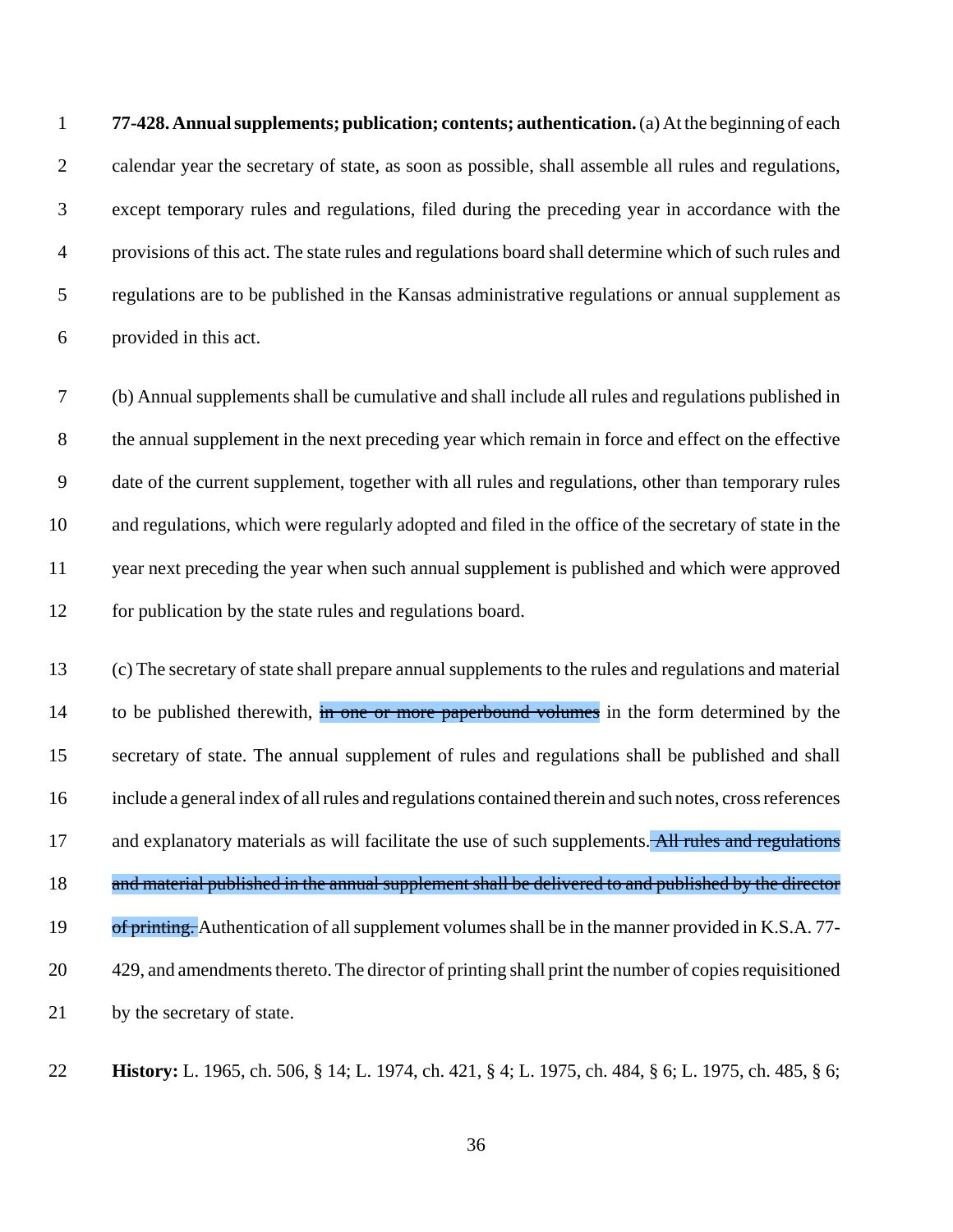|   | L. 1975, ch. 486, § 6; L. 1976, ch. 417, § 1; L. 1976, ch. 415, § 7; L. 1976, ch. 418, § 2; L. 1977, ch. |
|---|----------------------------------------------------------------------------------------------------------|
|   | 321, § 14; L. 1978, ch. 387, § 2; L. 1980, ch. 304, § 6; L. 1983, ch. 307, § 7; L. 1988, ch. 366, § 40;  |
| 3 | June 1.                                                                                                  |
|   |                                                                                                          |

# **Comment**

 The amendments to this section are part of a series of amendments intended to provide more flexibility to the Secretary of State's office by eliminating the requirement that regulations be published in written form. Although the Secretary of State does not intend to completely discontinue print publication in the near future, the amendments give the Secretary of State's office the ability to move toward electronic publication of the regulations, which will reduce costs.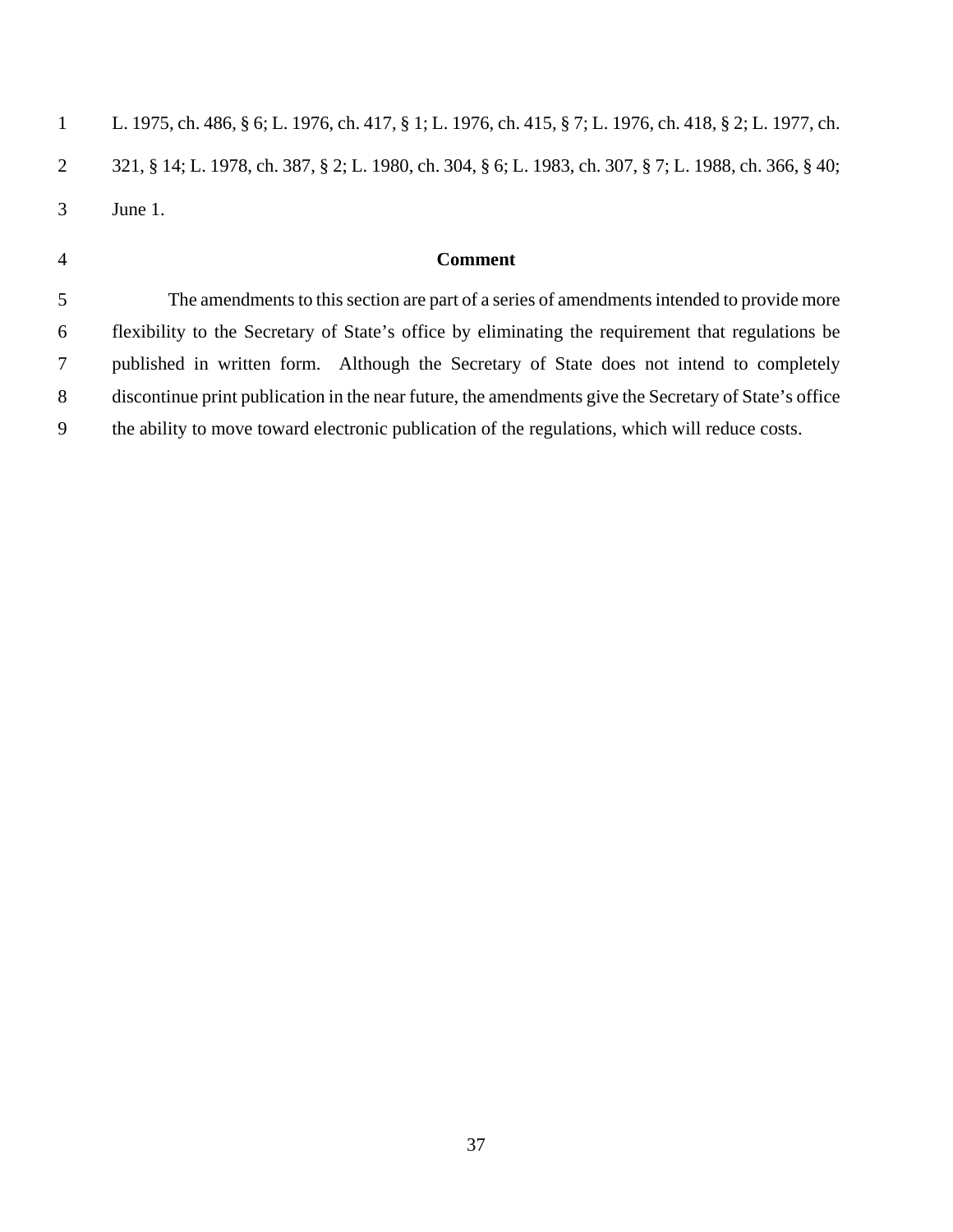| $\mathbf{1}$   | 77-429. Authentications. Before any copies of the Kansas administrative regulations or the annual       |
|----------------|---------------------------------------------------------------------------------------------------------|
| 2              | supplement thereto shall be printed by the division of printing or sold and delivered published by      |
| 3              | the secretary of state, they shall be examined and compared by the attorney general and the secretary   |
| 4              | of state, and if they contain all rules and regulations approved for printing publication by the board, |
| 5              | and otherwise comply with the terms of this act, they shall so certify in writing and after such        |
| 6              | authentication they shall be deemed and held to be "Kansas administrative regulations" and evidence     |
| $\overline{7}$ | in all courts having jurisdiction in the state; and such authentication shall be printed on accompany   |
| 8              | each electronic or printed copy of Kansas administrative regulations and annual supplement thereto.     |
| 9              | History: L. 1965, ch. 506, § 15; L. 1977, ch. 321, § 16; July 1.                                        |
| 10             | <b>Comment</b>                                                                                          |
| 11             | The amendments to this section are part of a series of amendments intended to provide more              |
| 12             | flexibility to the Secretary of State's office by eliminating the requirement that regulations be       |
| 13             | published in written form.                                                                              |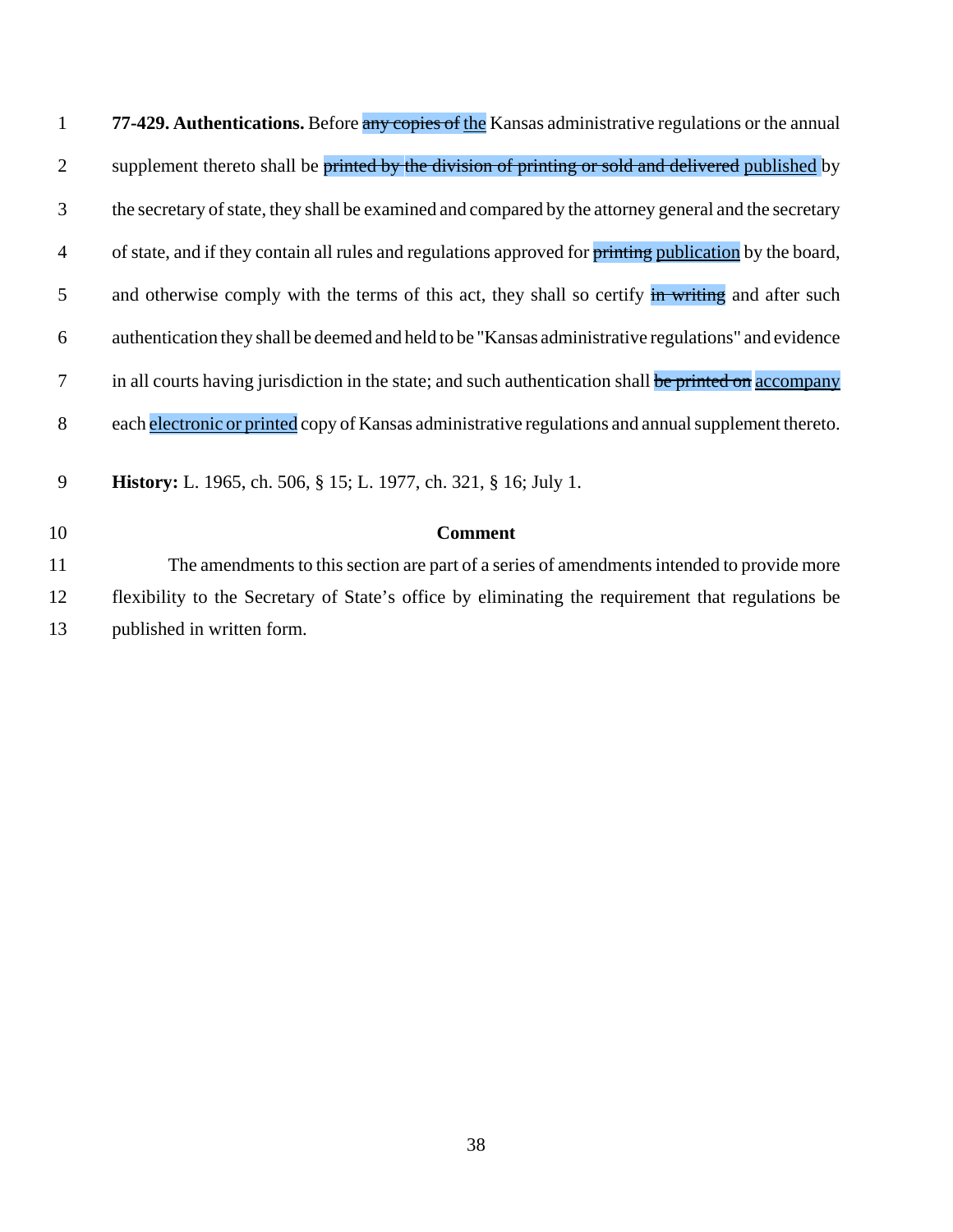| $\mathbf{1}$   | 77-430. Kansas administrative regulations; printing, distribution and sale; sale price fixed by                   |
|----------------|-------------------------------------------------------------------------------------------------------------------|
| $\overline{2}$ | secretary of state; disposition of receipts. (a) The secretary of state shall publish and make                    |
| 3              | available by request the Kansas administrative regulations, in an electronic or paper medium, shall               |
| 4              | be printed by the director of printing and delivered to the secretary of state who shall dispose of               |
| 5              | them as follows to the following:                                                                                 |
| 6              | <i>First</i> , the secretary of state shall deposit in $(1)$ The supreme court law library and the state library. |
| 7              | such number of copies as the state law librarian and the state librarian, respectively, shall request             |
| $8\phantom{1}$ | for use in the law library and the state library, for purposes of the publication collection and                  |
| 9              | depository system established under K.S.A. 75-2566, and amendments thereto, and for the purpose                   |
| 10             | of exchange. The secretary of state shall distribute to                                                           |
| 11             | (2) The law schools and law libraries of the University of Kansas school of law and to Washburn                   |
| 12             | university; school of law the number of copies as the librarians of the schools of law, respectively,             |
| 13             | certify to the secretary of state as necessary for the purpose of exchange. The secretary of state shall          |
| 14             | retain two copies for use in the secretary of state's office.                                                     |
| 15             | Second, the secretary of state shall distribute:                                                                  |

 $\left(1\right)$  One copy to (3) each member of the legislature at the time of taking office, after election or appointment, for the member's first term of office as a member of either house of the legislature which commences on or after the second Monday of January in 1991, except that a term of office as a member of either house of the legislature, whether a complete or partial term of office, shall not be construed for purposes of this distribution to be the member's first term of office if such term of office is part of a continuous period of service as a member of either house of the legislature or both houses of the legislature, in any combination of consecutive terms of office;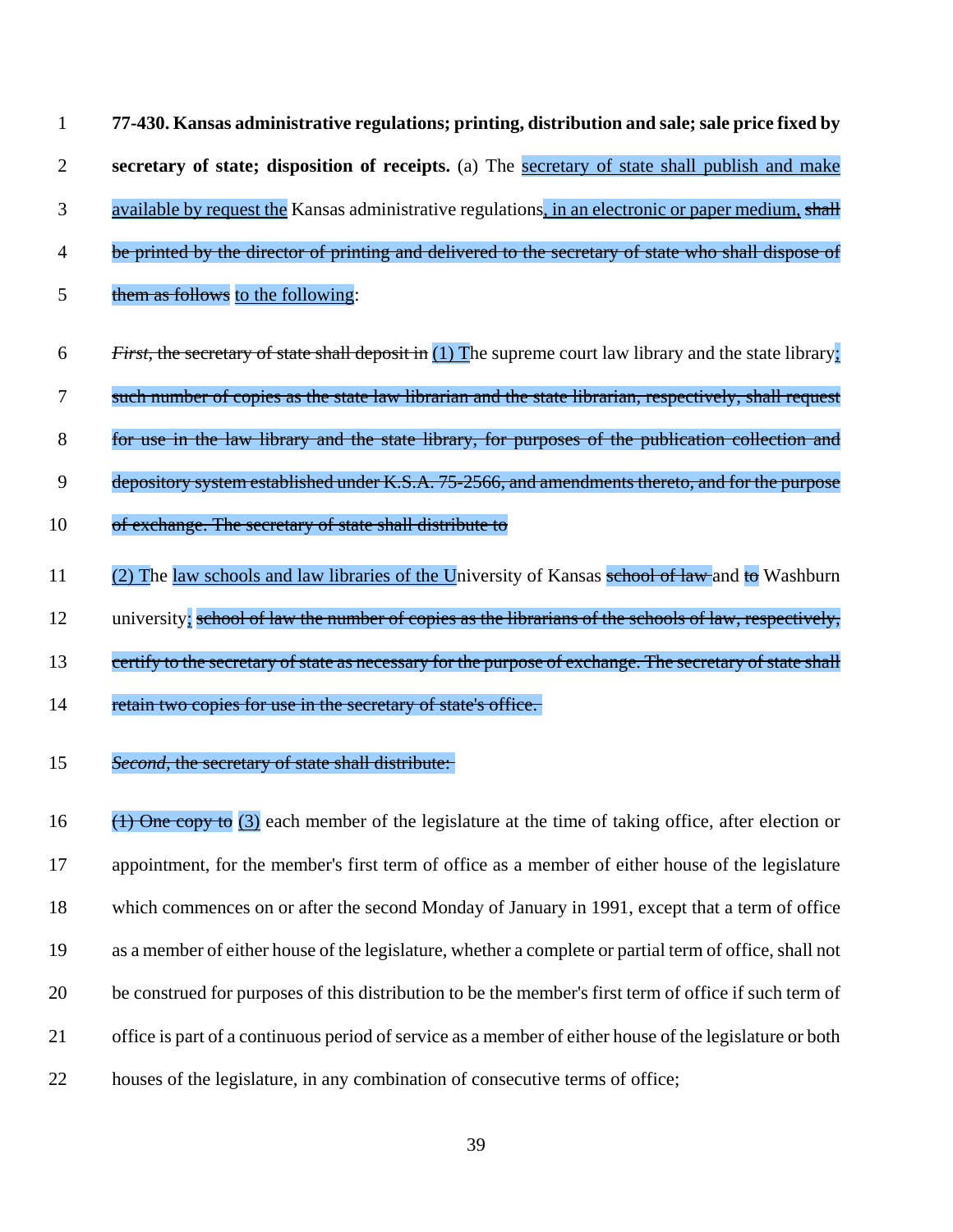| $(2)$ (4) one copy each to the governor, lieutenant governor, attorney general and state historical |  |  |  |  |
|-----------------------------------------------------------------------------------------------------|--|--|--|--|
| society library;                                                                                    |  |  |  |  |

- $3$  (3) (5) to the several offices of the judicial branch of state government, the number of copies
- 4 necessary to conduct the official business of such offices, as requested by the chief justice of the
- 5 supreme court;
- $(4)$  two copies to the Washburn university school of law, for use in the law library, and two copies
- 7 to the university of Kansas school of law, for use in the law library;
- 8  $(5)$  (6) one copy to each county law library, upon request by the librarian thereof;
- $9 \left(6\right)(7)$  one copy to the city library in each city of the first and second classes, upon request by the
- 10 librarian thereof; and
- 11  $\left(7\right)(8)$  one copy to each county library; , upon request by the librarian thereof.
- 12 *Third,* the secretary of state shall distribute to the several offices of the legislative branch of
- 13 government, the number of copies necessary to conduct the official business of such offices, as
- 14 follows: (1) To (9) the office of revisor of statutes as the revisor of statutes shall request; (2) to (10)
- 15 the legislative research department as the director of legislative research shall request;
- 16  $(3)$  to  $(11)$  the division of post audit as the post auditor shall request; and  $(4)$  to
- $17$  (12) the division of legislative administrative services as the director of legislative administrative
- 18 services shall request.
- 19 *Fourth,* the balance of the Kansas administrative regulations after such distribution shall be kept by
- 20 the secretary of state for sale as provided by this section.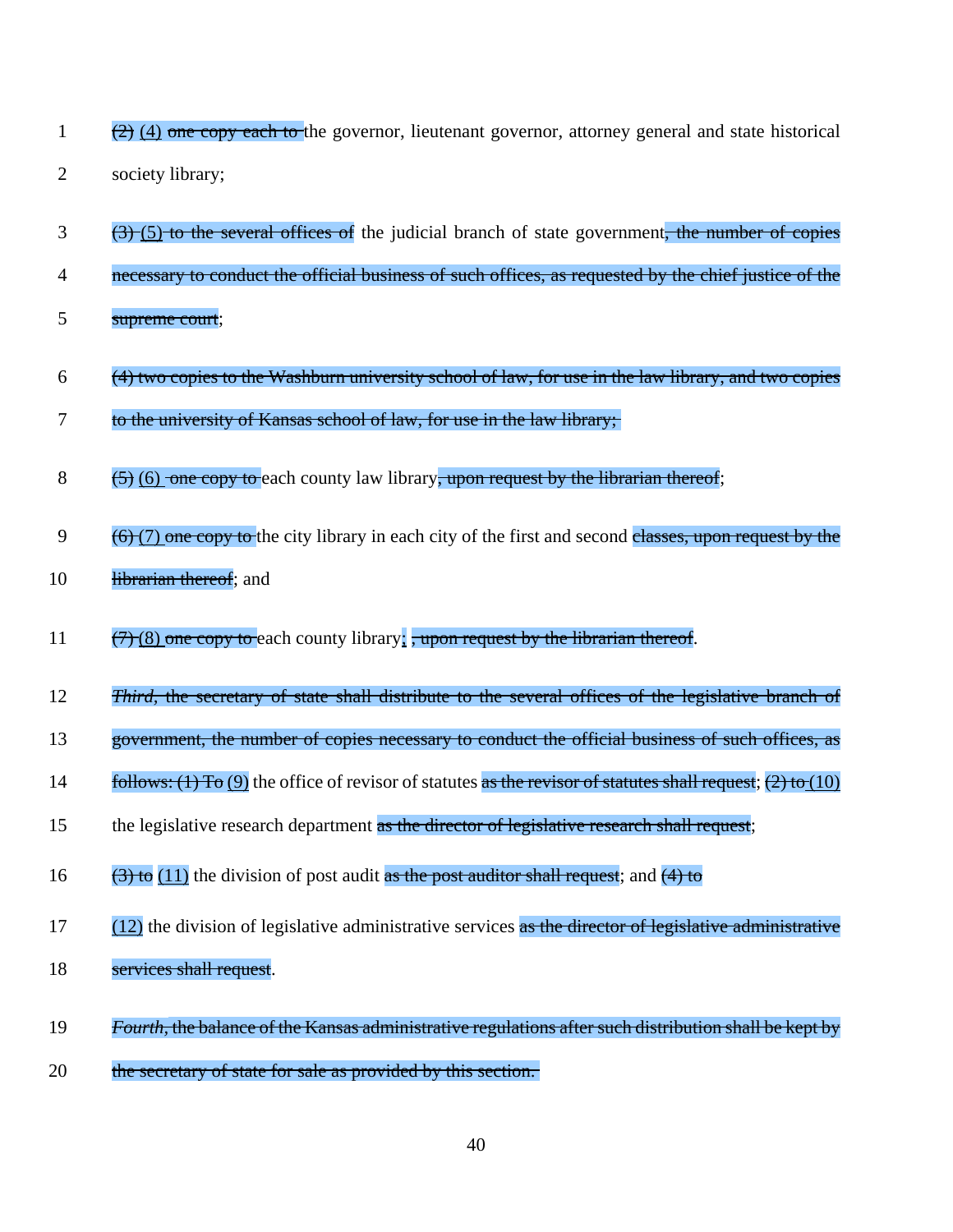| $\mathbf{1}$   | (b) The Kansas administrative regulations may be purchased in complete sets or in single volumes.          |
|----------------|------------------------------------------------------------------------------------------------------------|
| $\overline{2}$ | Single volumes of the Kansas administrative regulations shall be sold by the secretary of state at the     |
| 3              | per volume price fixed by the secretary of state under this section. Complete sets of the Kansas           |
| $\overline{4}$ | administrative regulations shall be sold by the secretary of state at the per set price fixed therefor     |
| 5              | by the secretary of state under this section. Copies may be delivered by postpaid mail by the              |
| 6              | secretary of state.                                                                                        |
| $\tau$         | (c) All moneys received from such sales shall be remitted to the state treasurer in accordance with        |
| $8\,$          | the provisions of K.S.A. 75-4215, and amendments thereto. Upon receipt of each such remittance,            |
| 9              | the state treasurer shall deposit the entire amount in the state treasury to the credit of the information |
| 10             | and services fee fund of the secretary of state.                                                           |
| 11             | (d) The secretary of state shall fix by rules and regulations the per volume and complete set prices       |
| 12             | of the Kansas administrative regulations sold under this section to recover the costs of printing and      |
| 13             | binding publishing such volumes, whether in printed or electronic form. The secretary of state shall       |
| 14             | revise such prices from time to time for the purposes of covering and recovering such costs.               |
| 15             | <b>History:</b> L. 1965, ch. 506, § 16; L. 1974, ch. 135, § 19; L. 1975, ch. 488, § 1; L. 1976, ch. 415, § |
| 16             | 8; L. 1976, ch. 418, § 3; L. 1976, ch. 416, § 2; L. 1980, ch. 304, § 7; L. 1983, ch. 307, § 8; L. 1988,    |
| 17             | ch. 367, § 1; L. 1990, ch. 339, § 7; L. 2001, ch. 5, § 439; L. 2006, ch. 15, § 3; July 1.                  |
| 18             |                                                                                                            |
| 19             | <b>Comment</b>                                                                                             |
| 20             | This statute sets out which entities receive free printed copies of the Kansas administrative              |
| 21             | regulations. The proposed amendments would make such copies available only upon request and                |
| 22             | would allow copies to be provided in an electronic or paper medium. Eliminating distribution of            |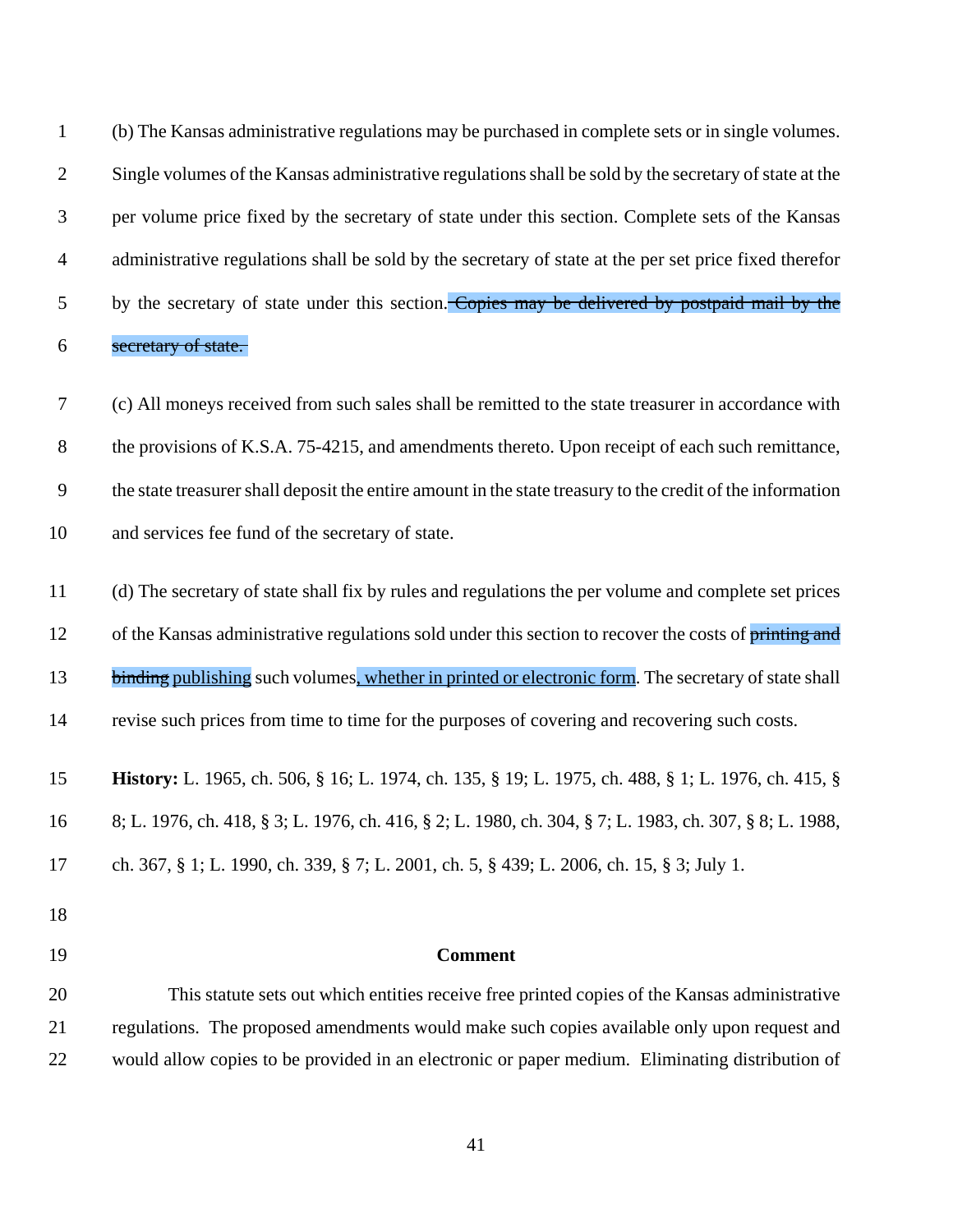unnecessary copies will reduce costs.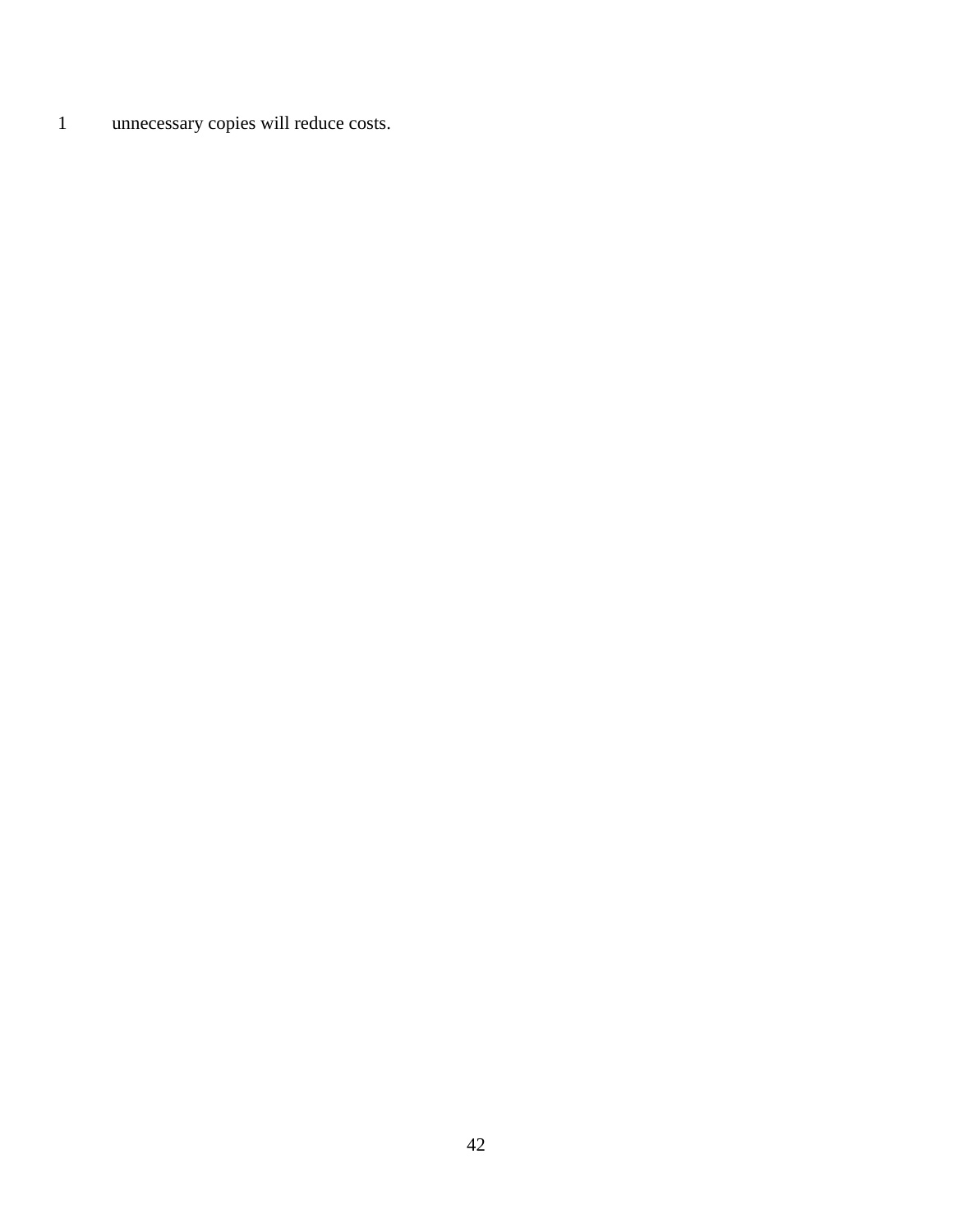**77-430a. Kansas administrative regulations; replacement volumes; publication, printing, distribution and sale.** (a) The secretary of state shall edit and prepare for **printing and** publication volumes of rules and regulations which replace existing volumes of the Kansas administrative regulations within the limitations of available appropriations therefor. Replacement volumes shall 5 be published and printed in the same format and in accordance with the same printing specifications used in the volume replaced and shall be authenticated as required by K.S.A. 77-429, and 7 amendments thereto. Replacement volumes of the Kansas administrative regulations shall be printed 8 published by the director of printing and delivered to the secretary of state who shall distribute and sell such replacement volumes in the same manner as provided in K.S.A. 77-430, and amendments thereto, for the distribution and sale of other volumes of the Kansas administrative regulations, 11 except that each member of the senate or house of representatives shall receive, upon request, one copy of each replacement volume for the purpose of updating the set of the Kansas administrative regulations received at the time of taking office for the member's first term of office as a member of either house of the legislature as provided in K.S.A. 77-430, and amendments thereto.

- (b) Whenever it shall become necessary to print additional copies of any volume of the Kansas 16 administrative regulations, the secretary of state shall requisition the necessary number of copies 17 from the director of printing. Moneys received from the sale of replacement volumes under this section shall be remitted to the state treasurer in accordance with the provisions of K.S.A. 75-4215, and amendments thereto. Upon receipt of each such remittance, the state treasurer shall deposit the entire amount in the state treasury to the credit of the information and services fee fund of the secretary of state.
- (c) The secretary of state shall fix by rules and regulations the per volume price, or the complete set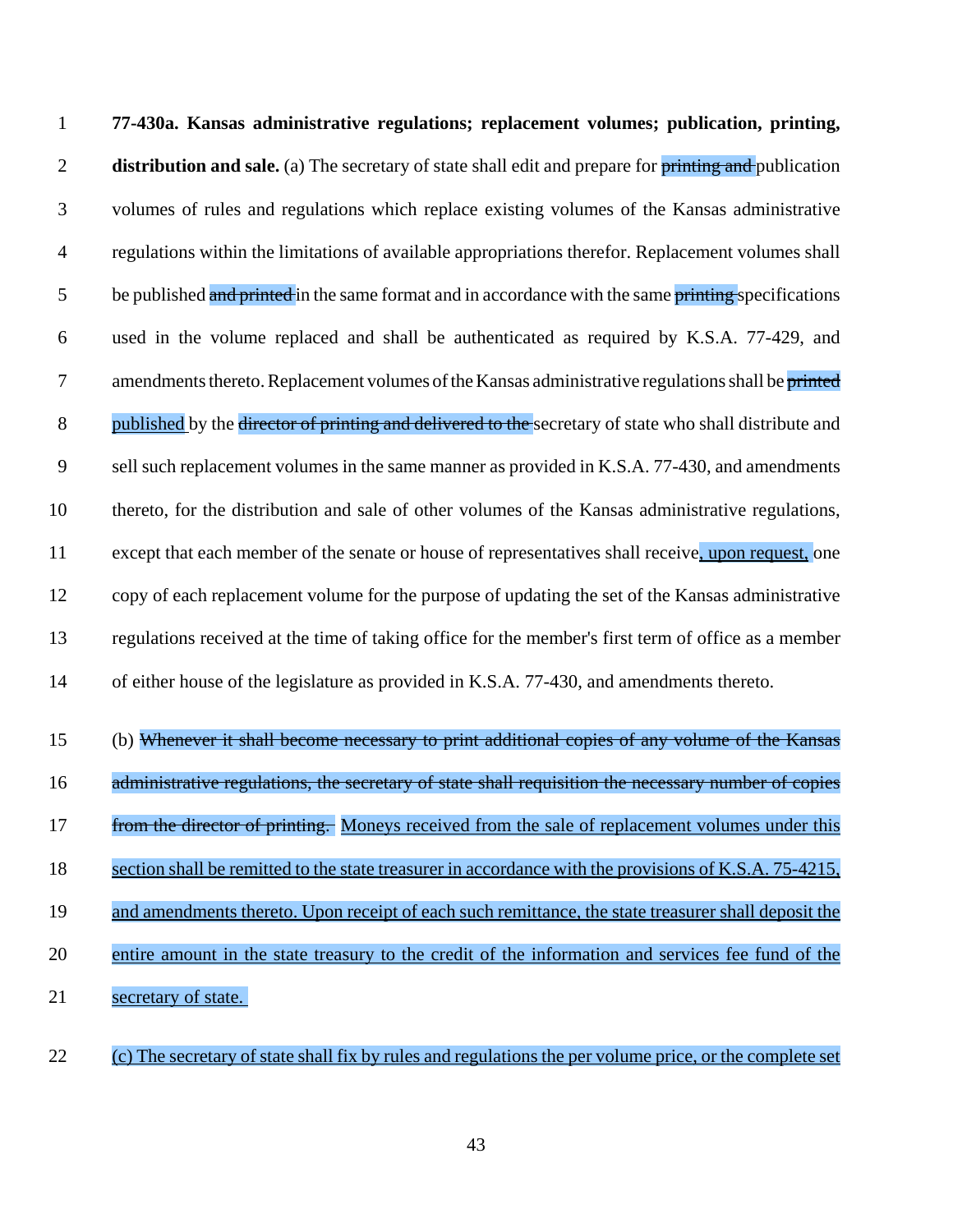| 1              | price if more than one replacement volume is published, of any replacement volume of the Kansas              |
|----------------|--------------------------------------------------------------------------------------------------------------|
| $\overline{2}$ | administrative regulations sold under this section to recover the costs of publishing such volumes,          |
| 3              | whether in printed or electronic form. The secretary of state shall revise such prices from time to          |
| $\overline{4}$ | time for the purposes of covering and recovering such costs.                                                 |
| 5              | <b>History:</b> L. 1976, ch. 418, § 6; L. 1983, ch. 307, § 9; L. 1988, ch. 366, § 41; L. 1990, ch. 339, § 8; |
| 6              | July 1.                                                                                                      |
| 7              | <b>Comment</b>                                                                                               |
| 8              |                                                                                                              |
|                | The amendments to this section are part of a series of amendments intended to provide more                   |
| 9              | flexibility to the Secretary of State's office by eliminating the requirement that regulations be            |
| 10             | published in written form.                                                                                   |
| 11             | New language in subsections (b) and (c) relating to money received from sale of replacement                  |
| 12             | volumes and fixing the price of replacement volumes is parallel to the provisions of K.S.A. 77-              |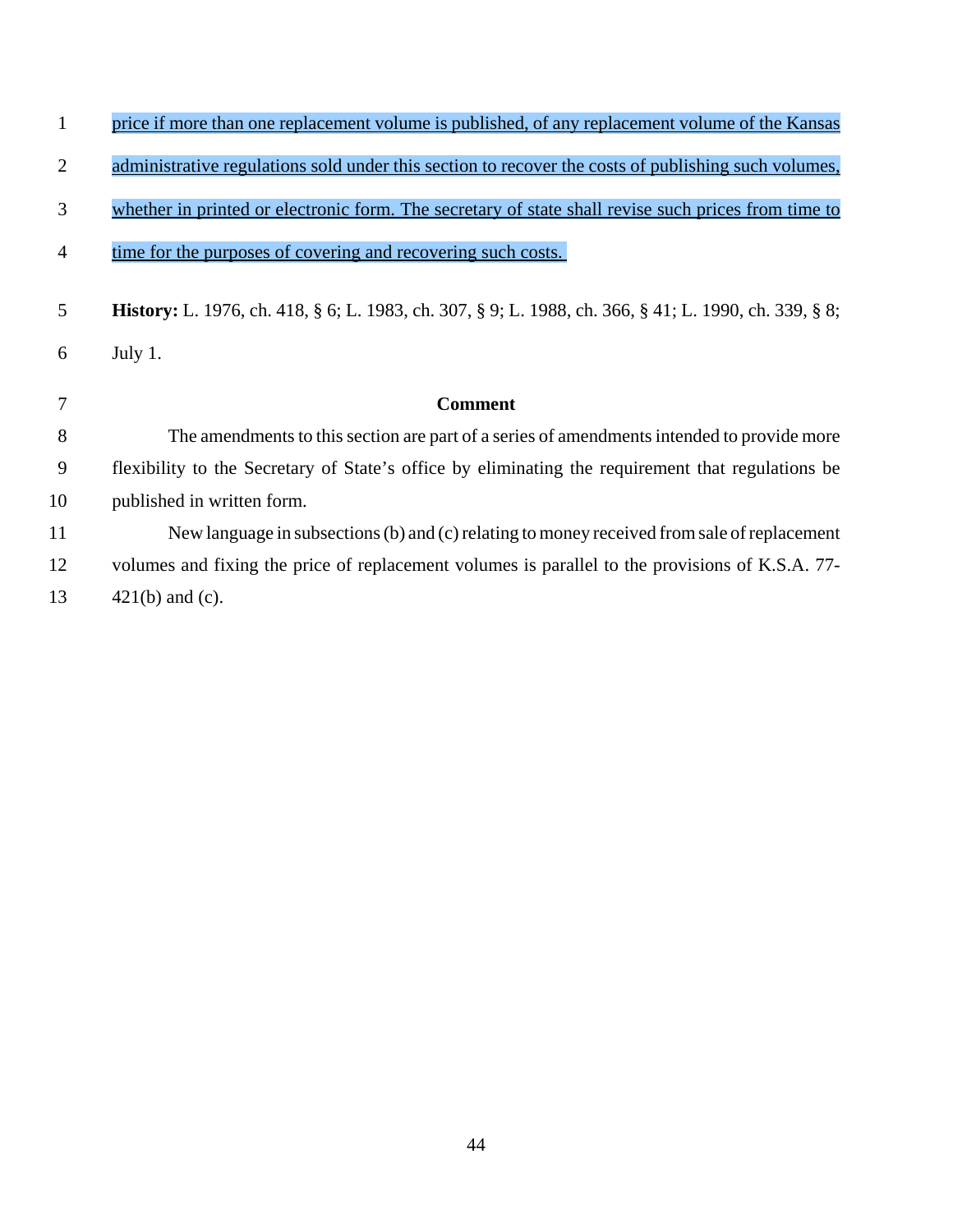**77-431. Annual supplements to Kansas administrative regulations; printing, distribution and sale; sale price fixed by secretary of state; disposition of receipts.** (a) Copies of The secretary of state shall publish and make available the annual supplements to the Kansas administrative 4 regulations. shall be printed and delivered to the secretary of state who shall distribute them as follows:

- *First,* The secretary of state shall transmit the same number of copies of each annual supplement in 7 the same manner as provided in the first, second and third clauses of subsection (a) of K.S.A. 77- 430, and amendments thereto, for distribution of Kansas administrative regulations, except that each member of the senate or house of representatives shall receive, upon request, one copy of each annual supplement for the purpose of updating the set of the Kansas administrative regulations received at the time of taking office for the member's first term of office as a member of either house of the legislature as provided in K.S.A. 77-430, and amendments thereto.
- *Second,* the balance of annual supplement volumes after such distribution shall be kept by the
- 14 secretary of state for sale at the per supplement volume price, or the complete set price if more than
- 15 one volume is published for any annual supplement, which is fixed by the secretary of state under
- 16 this section. The secretary of state may publish the supplements to the Kansas administrative
- regulations in an electronic or paper medium.
- (b) Moneys received from the sale of supplements under this section shall be remitted to the state treasurer in accordance with the provisions of K.S.A. 75-4215, and amendments thereto. Upon receipt of each such remittance, the state treasurer shall deposit the entire amount in the state treasury to the credit of the information and services fee fund of the secretary of state.
- (c) The secretary of state shall fix by rules and regulations the per volume price, or the complete set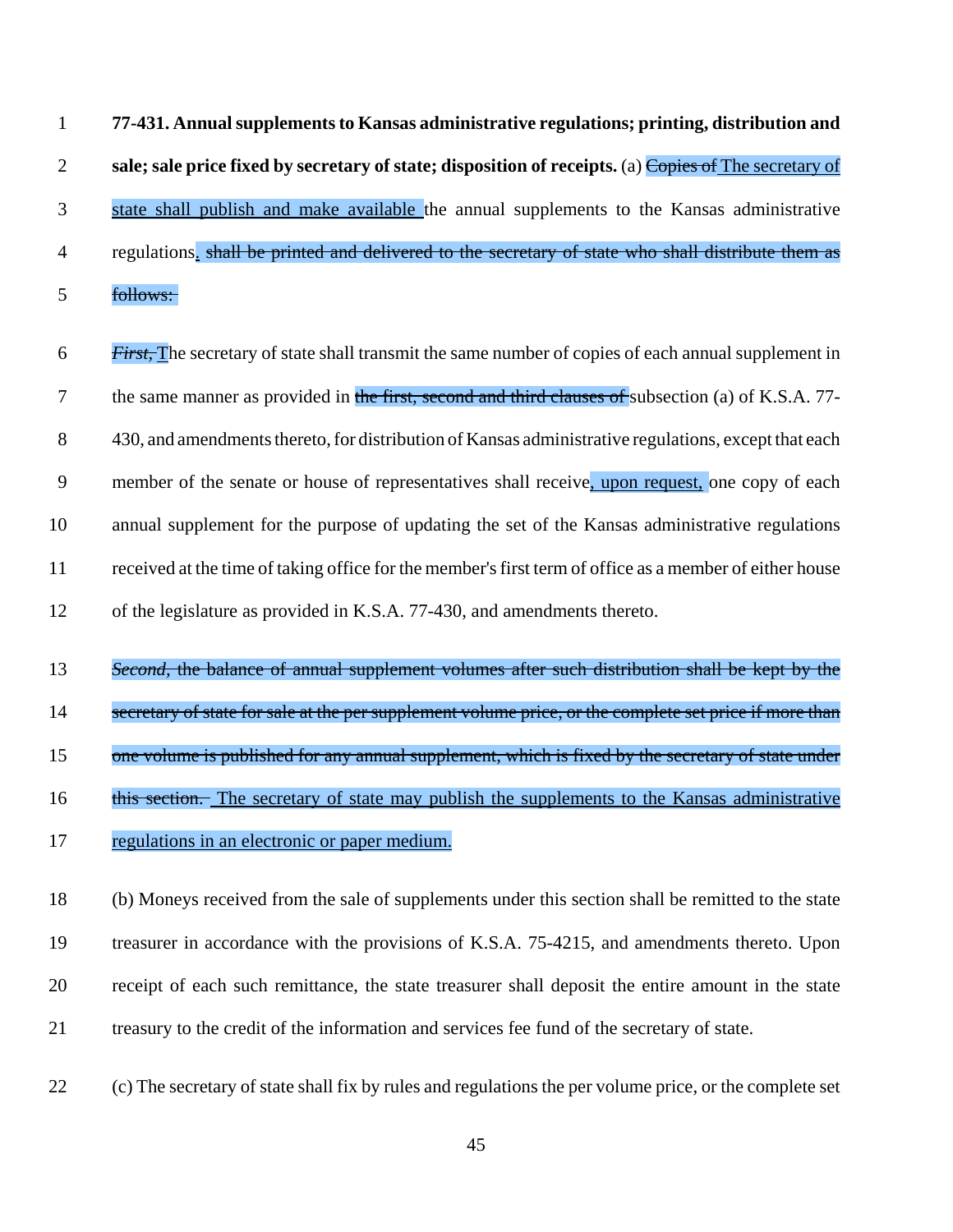| 1              | price if more than one volume is published, for each annual supplement to the Kansas administrative          |
|----------------|--------------------------------------------------------------------------------------------------------------|
| $\overline{2}$ | regulations sold under this section to recover the costs of printing and binding publishing, whether         |
| 3              | in printed or electronic form. The secretary of state shall revise such prices from time to time for the     |
| $\overline{4}$ | purposes of covering and recovering such costs.                                                              |
| 5 <sup>5</sup> | <b>History:</b> L. 1965, ch. 506, § 17; L. 1976, ch. 415, § 9; L. 1976, ch. 418, § 4; L. 1978, ch. 387, § 3; |
| 6              | L. 1983, ch. 307, § 10; L. 1990, ch. 339, § 9; L. 2001, ch. 5, § 440; L. 2006, ch. 15, § 4; July 1.          |
| 7              | <b>Comment</b>                                                                                               |
|                |                                                                                                              |
| 8              | The amendments to this section are part of a series of amendments intended to provide more                   |
| 9              | flexibility to the Secretary of State's office by eliminating the requirement that regulations be            |
| 10             | published in written form.                                                                                   |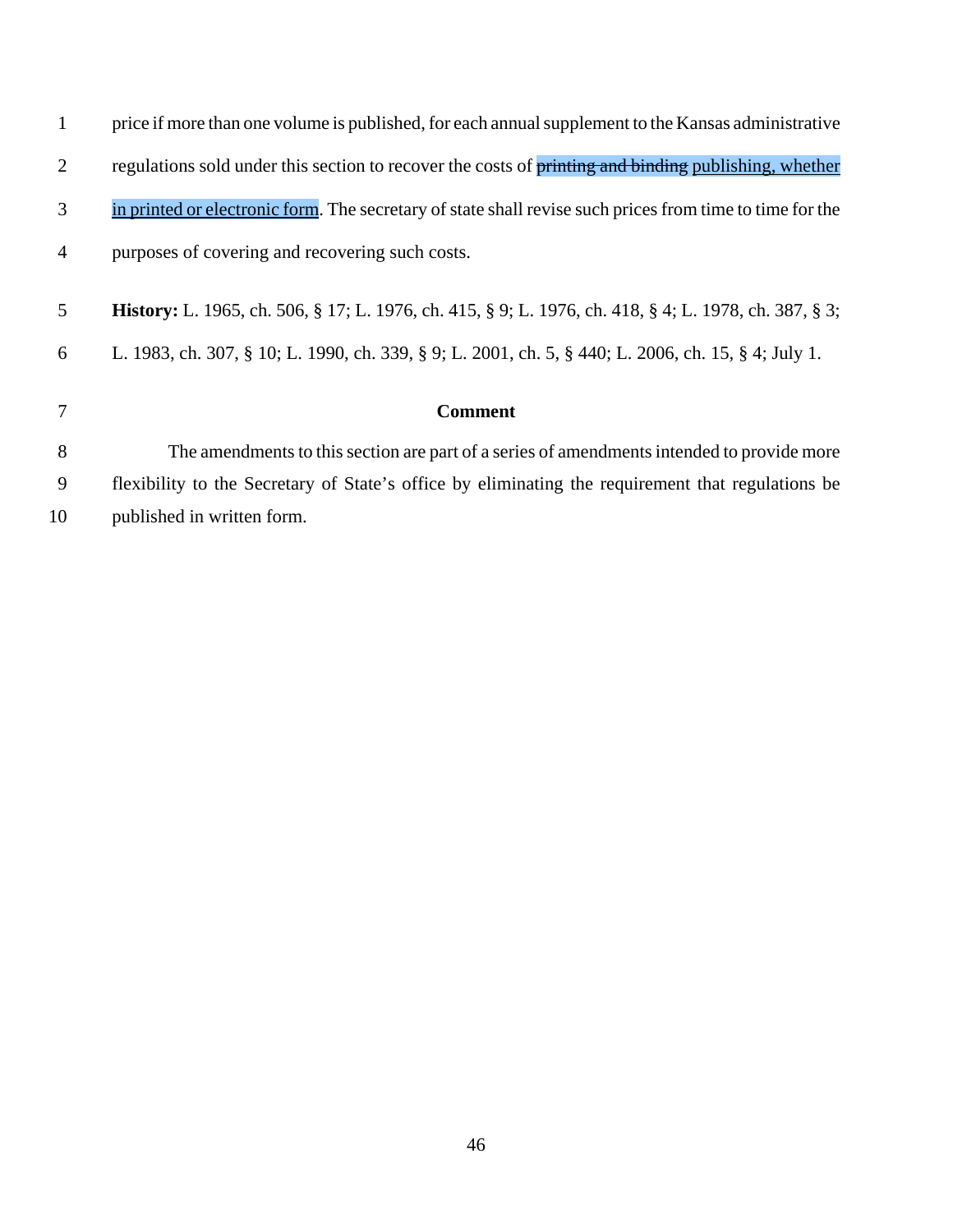1 **77-435. Editing of rules and regulations by secretary of state.** In publishing the material in the 2 Kansas administrative regulations and latest supplements thereto, the secretary of state shall not alter 3 the sense, meaning or effect of any rule and regulation but may correct manifest orthographical,

- 4 clerical or typographical errors and may edit the rules and regulations in the following manner:
- $5$  (a) By inserting the correct references in lieu of any internal cross-references to session laws or other
- 6 outdated statutory references or outdated references to other rules and regulations sections.
- $7$  (b) By changing descriptive-subject-word headings of sections, subsections or subparts of a rule and 8 regulation in order to briefly and clearly indicate the subject matter of such sections.
- 9 (c) Wherever a board, commission, commissioner, department or other agency or officer of the state 10 government has been abolished by statute and the powers, duties and jurisdiction thereof transferred 11 to some other board, commission, commissioner, department or other agency or officer now in 12 existence, the secretary of state may edit the rules and regulations affected thereby by striking out 13 the name of the abolished board, commission, commissioner, department or other agency or officer 14 and inserting in lieu thereof the name of the proper board, commission, commissioner, department 15 or other agency or officer.
- 16  $\frac{1}{(d)}$  (b) Where a pronoun of only masculine or only feminine gender appears a pronoun of the 17 opposite gender may be added, or language may be changed for the same purpose, so long as the 18 opening limitation of this section is not violated.
- 19 (e)  $\overline{e}$  (c) By striking the word "that" wherever it appears as the first word of any section in the Kansas 20 administrative regulations or the latest supplement thereto.
- 21  $(f)$   $(d)$  By correcting doublets.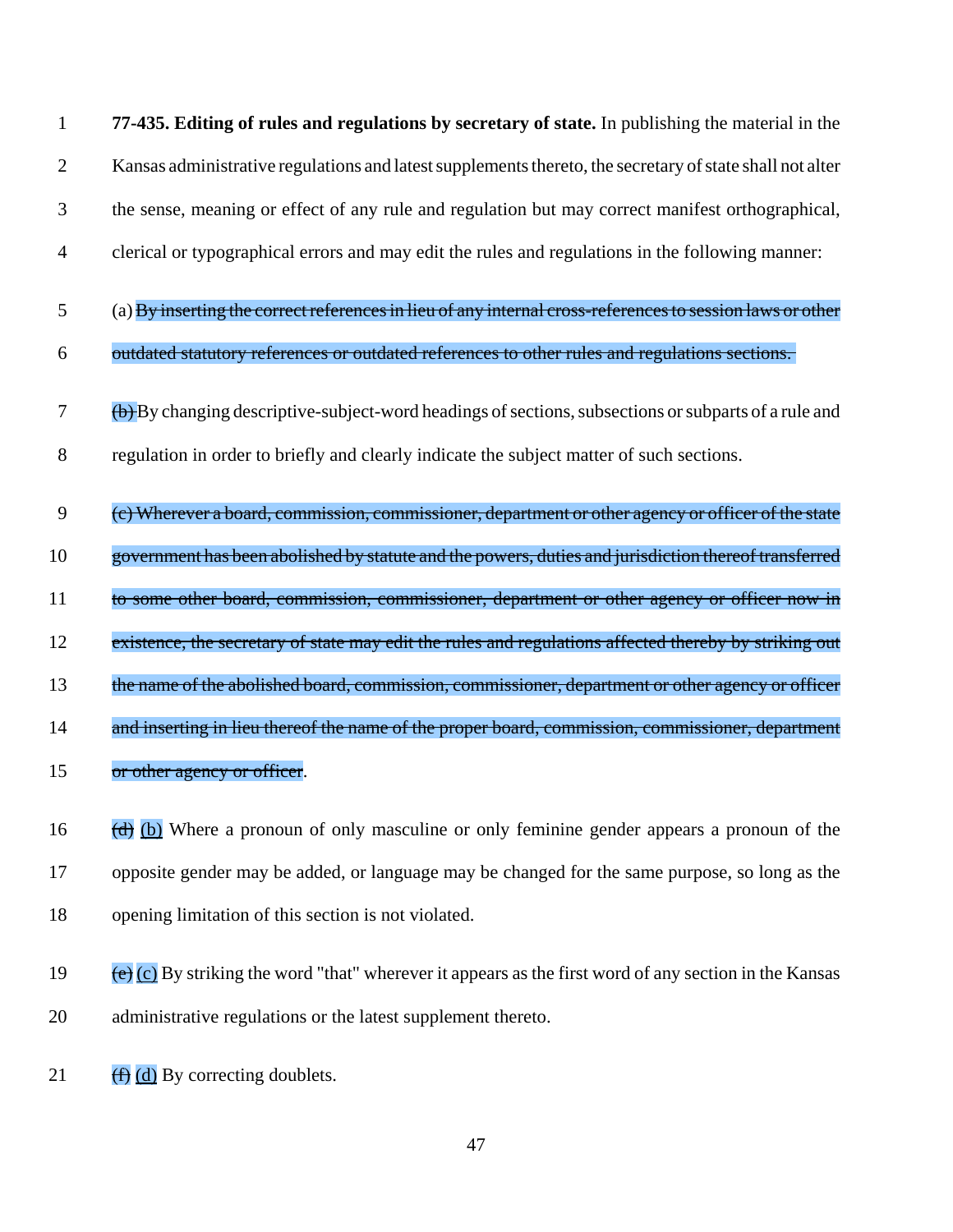| $\mathbf{1}$   | The secretary of state may submit to the state rules and regulations board, for the board's approval, |
|----------------|-------------------------------------------------------------------------------------------------------|
| 2              | any proposed changes made pursuant to the provisions of this section. No change made pursuant to      |
| 3              | the provisions of this section shall effect any change in the substantive meaning of the rule and     |
| $\overline{4}$ | regulation section, and any error made by the secretary of state in editing the rules and regulations |
| $\mathfrak{S}$ | as authorized by this section shall be construed as a clerical error only.                            |
| 6              | <b>History:</b> L. 1977, ch. 321, § 15; L. 1988, ch. 366, § 43; L. 1998, ch. 82, § 3; July 1.         |

# **Comment**

 Subsections (a) and (c) are stricken because they describe editing powers that the Secretary of State's office does not currently exercise and does not intend to exercise in the future.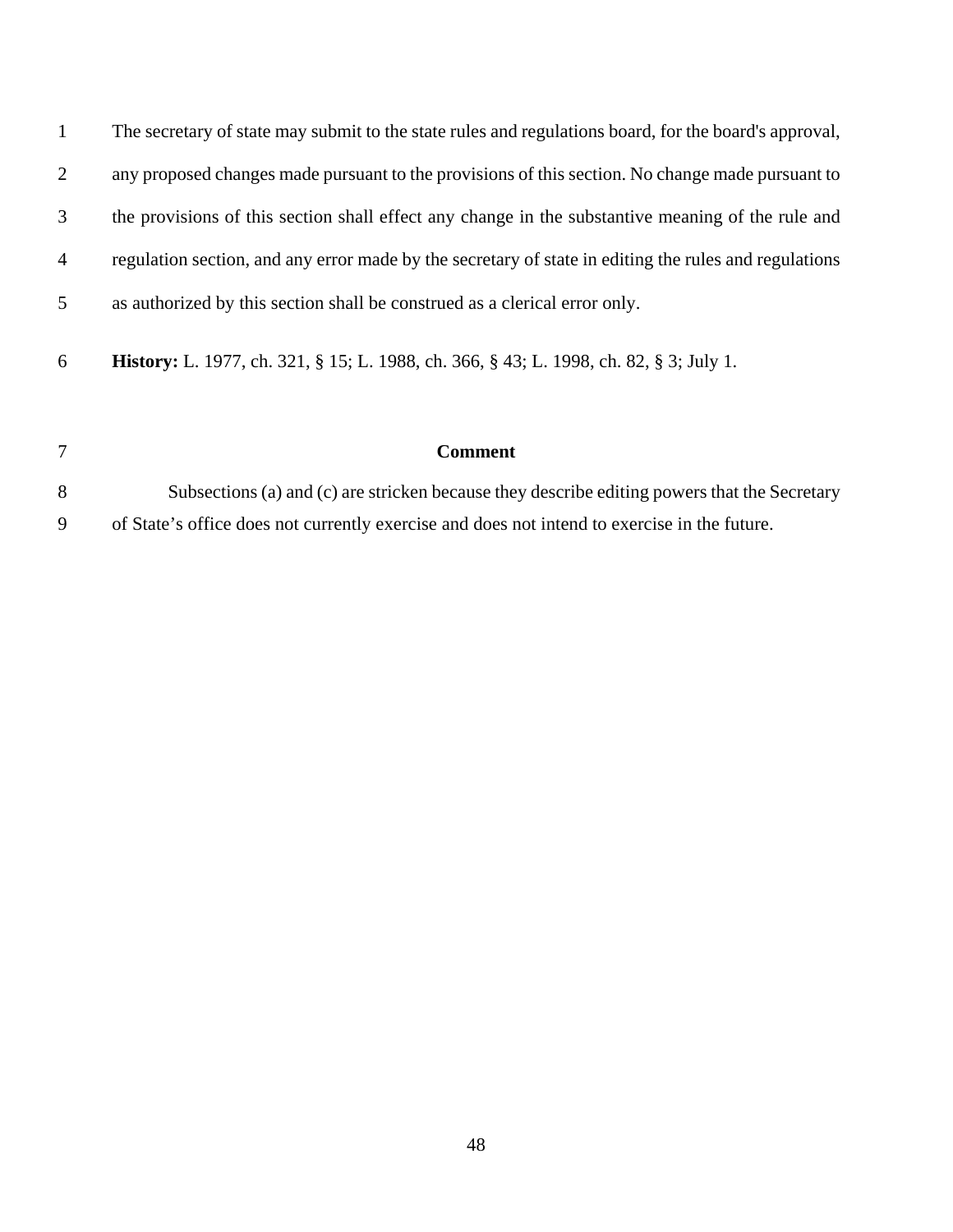**77-436. Joint committee on administrative rules and regulations; creation, membership and chairperson; meetings and quorum; duties; compensation and expense allowances.** (a) There is hereby established a joint committee on administrative rules and regulations which shall consist of five senators and seven members of the house of representatives. The five senator members shall be appointed as follows: Three by the committee on organization, calendar and rules and two by the minority leader of the senate. The seven representative members shall be appointed as follows: Four by the speaker of the house of representatives and three by the minority leader of the house of representatives. The committee on organization, calendar and rules shall designate a senator member to be chairperson or vice-chairperson of the joint committee as provided in this section. The speaker of the house of representatives shall designate a representative member to be chairperson or vice-chairperson of the joint committee as provided in this section.

 (b) A quorum of the joint committee on administrative rules and regulations shall be seven. All actions of the committee may be taken by a majority of those present when there is a quorum. In odd-numbered years the chairperson of the joint committee shall be the designated member of the house of representatives from the convening of the regular session in that year until the convening of the regular session in the next ensuing year. In even-numbered years the chairperson of the joint 17 committee shall be the designated member of the senate from the convening of the regular session of that year until the convening of the regular session of the next ensuing year. The vice-chairperson shall exercise all of the powers of the chairperson in the absence of the chairperson.

 (c) All proposed rules and regulations shall be reviewed by the joint committee on administrative 21 rules and regulations during the public comment period required by K.S.A. 77-421, and amendments 22 thereto. All proposed forms used by state agencies and All proposed rules and regulations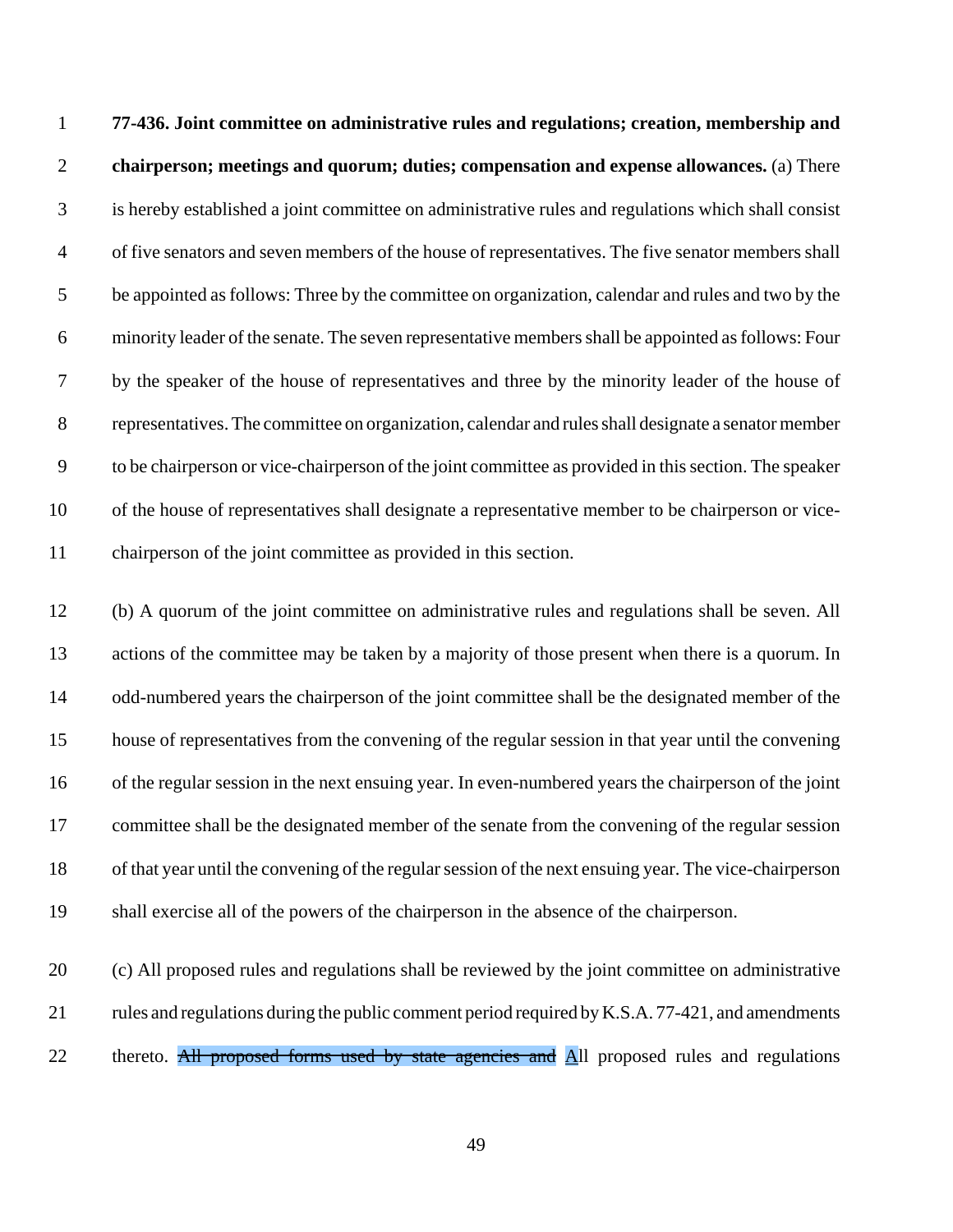specifically excluded from the definition of rule and regulation under subsection (4) of K.S.A. 77- 2 415, and amendments thereto, shall be subject to review by the joint committee. The committee may introduce such legislation as it deems necessary in performing its functions of reviewing administrative rules and regulations and agency forms.

5 (d) All rules and regulations filed each year in the office of secretary of state and all forms used by 6 state agencies and all rules and regulations specifically excluded from the definition of rule and regulation under subsection (4) of K.S.A. 77-415, and amendments thereto, shall be subject to review by the joint committee. The committee may introduce such legislation as it deems necessary in performing its functions of reviewing administrative rules and regulations and agency forms.

 (e) The joint committee shall meet on call of the chairperson as authorized by the legislative coordinating council. All such meetings shall be held in Topeka, unless authorized to be held in a different place by the legislative coordinating council. Members of the joint committee shall receive compensation and travel expenses and subsistence expenses or allowances as provided in K.S.A. 75- 14 3212, and amendments thereto, when attending meetings of such committee authorized by the legislative coordinating council.

 (f) Amounts paid under authority of this section shall be paid from appropriations for legislative expense and vouchers therefor shall be prepared by the director of legislative administrative services and approved by the chairperson or vice-chairperson of the legislative coordinating council.

 **History:** L. 1977, ch. 321, § 19; L. 1980, ch. 304, § 8; L. 1981, ch. 366, § 4; L. 1983, ch. 307, § 5; L. 1988, ch. 368, § 1; L. 1988, ch. 366, § 44; L. 1995, ch. 93, § 4; July 1.